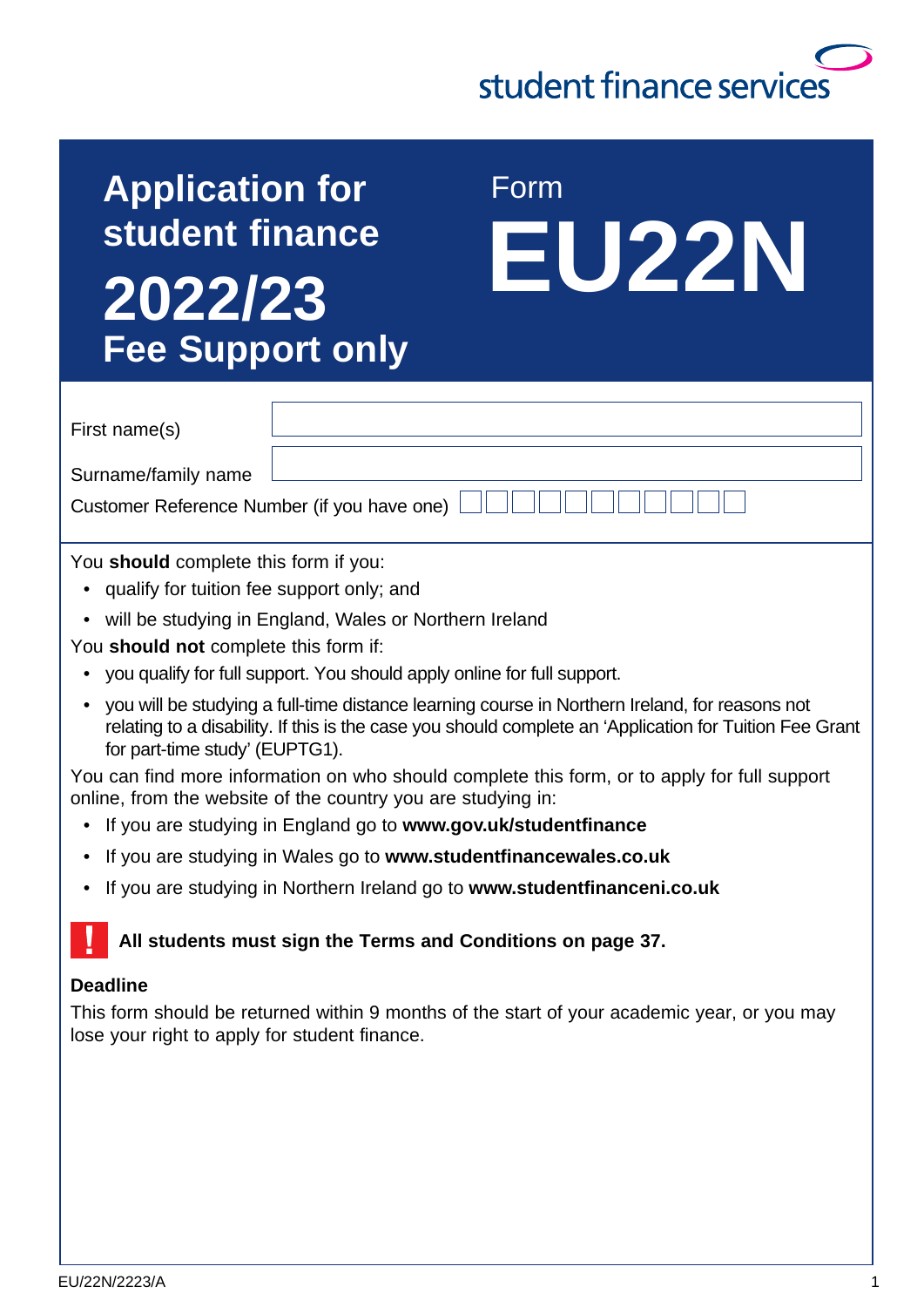## **1 Complete the form**

We've provided support notes to help you so please refer to them each time you see this icon.  $\blacksquare$ 

## **2 Send evidence**

#### **All students must prove their identity/nationality.**

Depending on your circumstances you may need to send us other evidence. Questions that require evidence will have this icon next to them. **e** 

You can download an Evidence Fact Sheet for Fee Support Only Students and Sponsors from the website of the country you are studying in:

- If you are studying in England go to **[www.gov.uk/studentfinance](http://www.gov.uk/studentfinance)**
- If you are studying in Wales go to **[www.studentfinancewales.co.uk](http://www.studentfinancewales.co.uk)**
- If you are studying in Northern Ireland go to **[www.studentfinanceni.co.uk](http://www.studentfinanceni.co.uk)**

When you send evidence these must be the original documents (the versions issued by the organisation who gave them to you) **or** certified copies. A certified copy is a photocopy of an original document which must have been stamped, signed and dated as being a true copy of the original by a person of good standing in the community, for example, a minister of religion, doctor, lawyer, civil servant, teacher/lecturer (**not** college or university administration staff) or police officer. The person certifying the copy must not be a relative and must provide their name, job title, a telephone number and work address.

You can download a Certifier Checklist form online which you should complete and return with any certified evidence.

You may be eligible for a bursary or scholarship. In order for a university or college to determine and pay any bursary or scholarship to which you may be entitled, we will share some of your personal, financial and course details as well as information about your eligibility for student finance with them. For more information about this, read our Privacy Notice.

Please contact the university or college if you require further information about their bursaries and scholarships.

To find out how we'll use the information you provide read our Privacy Notice before completing this form.

You can find the Privacy Notice at:

- **[www.sfengland.slc.co.uk/privacy-notice](http://www.sfengland.slc.co.uk/privacy-notice)** if you're studying in England
- **[www.studentfinanceni.co.uk/privacy-notice](http://www.studentfinanceni.co.uk/privacy-notice)** if you're studying in Northern Ireland
- **[www.studentfinancewales.co.uk/privacy-notice](http://www.studentfinancewales.co.uk/privacy-notice)** if you're studying in Wales

#### **Information about academic years**

Academic years begin in the autumn, winter, spring and summer, and last for 12 months. The first day of the academic year is not necessarily the day on which you begin that year of your course. It is decided by the period during which your year begins. The academic year starts on:

- 1 September, if your study begins between 1 August and 31 December inclusive;
- 1 January, if your study begins between 1 January and 31 March inclusive;
- 1 April, if your study begins between 1 April and 30 June inclusive; or
- 1 July, otherwise.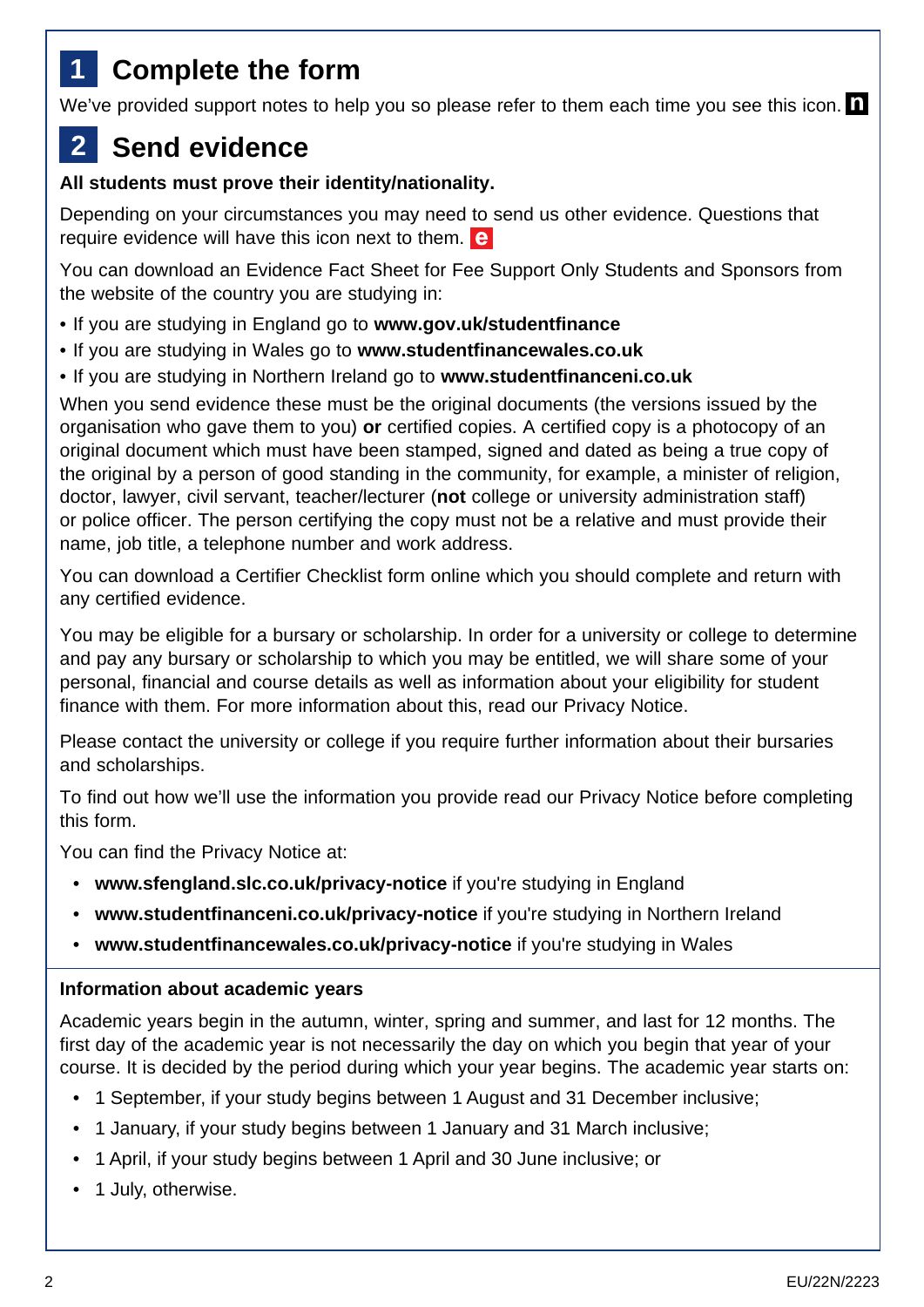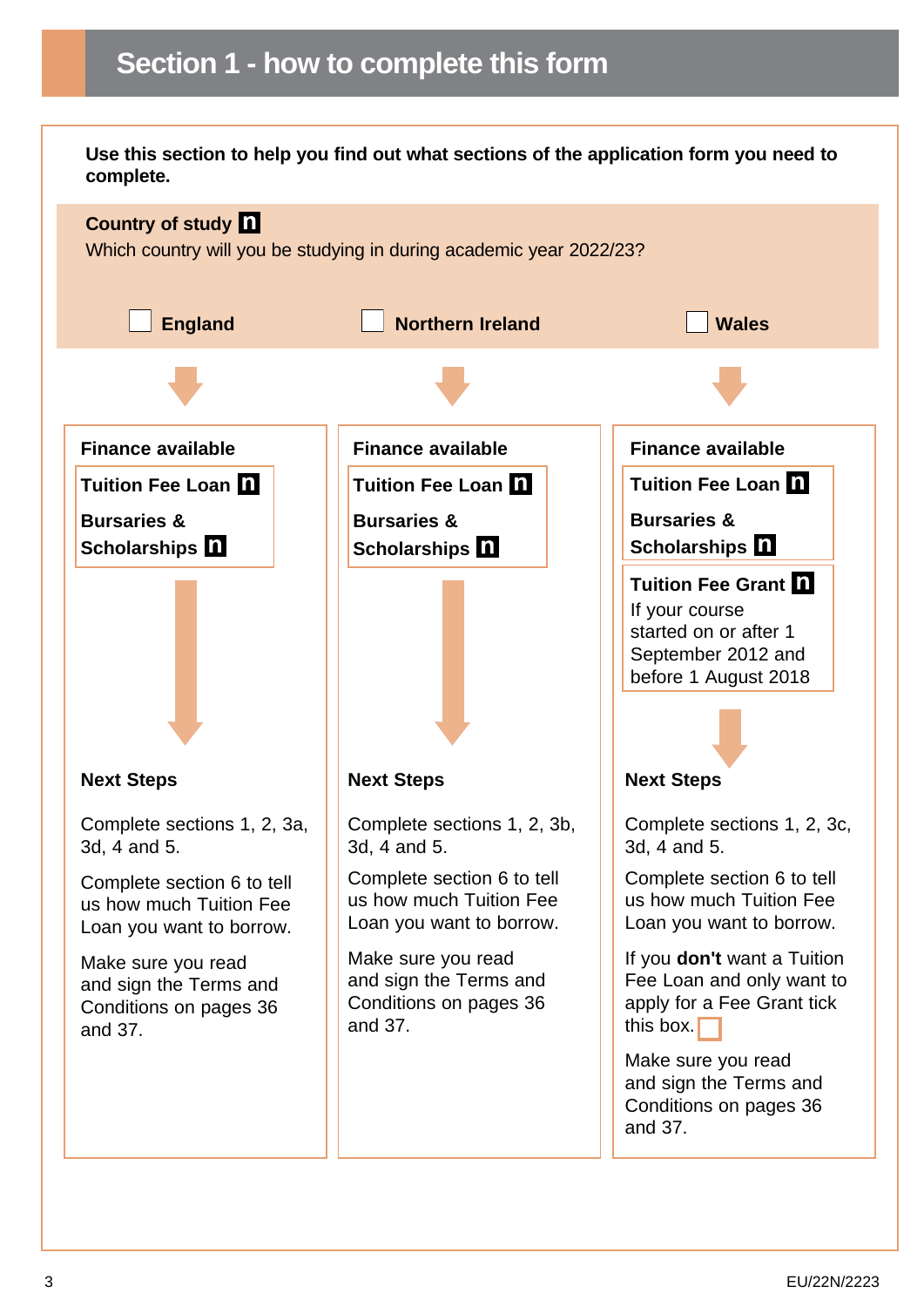## **Section 2 - personal details**

|                                                                                                           | This form must be completed in black ink.                                                                      |  |  |  |
|-----------------------------------------------------------------------------------------------------------|----------------------------------------------------------------------------------------------------------------|--|--|--|
| Please complete this section with the details exactly as stated on your birth certificate<br>or passport. |                                                                                                                |  |  |  |
| <b>Title</b><br><b>Mrs</b><br><b>Miss</b><br>Mr                                                           | Ms                                                                                                             |  |  |  |
| Forename(s)                                                                                               |                                                                                                                |  |  |  |
| Surname(s)/family name                                                                                    |                                                                                                                |  |  |  |
| Male<br>Female<br><b>Sex</b>                                                                              | Day<br><b>Month</b><br>Year<br>Date of birth                                                                   |  |  |  |
| Place of birth (name of town or village)                                                                  |                                                                                                                |  |  |  |
| Country of birth                                                                                          |                                                                                                                |  |  |  |
| Nationality                                                                                               |                                                                                                                |  |  |  |
| <b>Home address</b>                                                                                       | Please give your home address, if your contact address is different provide it here.<br><b>Contact address</b> |  |  |  |
|                                                                                                           |                                                                                                                |  |  |  |
| Town/City                                                                                                 | Town/City                                                                                                      |  |  |  |
| Country                                                                                                   | Country                                                                                                        |  |  |  |
| Postcode<br>Home phone number<br>(including country and                                                   | Postcode                                                                                                       |  |  |  |
| area code)                                                                                                |                                                                                                                |  |  |  |
| Mobile phone number                                                                                       |                                                                                                                |  |  |  |
| Email address                                                                                             |                                                                                                                |  |  |  |
| <b>Current relationship status</b><br>Please tick one box:                                                |                                                                                                                |  |  |  |
| Single<br>Living with a partner $\blacksquare$<br>Married/civil partnership<br>Separated                  | Please give the date of marriage/civil<br><b>Month</b><br>Year<br>Day<br>partnership                           |  |  |  |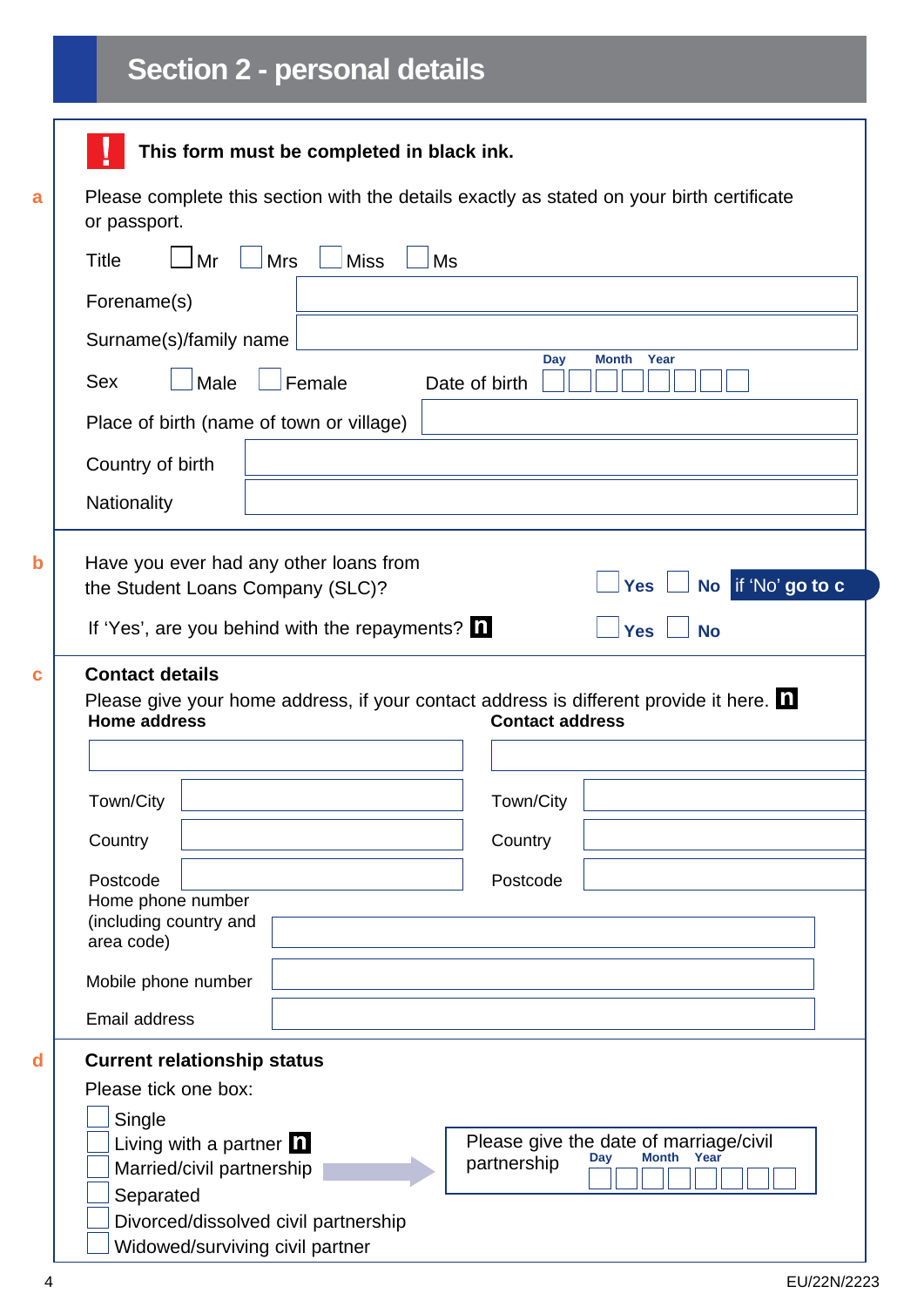The residency questions you should complete are based on where you will be studying. **Where will you be studying?**

#### **England**

You should complete residency **section a**

Complete **section 3a** on pages 6 to 14, **section 3d** and then go to **section 4**.

#### **Northern Ireland**

You should complete residency **section b**

Complete **section 3b** on pages 15 to 19, **section 3d** and then go to **section 4**.

#### **Wales**

You should complete residency **section c**

Complete **section 3c** on pages 20 to 25, **section 3d** and then go to **section 4**.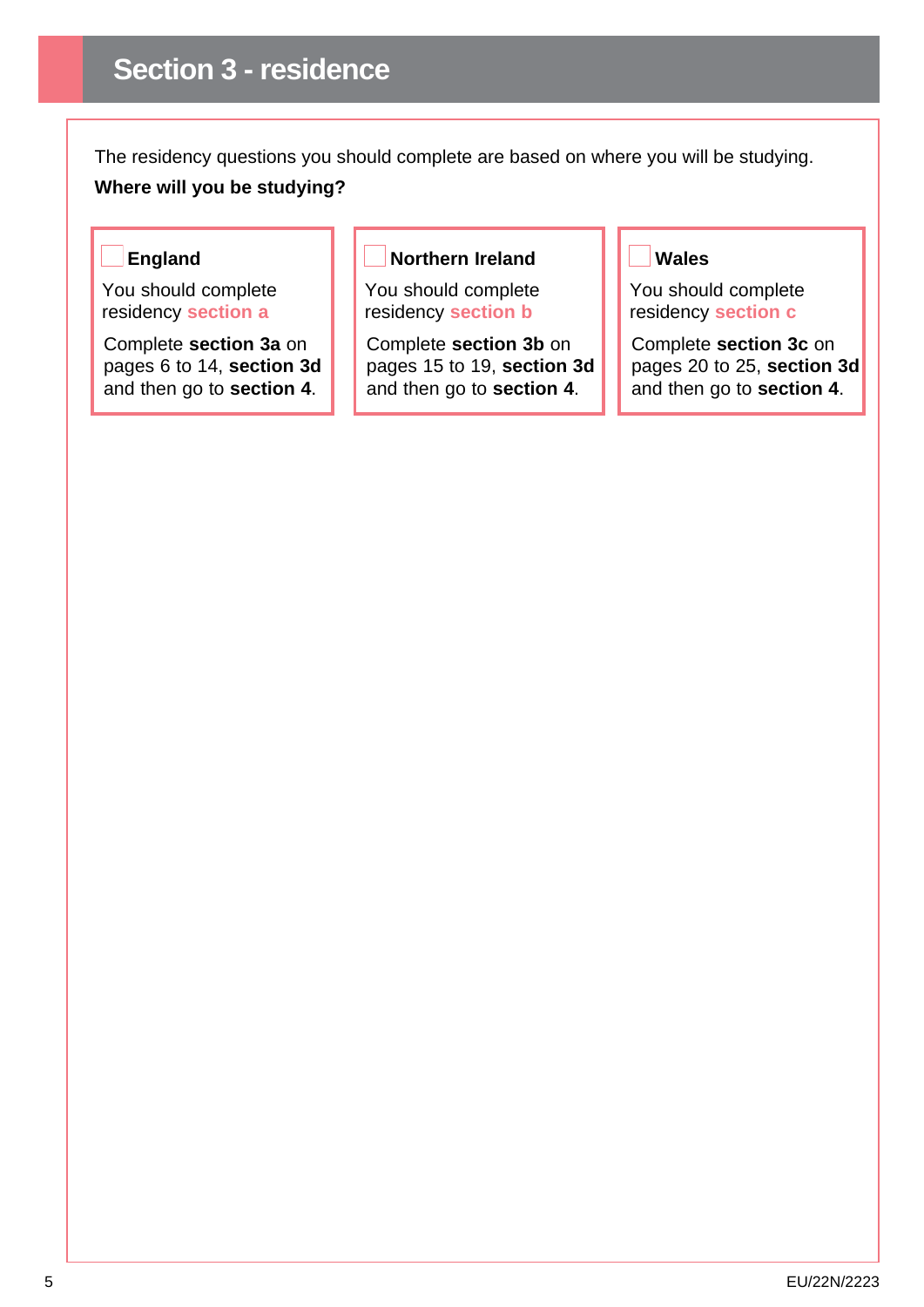### **Section 3a - residence - Studying in England a1** Are you a UK national? **No if** 'No' **go to a2 Yes –** have you been resident in the UK and Islands for the three years prior to the first day of the first academic year of your course; or have you been resident in the EEA or Switzerland on or before 31 December 2020 and been resident in the UK, Gibraltar, the EEA or Switzerland for the three years prior to the first day of the first academic year of your course? **Yes** – you should apply for full support go to [www.gov.uk/studentfinance](http://www.gov.uk/studentfinance) and apply online. **No** – have you been resident in the: • UK, Islands and/or Ireland; or • UK, Islands and/or specified British Overseas Territories for the three years prior to the first day of the first academic year of your course? **No** if 'No' **go to a2 Yes** if 'Yes' **go to section 3d**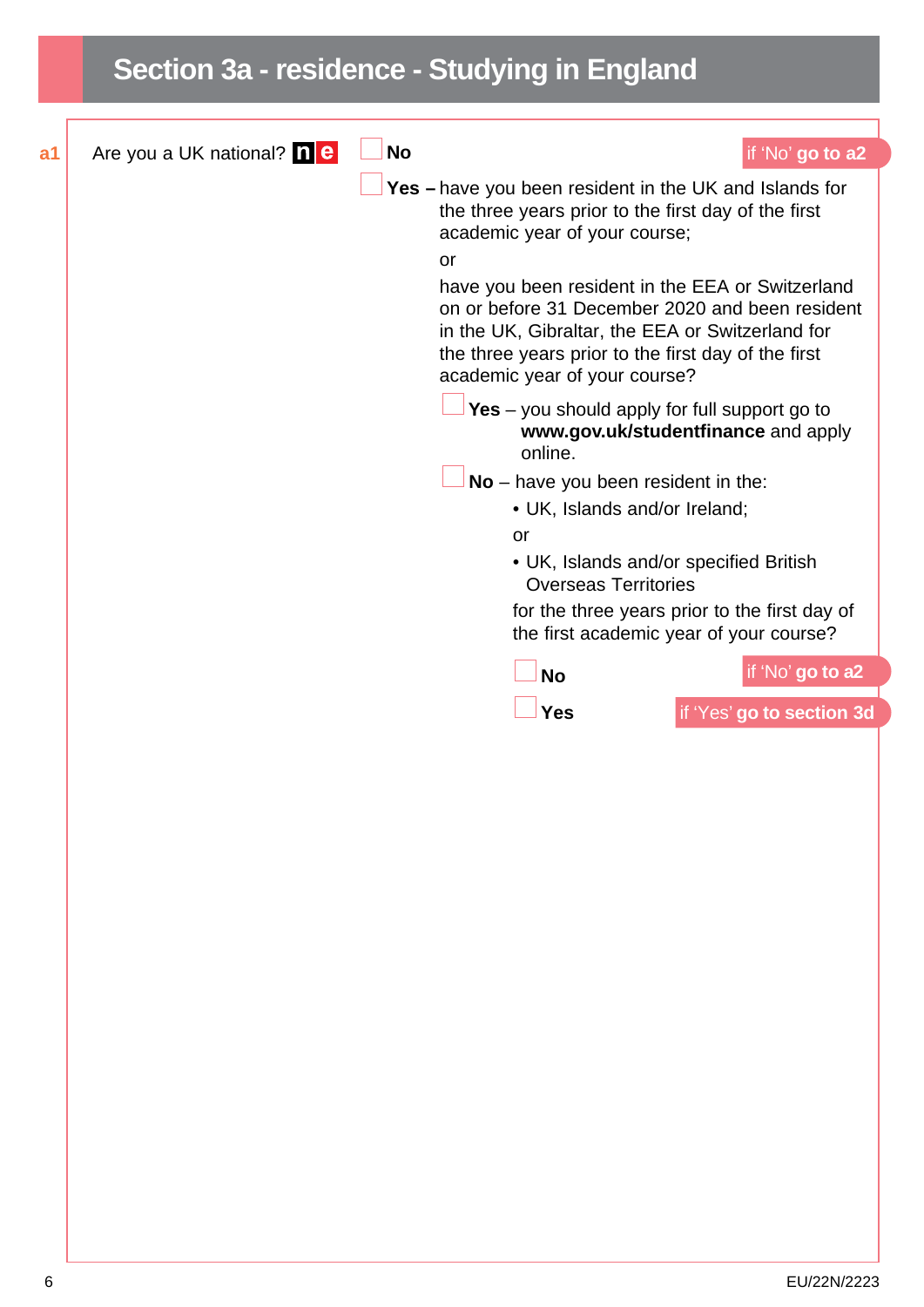|    | Section 3a - residence - Studying in England                                                                                                                                                                                                                                                                                                                                                                                                                                                                                                                                                                                                                                                                                                                                                                                                                                             |
|----|------------------------------------------------------------------------------------------------------------------------------------------------------------------------------------------------------------------------------------------------------------------------------------------------------------------------------------------------------------------------------------------------------------------------------------------------------------------------------------------------------------------------------------------------------------------------------------------------------------------------------------------------------------------------------------------------------------------------------------------------------------------------------------------------------------------------------------------------------------------------------------------|
|    | Continued                                                                                                                                                                                                                                                                                                                                                                                                                                                                                                                                                                                                                                                                                                                                                                                                                                                                                |
| a2 | <b>No</b><br>Are you an Irish citizen? <b>net</b><br>if 'No' go to a3                                                                                                                                                                                                                                                                                                                                                                                                                                                                                                                                                                                                                                                                                                                                                                                                                    |
|    | Yes - have you been resident in the UK and Islands for<br>the three years prior to the first day of the first<br>academic year of your course?<br>Yes - you should apply for full support go<br>to www.gov.uk/studentfinance<br>and apply online.<br>$No$ – have you been resident in the:<br>• UK, Islands and/or Ireland;<br>or<br>• UK, Islands and/or specified British<br><b>Overseas Territories</b><br>for the three years prior to the first day of<br>the first academic year of your course?<br><b>Yes</b><br>if 'Yes' go to section 3d<br>No - were you resident in the UK<br>by 31 December 2020 and<br>have been resident in the UK,<br>the EEA, Switzerland or the<br>Overseas Territories; or<br>have you been resident in the<br><b>EEA or Switzerland on or before</b><br>31 December 2020 and been<br>resident in the UK, Gibraltar,<br>the EEA or Switzerland for the |
|    | three years prior to the first day<br>of the first academic year of<br>your course?                                                                                                                                                                                                                                                                                                                                                                                                                                                                                                                                                                                                                                                                                                                                                                                                      |
|    | if 'No' go to a3<br><b>No</b>                                                                                                                                                                                                                                                                                                                                                                                                                                                                                                                                                                                                                                                                                                                                                                                                                                                            |
|    | if 'Yes' go to section 3d<br><b>Yes</b>                                                                                                                                                                                                                                                                                                                                                                                                                                                                                                                                                                                                                                                                                                                                                                                                                                                  |
|    |                                                                                                                                                                                                                                                                                                                                                                                                                                                                                                                                                                                                                                                                                                                                                                                                                                                                                          |
|    |                                                                                                                                                                                                                                                                                                                                                                                                                                                                                                                                                                                                                                                                                                                                                                                                                                                                                          |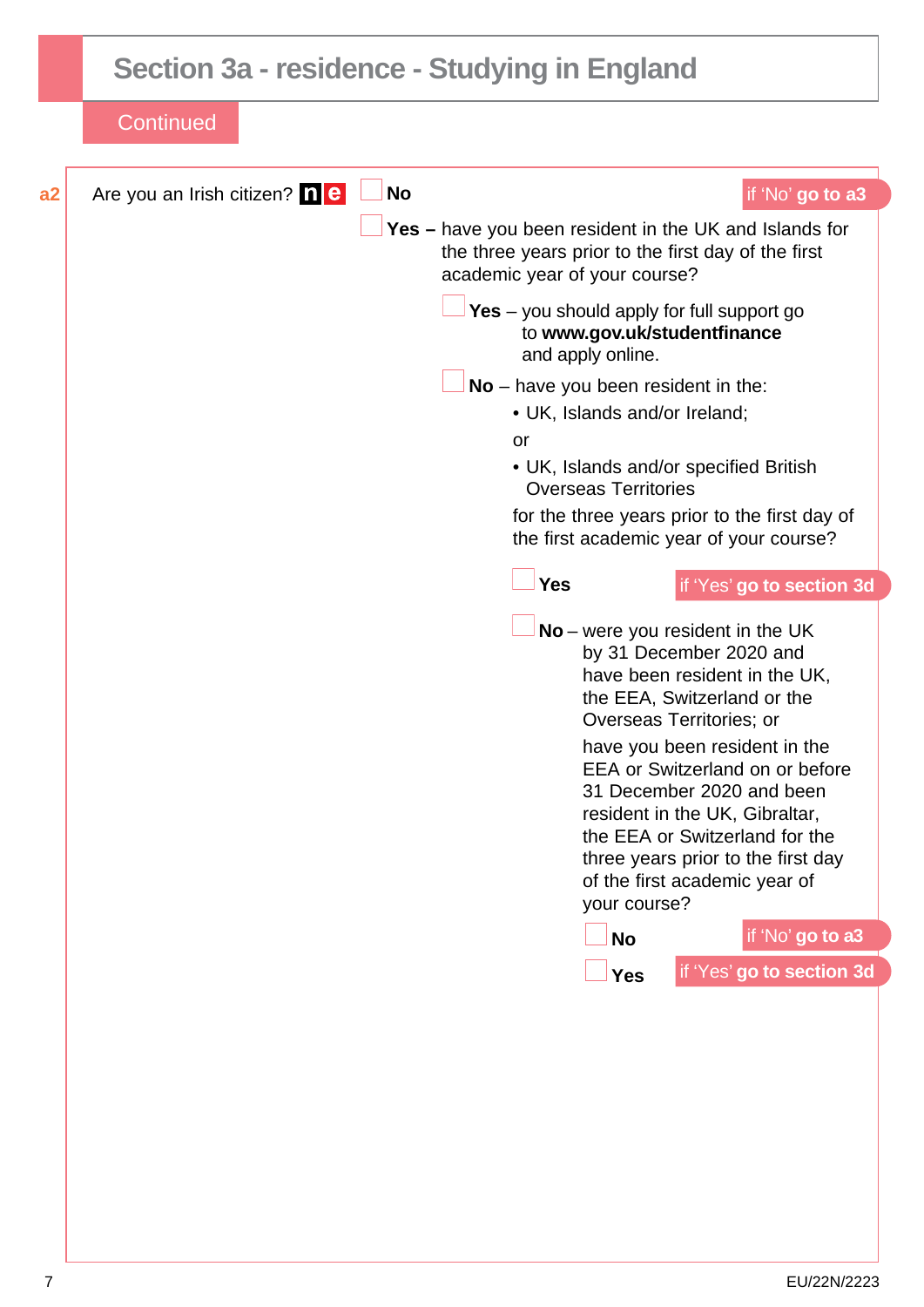## **Section 3a - residence - Studying in England**

| Are you the family member of                                      | <b>No</b>                                                                                                                                                  | if 'No' go to a4                                                                                                                                                               |
|-------------------------------------------------------------------|------------------------------------------------------------------------------------------------------------------------------------------------------------|--------------------------------------------------------------------------------------------------------------------------------------------------------------------------------|
| a UK national? <b>ne</b><br>See notes for clarification on family | Yes - were both you and your UK national family member<br>living:                                                                                          |                                                                                                                                                                                |
| member categories.                                                | • in the UK on 31 December 2020, after moving to<br>the UK from the EEA or Switzerland on or after<br>1 January 2018                                       |                                                                                                                                                                                |
|                                                                   | or                                                                                                                                                         |                                                                                                                                                                                |
|                                                                   | • in the EEA or Switzerland on 31 December 2020                                                                                                            |                                                                                                                                                                                |
|                                                                   | and been resident in the UK, Gibraltar, the EEA or<br>Switzerland for the three years prior to the first day<br>of the first academic year of your course? |                                                                                                                                                                                |
|                                                                   | $Yes - you should apply for full support go$<br>apply online.                                                                                              | to www.gov.uk/studentfinance and                                                                                                                                               |
|                                                                   | No – have you been resident in the UK and<br>your course<br>and<br>year of the course?                                                                     | Islands for the three years prior to the<br>first day of the first academic year of<br>your family member will be resident in the<br>UK on the first day of the first academic |
|                                                                   | <b>Yes</b>                                                                                                                                                 | if 'Yes' go to section 3d                                                                                                                                                      |
|                                                                   |                                                                                                                                                            |                                                                                                                                                                                |
|                                                                   | <b>No</b>                                                                                                                                                  | if 'No' go to a4                                                                                                                                                               |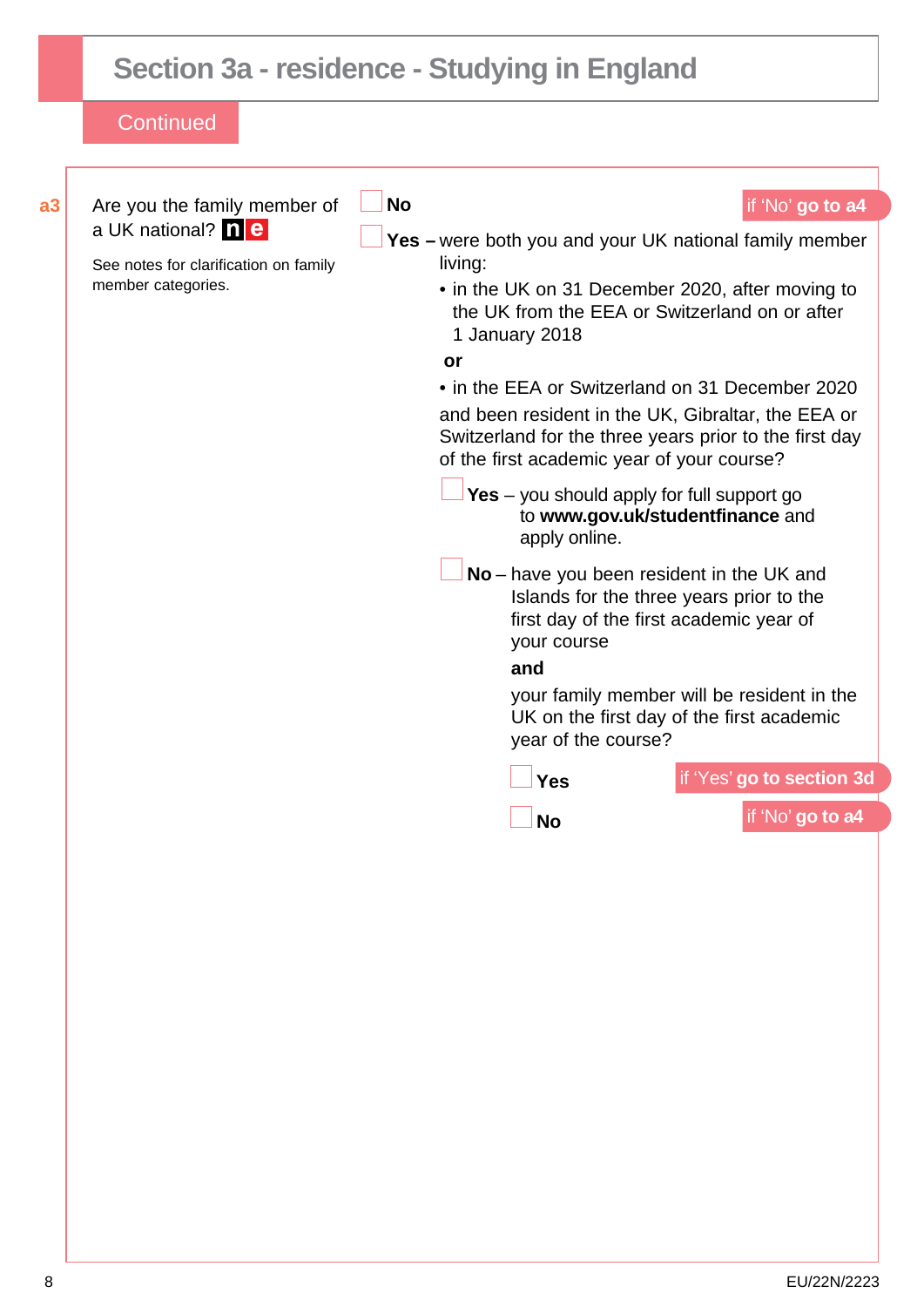|                | Section 3a - residence - Studying in England                                                                               |           |                              |                                                                                                                                                                                                                                                                                                                                                                                                                                                                                                                                                                                                                                                      |                                                                                   |
|----------------|----------------------------------------------------------------------------------------------------------------------------|-----------|------------------------------|------------------------------------------------------------------------------------------------------------------------------------------------------------------------------------------------------------------------------------------------------------------------------------------------------------------------------------------------------------------------------------------------------------------------------------------------------------------------------------------------------------------------------------------------------------------------------------------------------------------------------------------------------|-----------------------------------------------------------------------------------|
|                | <b>Continued</b>                                                                                                           |           |                              |                                                                                                                                                                                                                                                                                                                                                                                                                                                                                                                                                                                                                                                      |                                                                                   |
| a <sub>4</sub> | Are you the family member of<br>an Irish citizen? <b>ne</b><br>See notes for clarification on family<br>member categories. | <b>No</b> | and<br>course?<br><b>Yes</b> | Yes $-$ have you been resident in the UK and Islands for<br>the three years prior to the first day of the first<br>academic year of your course<br>your family member will be resident in the UK<br>on the first day of the first academic year of your<br>$No$ – do you have pre-settled status under the<br><b>EU Settlement Scheme</b><br>and<br>you have been resident in the UK, the EEA,<br>Switzerland or the Overseas Territories for<br>the three years prior to the first day of the<br>first academic year of your course?<br><b>No</b><br>Yes $-$ provide your:<br>Expiry date for pre-settled status<br>Month Year<br>Day<br>Share code | if 'No' go to a5<br>if 'Yes' go to section 3d<br>if 'No' go to a5<br>now go to 3d |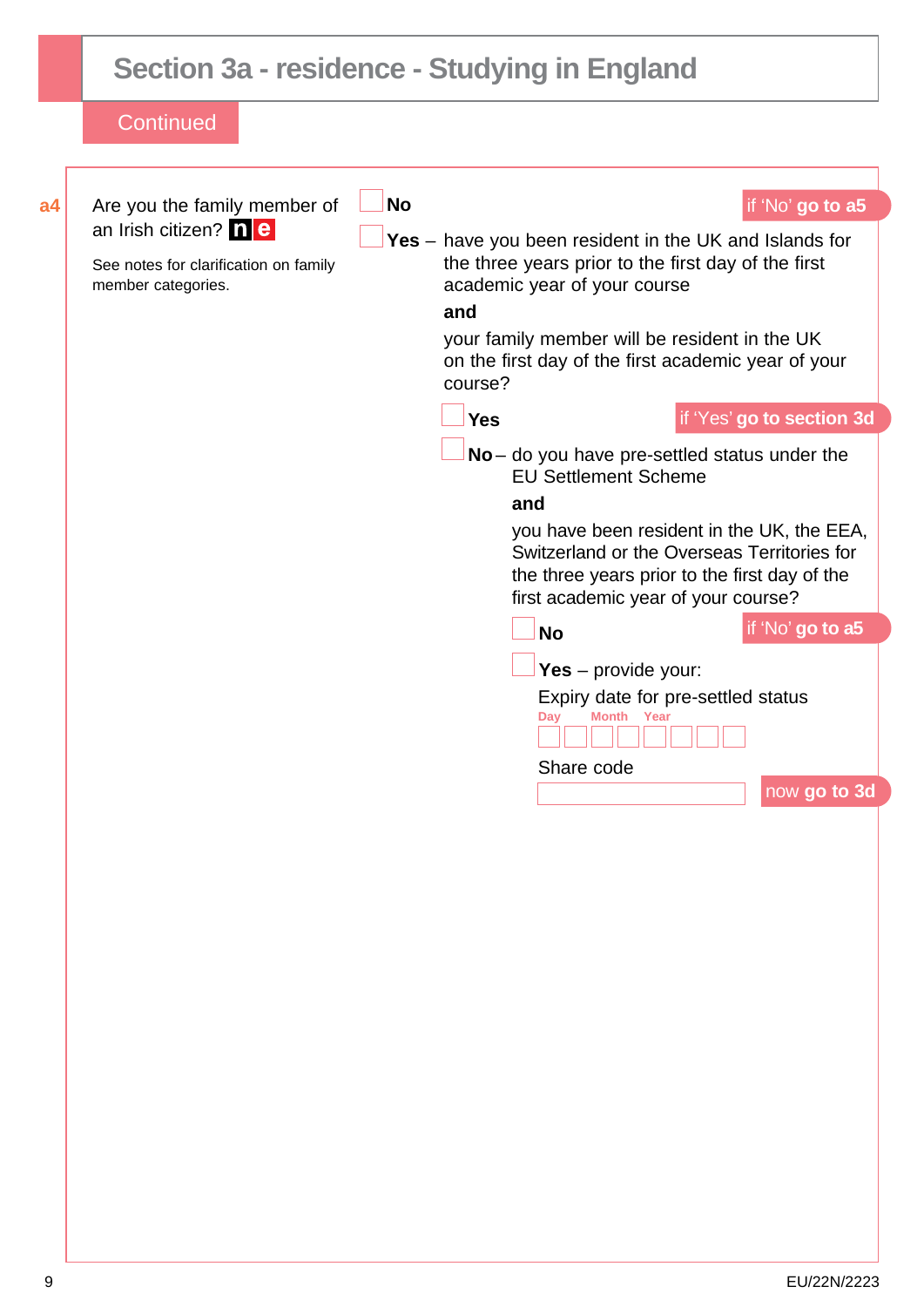|                | Section 3a - residence - Studying in England                                                                                                                     |           |                                     |                                                                                                                                                                                                                                                                                                                                                                                                                                                                                                                                                                                               |                                                                                                                                 |
|----------------|------------------------------------------------------------------------------------------------------------------------------------------------------------------|-----------|-------------------------------------|-----------------------------------------------------------------------------------------------------------------------------------------------------------------------------------------------------------------------------------------------------------------------------------------------------------------------------------------------------------------------------------------------------------------------------------------------------------------------------------------------------------------------------------------------------------------------------------------------|---------------------------------------------------------------------------------------------------------------------------------|
|                | <b>Continued</b>                                                                                                                                                 |           |                                     |                                                                                                                                                                                                                                                                                                                                                                                                                                                                                                                                                                                               |                                                                                                                                 |
| a <sub>5</sub> | Are you the family member of<br>a person of Northern<br>Ireland? $\boxed{\mathbf{n} \mathbf{e} }$<br>See notes for clarification on family<br>member categories. | <b>No</b> | and<br>course?<br><b>Yes</b><br>and | Yes - have you been resident in the UK and Islands for<br>the three years prior to the first day of the first<br>academic year of your course<br>your family member will be resident in the UK<br>on the first day of the first academic year of your<br>$No$ – do you have pre-settled status under the<br><b>EU Settlement Scheme</b><br>Switzerland or the Overseas Territories for<br>the three years prior to the first day of the<br>first academic year of your course?<br><b>No</b><br>Yes $-$ provide your:<br>Expiry date for pre-settled status<br>Month Year<br>Day<br>Share code | if 'No' go to a6<br>if 'Yes' go to section 3d<br>you have been resident in the UK, the EEA,<br>if 'No' go to a6<br>now go to 3d |
|                |                                                                                                                                                                  |           |                                     |                                                                                                                                                                                                                                                                                                                                                                                                                                                                                                                                                                                               |                                                                                                                                 |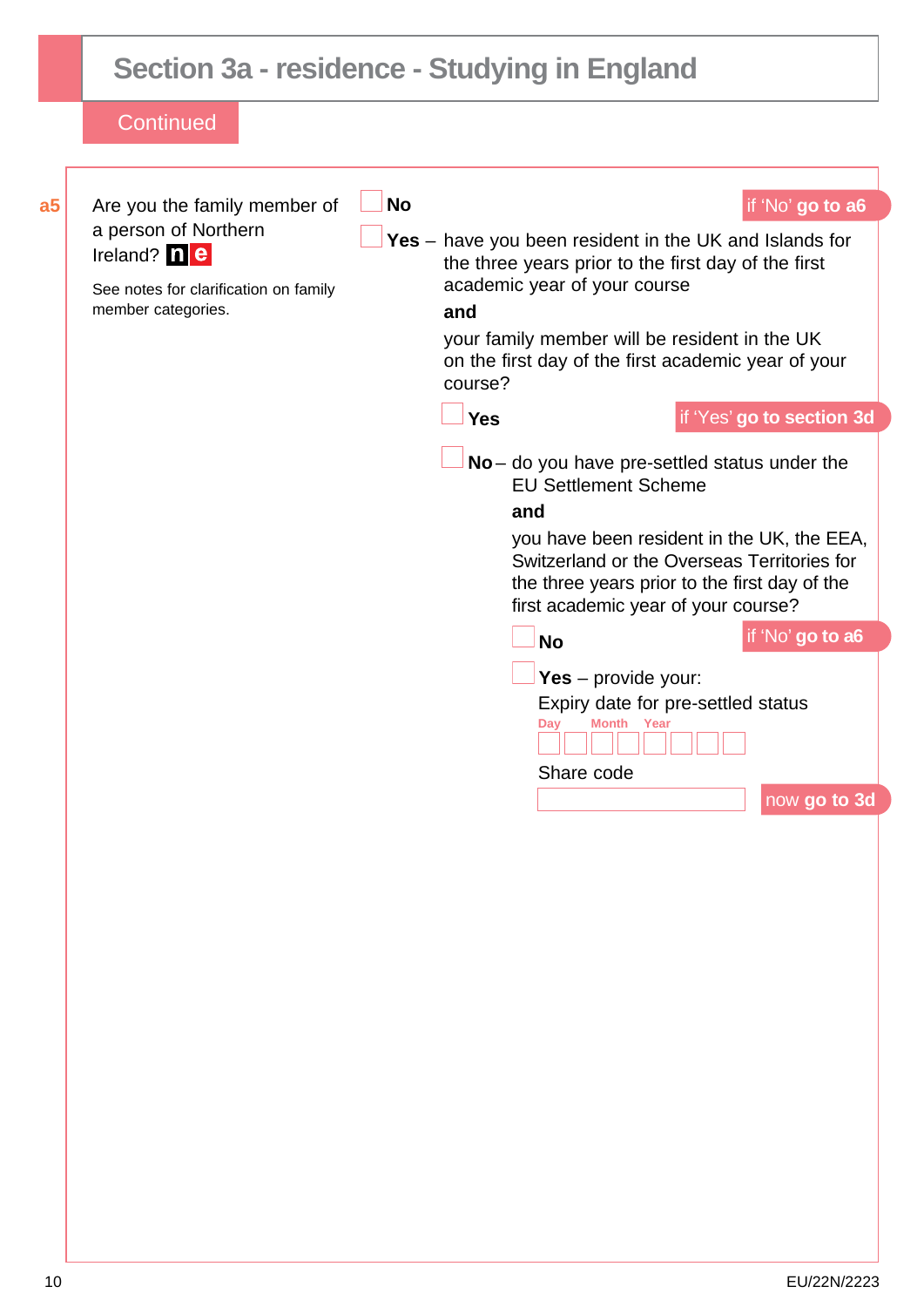### **Section 3a - residence - Studying in England Continued a6 Do you have settled or pre-settled status under** the EU Settlement Scheme? **ne**  See notes for clarification on family member categories. **No** if 'No' **go to a7 Yes** – settled status **go to a6.1 Yes** – pre-settled status **go to a6.2 Settled status** Have you been resident in the UK and Islands for the three years prior to the first day of the first academic year of your course? Yes – you should apply for full support go to **[www.gov.uk/studentfinance](http://www.gov.uk/studentfinance)** and apply online. **No** – have you been resident in: • the UK & Islands and/or Ireland. **or**  • the UK, Islands and/or the specified British Overseas Territories for the three years prior to the first day of the first academic year of your course? **Yes** – provide your share code: now **go to 3d No** – are you an EU national or the family member of an EU national **and** you have been resident in the UK, the EEA, Switzerland or the Overseas Territories for the three years prior to the first day of the first academic year of your course? **No** if 'No' **go to a7 Yes** – I am an EU national I am the family member of an EU national Provide your share code: now **go to 3d**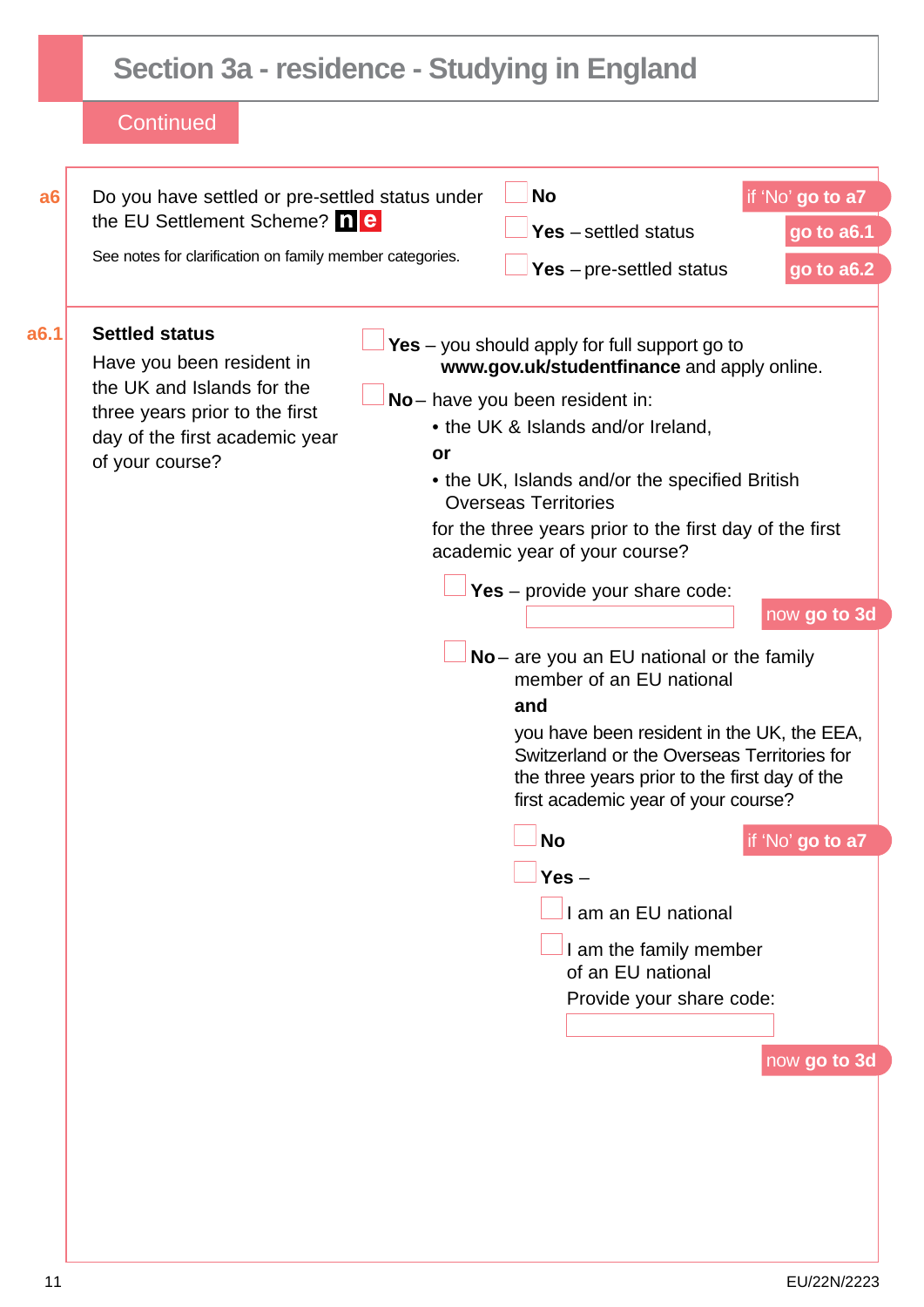## **Section 3a - residence - Studying in England**

|                                                             | Yes $-$ I am an EU national                                                              |
|-------------------------------------------------------------|------------------------------------------------------------------------------------------|
| Are you an EU National or                                   | Have you been resident in the:                                                           |
| the family member of an EU                                  | • UK and Islands                                                                         |
| National?                                                   | or                                                                                       |
| See notes for clarification on family<br>member categories. | • UK, the EEA, Switzerland or the Overseas<br><b>Territories</b>                         |
|                                                             | for the three years prior to the first day of the first<br>academic year of your course? |
|                                                             | if 'No' go to a7<br><b>No</b>                                                            |
|                                                             | Yes $-$ provide your:                                                                    |
|                                                             | Expiry date for pre-settled status                                                       |
|                                                             | <b>Month</b><br>Year<br>Dav                                                              |
|                                                             | Share code                                                                               |
|                                                             | now go to 3d                                                                             |
|                                                             | $Yes - I$ am the family member of an EU national                                         |
|                                                             | Have you been resident in the UK, the EEA,                                               |
|                                                             | Switzerland or the Overseas Territories for                                              |
|                                                             | the three years prior to the first day of the first                                      |
|                                                             | academic year of your course?                                                            |
|                                                             | if 'No' go to a7<br><b>No</b>                                                            |
|                                                             |                                                                                          |
|                                                             | Yes $-$ provide your:                                                                    |
|                                                             | Expiry date for pre-settled status<br><b>Month</b><br>Year                               |
|                                                             | Day                                                                                      |
|                                                             | Share code                                                                               |
|                                                             | now go to 3d                                                                             |
|                                                             |                                                                                          |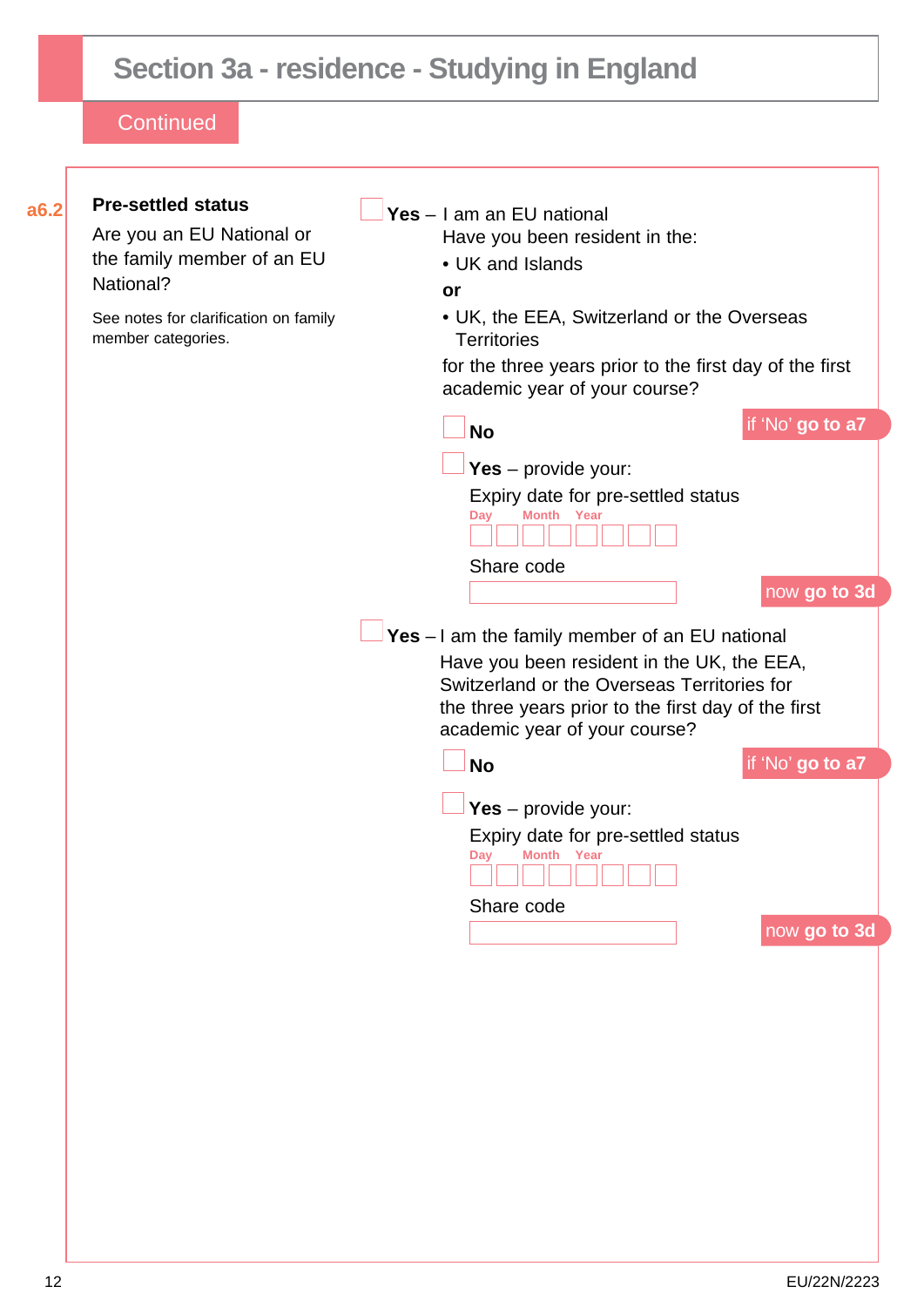## **Section 3a - residence - Studying in England**

| a7             | Are you:                                                                                              | <b>No</b> |                                                                                                                                                                       |                                                                                                    | if 'No' go to a8          |  |
|----------------|-------------------------------------------------------------------------------------------------------|-----------|-----------------------------------------------------------------------------------------------------------------------------------------------------------------------|----------------------------------------------------------------------------------------------------|---------------------------|--|
|                | • a UK national or:<br>• the family member of a<br>UK national                                        |           | Yes - have you been resident in the UK, Gibraltar, the<br>EEA or Switzerland for the three years prior to the<br>first day of the first academic year of your course? |                                                                                                    |                           |  |
|                | who is a resident in<br>Gibraltar? ne                                                                 |           | <b>No</b>                                                                                                                                                             |                                                                                                    | if 'No' go to a8          |  |
|                | See notes for clarification on family<br>member categories.                                           |           | <b>Yes</b>                                                                                                                                                            |                                                                                                    | if 'Yes' go to section 3d |  |
| a <sub>8</sub> | Are you:                                                                                              | <b>No</b> |                                                                                                                                                                       |                                                                                                    | if 'No' go to a9          |  |
|                | • an EU National or:<br>• the family member of an EU<br>national<br>who is a resident in              |           | <b>Yes</b> - have you been resident in the UK, the EEA,<br>academic year of your course?                                                                              | Switzerland or the Overseas Territories for<br>the three years prior to the first day of the first |                           |  |
|                | Gibraltar? ne<br>See notes for clarification on family                                                |           | <b>No</b>                                                                                                                                                             |                                                                                                    | if 'No' go to a9          |  |
|                | member categories.                                                                                    |           | Yes                                                                                                                                                                   |                                                                                                    | if 'Yes' go to section 3d |  |
| a <sub>9</sub> | Do you have settled status in<br>the UK that was not awarded<br>under the EU Settlement<br>Scheme? ne | <b>No</b> | if 'No' go to a10<br>Yes - have you been resident in the UK and Islands for the<br>three years prior to the first day of the first academic<br>year of your course?   |                                                                                                    |                           |  |
|                |                                                                                                       |           | apply online                                                                                                                                                          | Yes - you should apply for full support go<br>to www.gov.uk/studentfinance and                     |                           |  |
|                |                                                                                                       |           |                                                                                                                                                                       | $No$ – have you been resident in the:                                                              |                           |  |
|                |                                                                                                       |           | <b>or</b>                                                                                                                                                             | • UK, Islands and/or Ireland                                                                       |                           |  |
|                |                                                                                                       |           |                                                                                                                                                                       | • UK, Islands and/or the specified British<br><b>Overseas Territories</b>                          |                           |  |
|                |                                                                                                       |           | course?                                                                                                                                                               | for the three years prior to the first<br>day of the first academic year of your                   |                           |  |
|                |                                                                                                       |           | <b>No</b>                                                                                                                                                             |                                                                                                    | if 'No' go to a10         |  |
|                |                                                                                                       |           |                                                                                                                                                                       | Yes - provide your:<br>Home Office reference number                                                |                           |  |
|                |                                                                                                       |           |                                                                                                                                                                       |                                                                                                    |                           |  |
|                |                                                                                                       |           |                                                                                                                                                                       | Date latest status granted<br>Day<br>Month<br>Year                                                 |                           |  |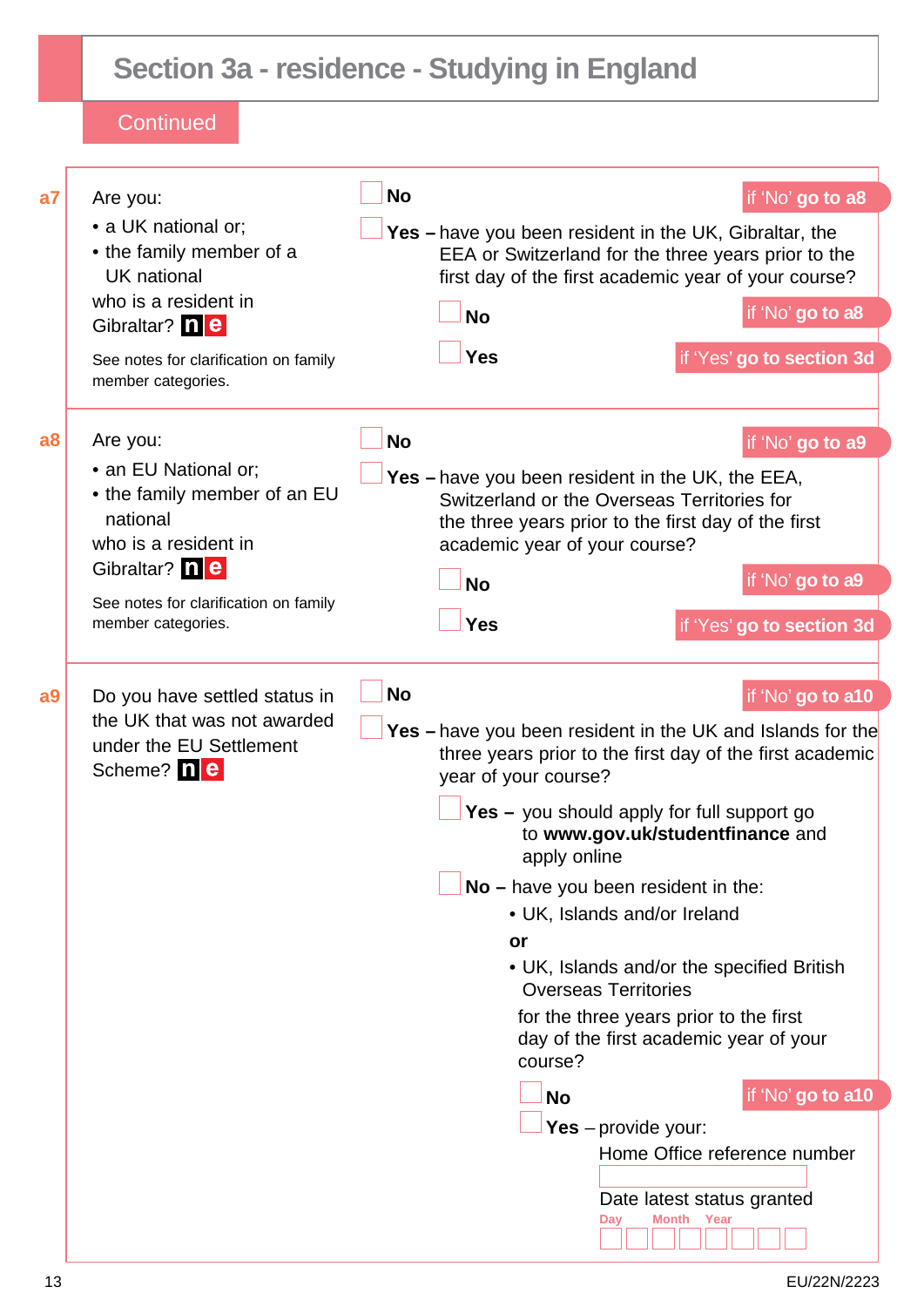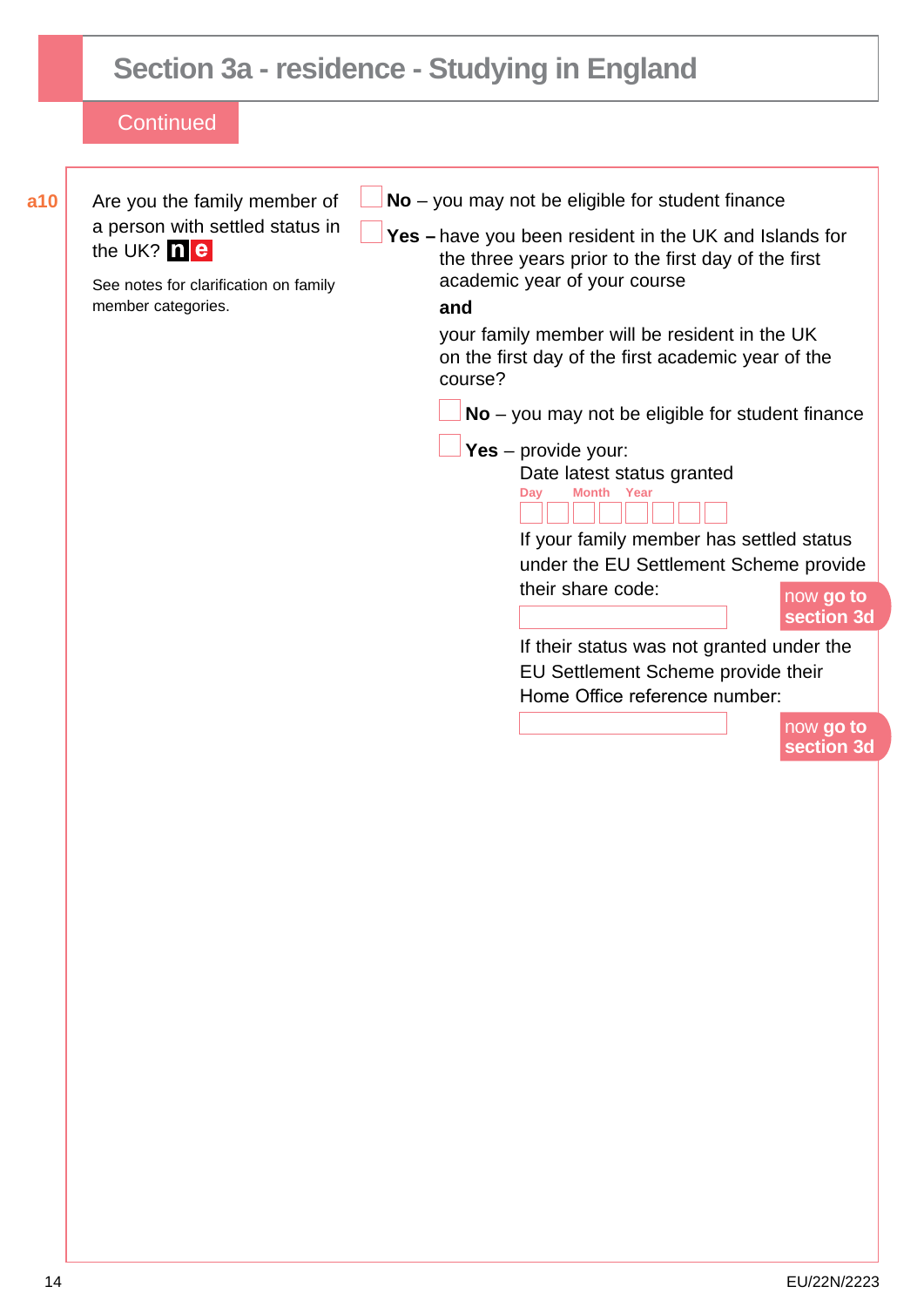## **Section 3b - residence - Studying in Northern Ireland b1** Are you a UK national? **No if** 'No' **go to b2 Yes –** have you been resident in the UK and Islands for the three years prior to the first day of the first academic year of your course; **or** have you been resident in the EEA or Switzerland on or before 31 December 2020 and been resident in the UK, Gibraltar, the EEA or Switzerland for the three years prior to the first day of the first academic year of your course? **Yes** – you should apply for full support go to **[www.studentfinanceni.co.uk](http://www.studentfinanceni.co.uk)** and apply online. **No** – have you been resident in the UK, Gibraltar, the EEA or Switzerland for the three years prior to the first day of the first academic year of your course? **No** if 'No' **go to b2 Yes** if 'Yes' **go to section 3d**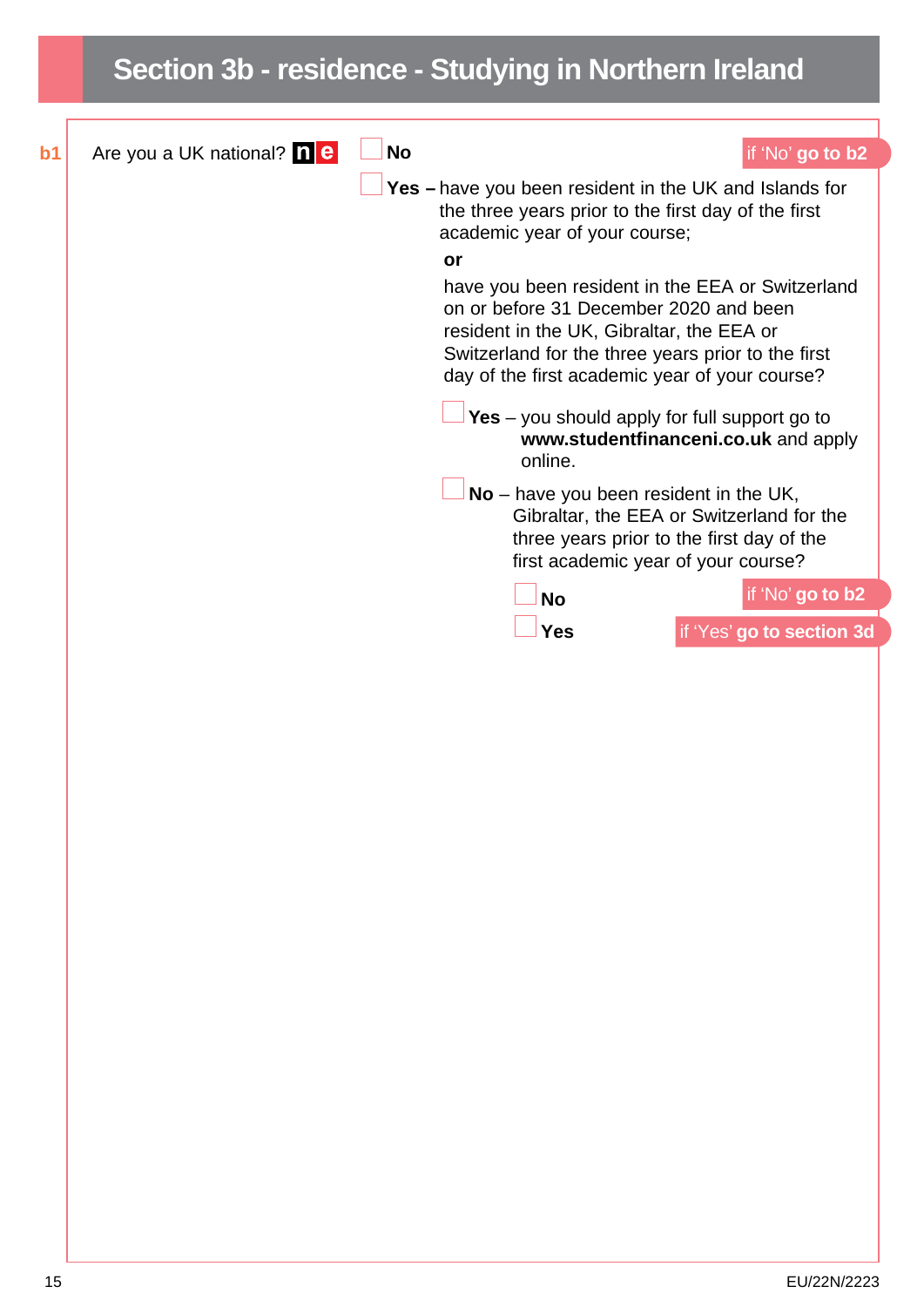## **Section 3b - residence - Studying in Northern Ireland**

| b2 | Are you the family member of<br>a UK national? <b>ne</b>    | <b>No</b> |                                                                                                                                                                               | if 'No' go to b3           |
|----|-------------------------------------------------------------|-----------|-------------------------------------------------------------------------------------------------------------------------------------------------------------------------------|----------------------------|
|    | See notes for clarification on family<br>member categories. |           | Yes - were both you and your UK national family<br>member living:                                                                                                             |                            |
|    |                                                             |           | • in the UK on 31 December 2020, after moving to<br>the UK from the EEA or Switzerland on or after<br>1 January 2018<br>or                                                    |                            |
|    |                                                             |           | • in the EEA or Switzerland on 31 December 2020?                                                                                                                              |                            |
|    |                                                             |           | $No$ – have you been resident in the UK and<br>Islands for the three years prior to the<br>first day of the first academic year of<br>your course?                            |                            |
|    |                                                             |           | <b>No</b>                                                                                                                                                                     | if 'No' go to b3           |
|    |                                                             |           | <b>Yes</b>                                                                                                                                                                    | if 'Yes' go to section 3d  |
|    |                                                             |           | Yes – have you both been resident in the UK,<br>Gibraltar, the EEA or Switzerland for<br>the three years prior to the first day of<br>the first academic year of your course? |                            |
|    |                                                             |           | <b>No</b>                                                                                                                                                                     | if 'No' go to b3           |
|    |                                                             |           | Yes $-$ you should apply<br>for full support go to<br>and apply online.                                                                                                       | www.studentfinanceni.co.uk |
|    |                                                             |           |                                                                                                                                                                               |                            |
|    |                                                             |           |                                                                                                                                                                               |                            |
| b3 | Are you an Irish citizen? <b>ne</b>                         | <b>No</b> |                                                                                                                                                                               | if 'No' go to b4           |
|    |                                                             |           | <b>Yes</b> – have you been resident in the UK and Islands for<br>the three years prior to the first day of the first<br>academic year of your course?                         |                            |
|    |                                                             |           | Yes $-$ you should apply for full support go to<br>www.studentfinanceni.co.uk and<br>apply online.                                                                            |                            |
|    |                                                             |           | $No$ – have you been resident in the UK,<br>Gibraltar, the EEA or Switzerland for the<br>three years prior to the first day of the<br>first academic year of your course?     |                            |
|    |                                                             |           | <b>No</b>                                                                                                                                                                     | if 'No' go to b4           |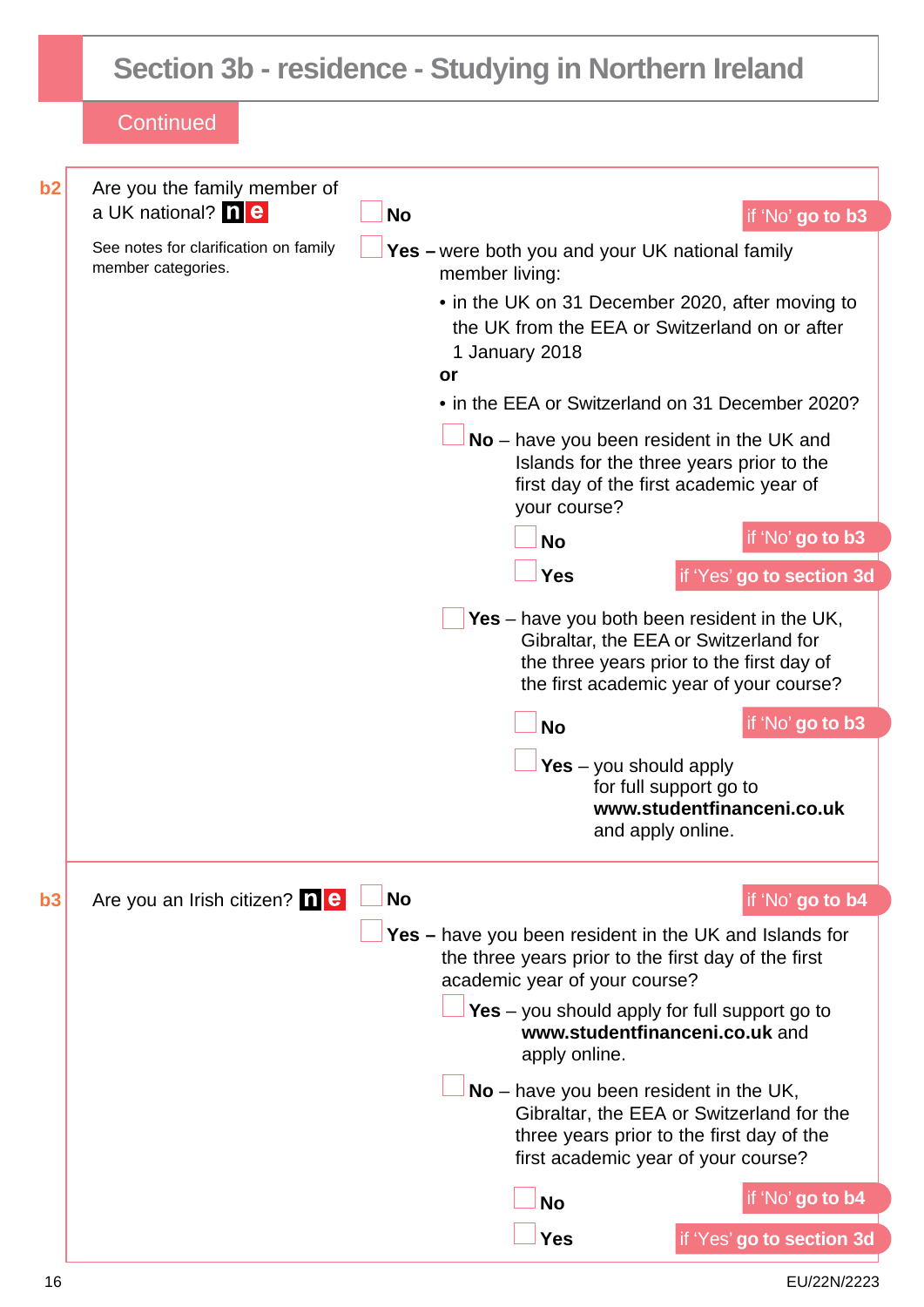|                |                                                                                                                                                                                                          |           | Section 3b - residence - Studying in Northern Ireland                                                                                                                                                                                                                                                                                                      |
|----------------|----------------------------------------------------------------------------------------------------------------------------------------------------------------------------------------------------------|-----------|------------------------------------------------------------------------------------------------------------------------------------------------------------------------------------------------------------------------------------------------------------------------------------------------------------------------------------------------------------|
|                | Continued                                                                                                                                                                                                |           |                                                                                                                                                                                                                                                                                                                                                            |
| b4             | Are you the family member of<br>an Irish citizen and you have<br>been granted pre-settled<br>status under the EU<br>Settlement Scheme? ne<br>See notes for clarification on family<br>member categories. | <b>No</b> | if 'No' go to b5<br><b>Yes</b> – have you been resident in the UK, Gibraltar, the<br>EEA or Switzerland for the three years prior to the<br>first day of the first academic year of your course?<br>if 'No' go to b5<br><b>No</b><br>Yes $-$ provide your:<br>Expiry date for pre-settled status<br><b>Month Year</b><br>Day<br>Share code<br>now go to 3d |
| b <sub>5</sub> | Are you a non-UK or<br>non-Irish family member of<br>a person of Northern Ireland<br>and you have been granted<br>pre-settled status? ne<br>See notes for clarification on family<br>member categories.  | <b>No</b> | if 'No' go to b6<br>Yes - have you been resident in the UK, Gibraltar, the<br>EEA or Switzerland for the three years prior to the<br>first day of the first academic year of your course?<br>if 'No' go to b6<br><b>No</b><br>Yes $-$ provide your:<br>Expiry date for pre-settled status<br>Day<br>Month Year<br>Share code<br>now go to 3d               |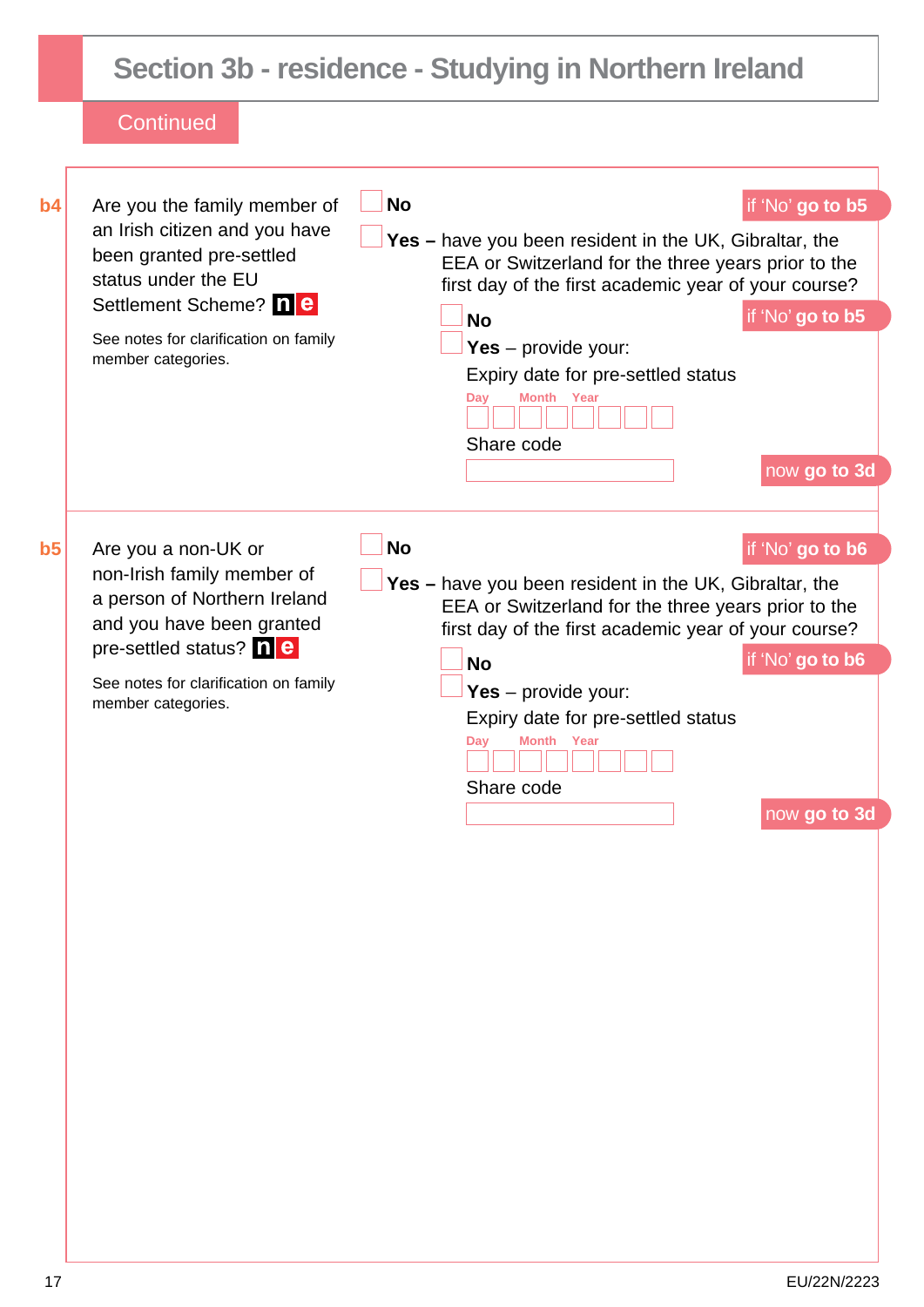|             | Section 3b - residence - Studying in Northern Ireland                                                                                                                   |                  |                                                                                                                                                                                                                                                                                                                                                                                          |                                              |  |
|-------------|-------------------------------------------------------------------------------------------------------------------------------------------------------------------------|------------------|------------------------------------------------------------------------------------------------------------------------------------------------------------------------------------------------------------------------------------------------------------------------------------------------------------------------------------------------------------------------------------------|----------------------------------------------|--|
|             | Continued                                                                                                                                                               |                  |                                                                                                                                                                                                                                                                                                                                                                                          |                                              |  |
| b6          | Do you have settled or pre-settled status under<br>the EU Settlement Scheme? ne<br>See notes for clarification on family member categories.                             |                  | <b>No</b><br>$Yes - settled status$<br>Yes $-$ pre-settled status                                                                                                                                                                                                                                                                                                                        | if 'No' go to b7<br>go to b6.1<br>go to b6.2 |  |
| <b>b6.1</b> | <b>Settled status</b><br>Have you been resident in<br>the UK and Islands for the<br>three years prior to the first<br>day of the first academic year<br>of your course? | and<br><b>No</b> | Yes $-$ you should apply for full support go to<br>www.studentfinanceni.co.uk and apply online.<br>No – are you an EU national or the family member of an<br><b>EU</b> national<br>you have been resident in the UK, the EEA,<br>Switzerland or the Overseas Territories for the three<br>years prior to the first day of the first academic year of<br>your course?<br>if 'No' go to b7 |                                              |  |
|             |                                                                                                                                                                         | $Yes -$          | I am an EU national<br>I am the family member of an EU national<br>Expiry date for pre-settled status<br>Day<br><b>Month</b> Year<br>Share code                                                                                                                                                                                                                                          | now go to 3d                                 |  |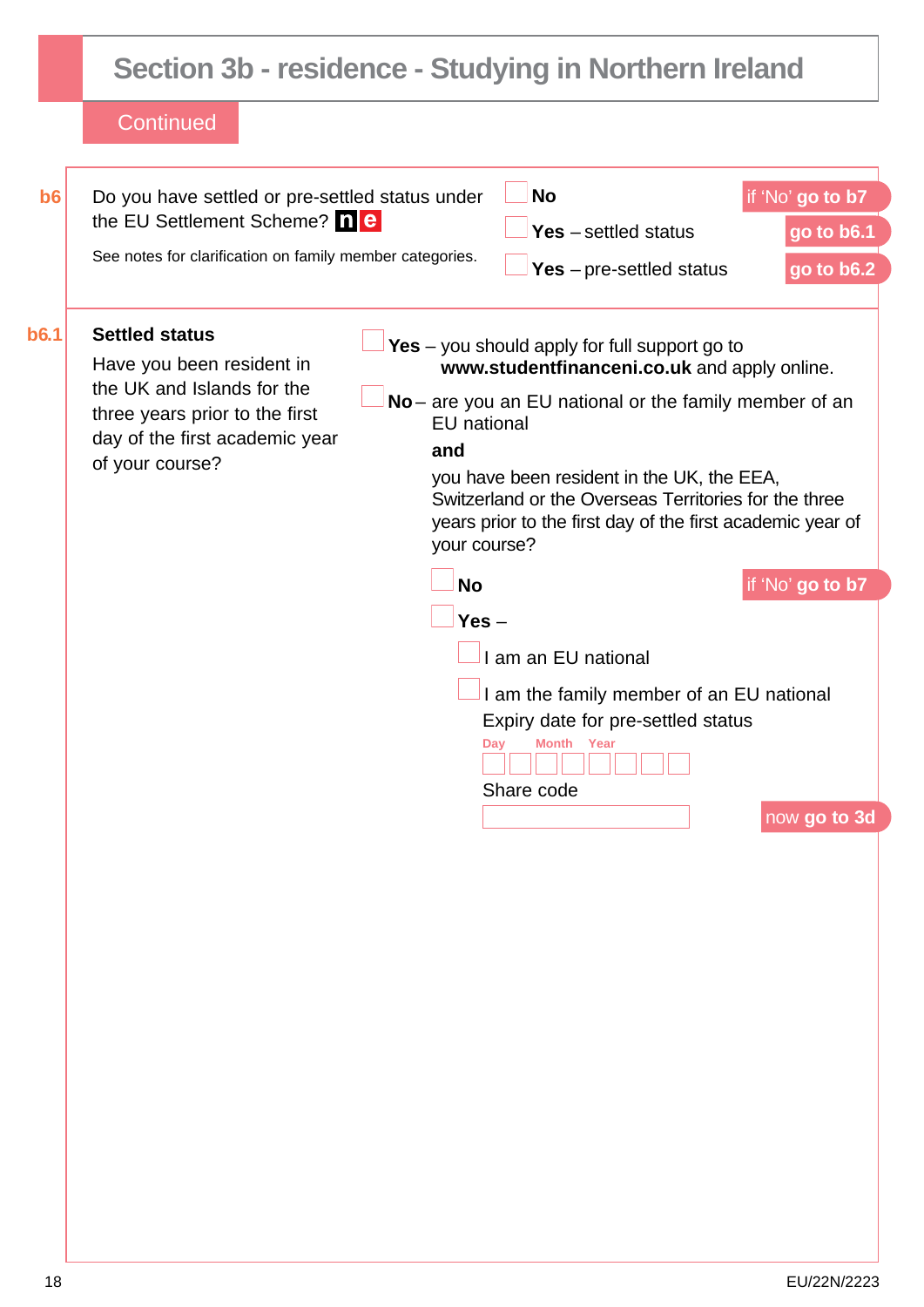## **Section 3b - residence - Studying in Northern Ireland**

| b6.2 | <b>Pre-settled status</b><br>Are you an EU national and<br>you have been living in the<br>UK and Islands for the three<br>years prior to the first day<br>of the first academic year of<br>your course?                                            | Yes - you should apply for full support go to<br>www.studentfinanceni.co.uk and apply online.<br>$No$ – are you an EU national or the family member<br>of an EU National and you have been resident<br>in the UK, Gibraltar, the EEA or Switzerland for<br>the three years prior to the first day of the first<br>academic year of your course? |
|------|----------------------------------------------------------------------------------------------------------------------------------------------------------------------------------------------------------------------------------------------------|-------------------------------------------------------------------------------------------------------------------------------------------------------------------------------------------------------------------------------------------------------------------------------------------------------------------------------------------------|
|      |                                                                                                                                                                                                                                                    | if 'No' go to b7<br><b>No</b><br>Yes $-$<br>I am an EU national<br>I am the family member of an EU national<br>Expiry date for pre-settled status<br>Month<br>Year<br>Day<br>Share code<br>now go to 3d                                                                                                                                         |
| b7   | Are you:<br>• an EU National<br>• the family member of an EU<br>national<br>• a UK national; or<br>• the family member of a UK<br>national<br>who is a resident in<br>Gibraltar? ne<br>See notes for clarification on family<br>member categories. | contact us if you think you're still eligible<br><b>No</b><br>Yes - have you been resident in the UK, Gibraltar, the<br>EEA or Switzerland for the three years prior to the<br>first day of the first academic year of your course?<br><b>No</b><br>contact us if you think you're still eligible<br><b>Yes</b><br>if 'Yes' go to section 3d    |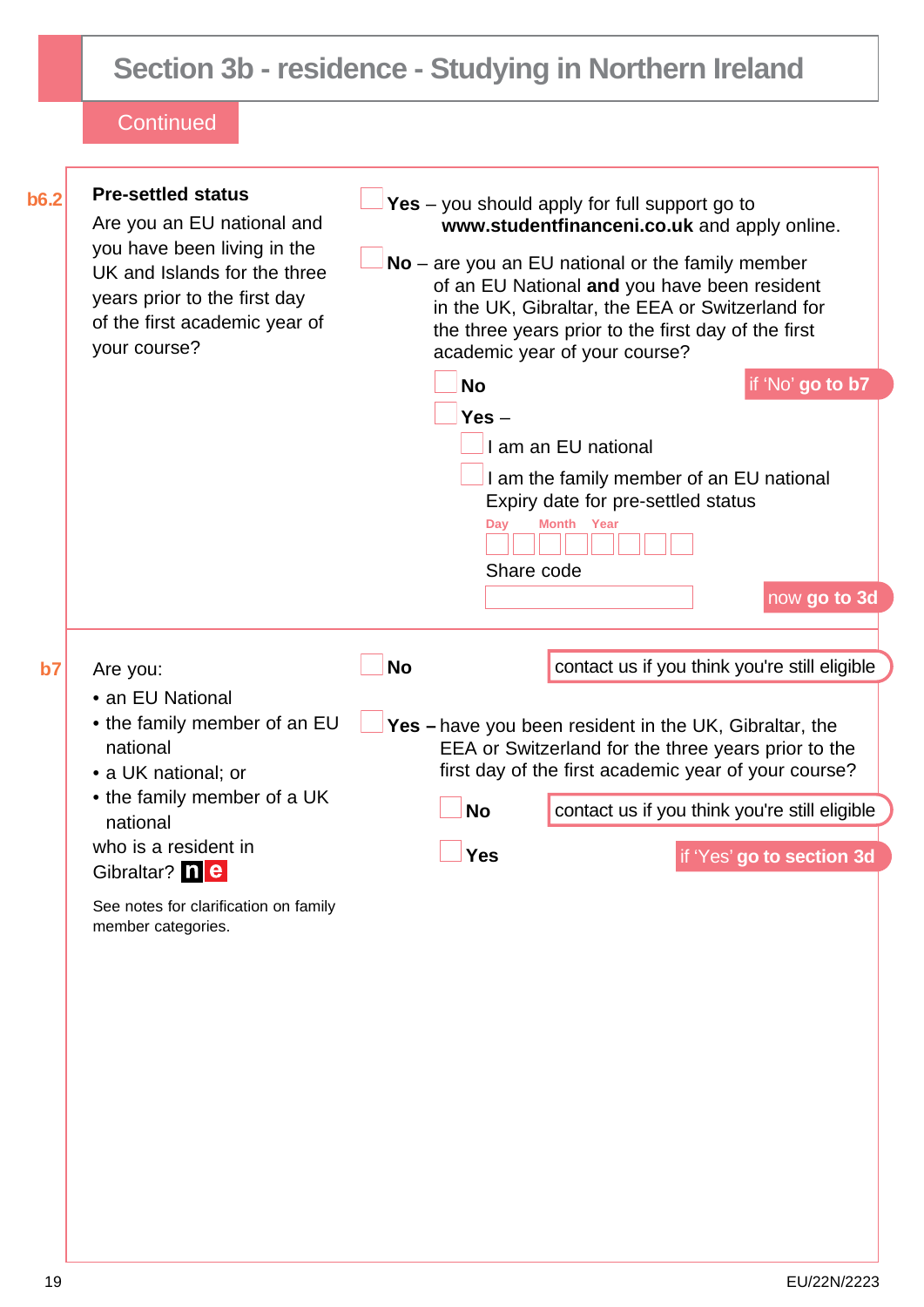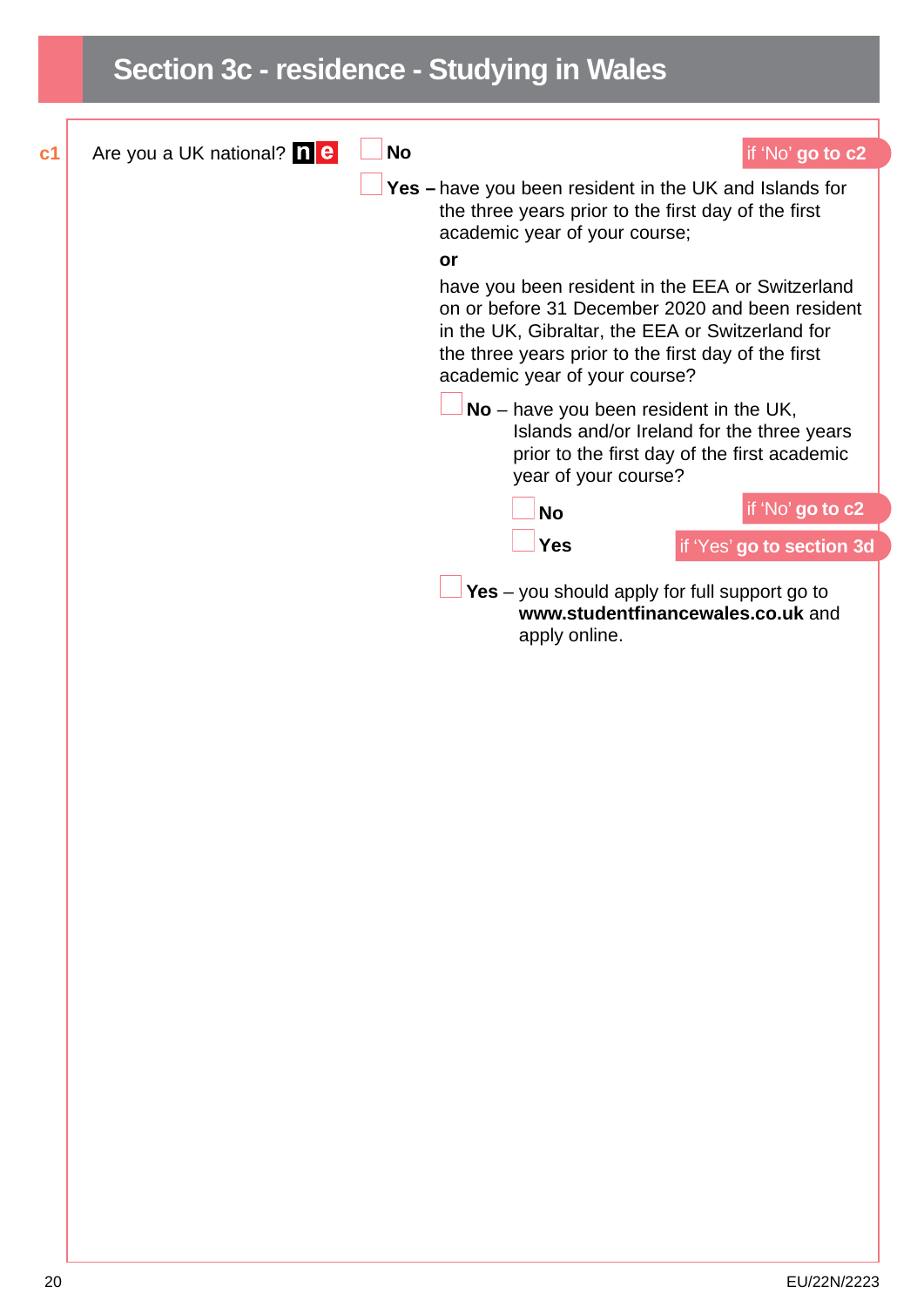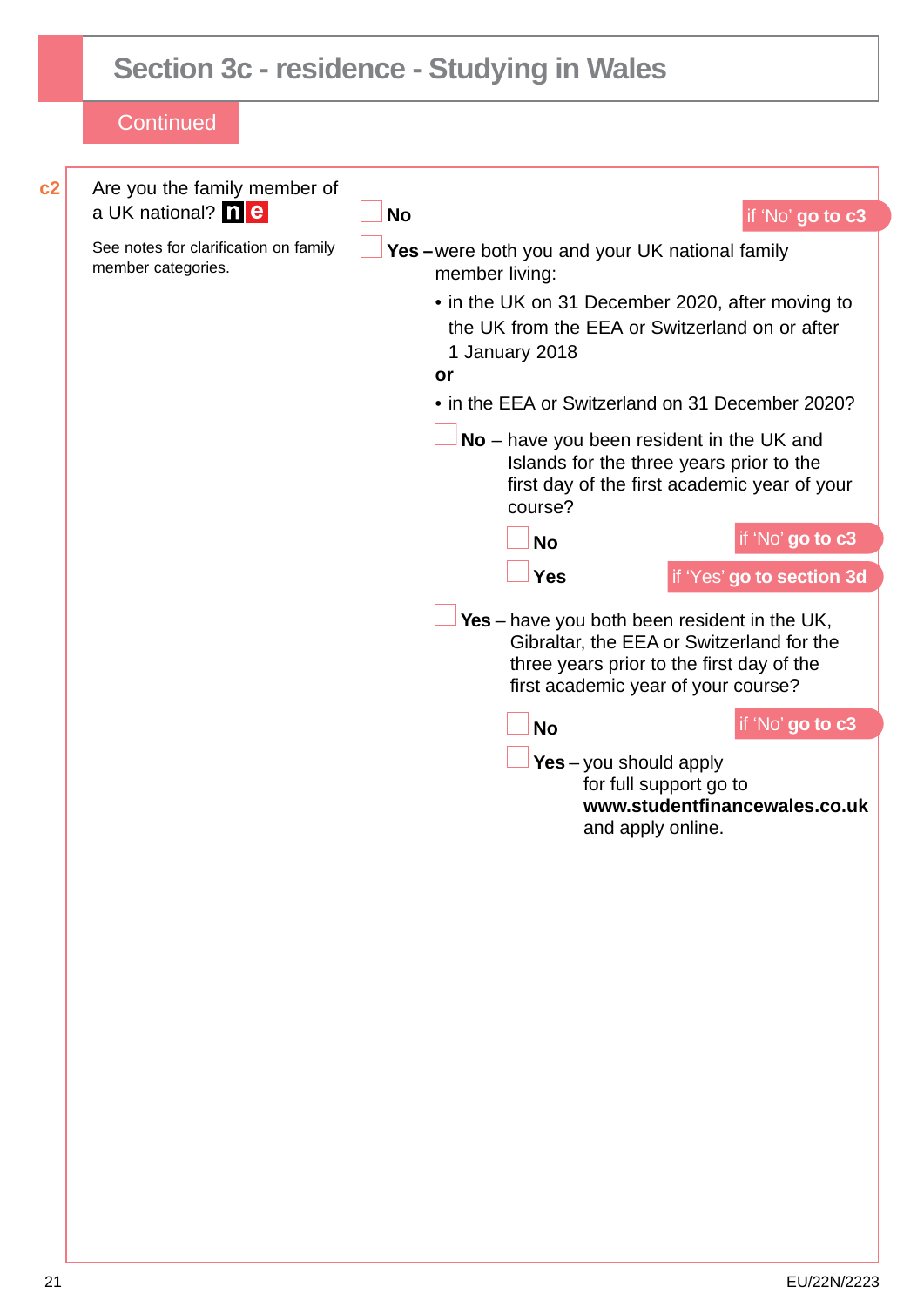|    | Section 3c - residence - Studying in Wales                                                                                                                                                                                                                              |
|----|-------------------------------------------------------------------------------------------------------------------------------------------------------------------------------------------------------------------------------------------------------------------------|
|    | <b>Continued</b>                                                                                                                                                                                                                                                        |
| c3 | <b>No</b><br>Are you an Irish citizen? <b>1 e</b><br>if 'No' go to c4                                                                                                                                                                                                   |
|    | Yes - have you been resident in the UK and Islands for<br>the three years prior to the first day of the first<br>academic year of your course?                                                                                                                          |
|    | Yes $-$ you should apply for full support go to<br>www.studentfinancewales.co.uk and<br>apply online.                                                                                                                                                                   |
|    | $No$ – have you been resident in the UK, the<br><b>EEA or Switzerland since 31 December</b><br>2020 or earlier and resident in the UK,<br>Gibraltar, the EEA or Switzerland for the<br>three years prior to the first day of the<br>first academic year of your course? |
|    | $No$ – have you been resident in the<br>UK, Islands and/or Ireland for<br>the three years prior to the first<br>day of the first academic year of<br>your course?                                                                                                       |
|    | <b>No</b><br>if 'No' go to c4<br>if 'Yes' go to section 3d<br><b>Yes</b>                                                                                                                                                                                                |
|    | Yes<br>if 'Yes' go to section 3d                                                                                                                                                                                                                                        |
|    |                                                                                                                                                                                                                                                                         |
|    |                                                                                                                                                                                                                                                                         |
|    |                                                                                                                                                                                                                                                                         |
|    |                                                                                                                                                                                                                                                                         |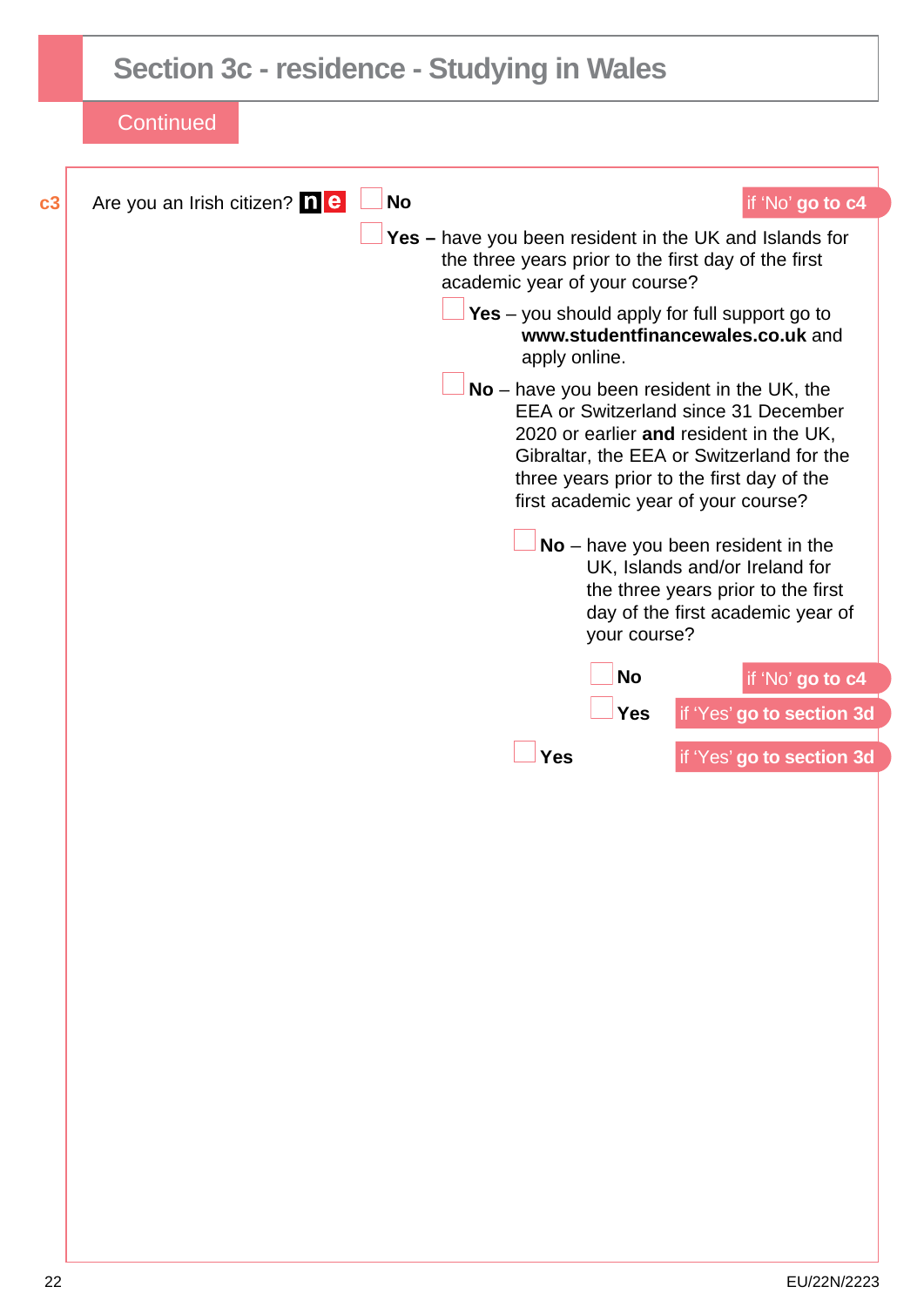|                | <b>Section 3c - residence - Studying in Wales</b>                                                                                                                                                        |           |                                                                                                                                                                                                                                                                                             |                                                      |
|----------------|----------------------------------------------------------------------------------------------------------------------------------------------------------------------------------------------------------|-----------|---------------------------------------------------------------------------------------------------------------------------------------------------------------------------------------------------------------------------------------------------------------------------------------------|------------------------------------------------------|
|                | Continued                                                                                                                                                                                                |           |                                                                                                                                                                                                                                                                                             |                                                      |
| c4             | Are you the family member<br>of an Irish citizen and you<br>have been granted pre-settled<br>status under the EU<br>Settlement Scheme? ne<br>See notes for clarification on family<br>member categories. | <b>No</b> | Yes - have you been resident in the UK, Gibraltar, the<br>EEA or Switzerland for the three years prior to the<br>first day of the first academic year of your course?<br><b>No</b><br>Yes $-$ provide your:<br>Expiry date for pre-settled status<br>Month Year<br>Day<br>Share code        | if 'No' go to c5<br>if 'No' go to c5<br>now go to 3d |
| c <sub>5</sub> | Are you the family member of<br>a person of Northern Ireland<br>and you have been granted<br>pre-settled status? ne<br>See notes for clarification on family<br>member categories.                       | <b>No</b> | Yes - have you been resident in the UK, Gibraltar, the<br>EEA or Switzerland for the three years prior to the<br>first day of the first academic year of your course?<br><b>No</b><br>Yes $-$ provide your:<br>Expiry date for pre-settled status<br>Day<br><b>Month</b> Year<br>Share code | if 'No' go to c6<br>if 'No' go to c6<br>now go to 3d |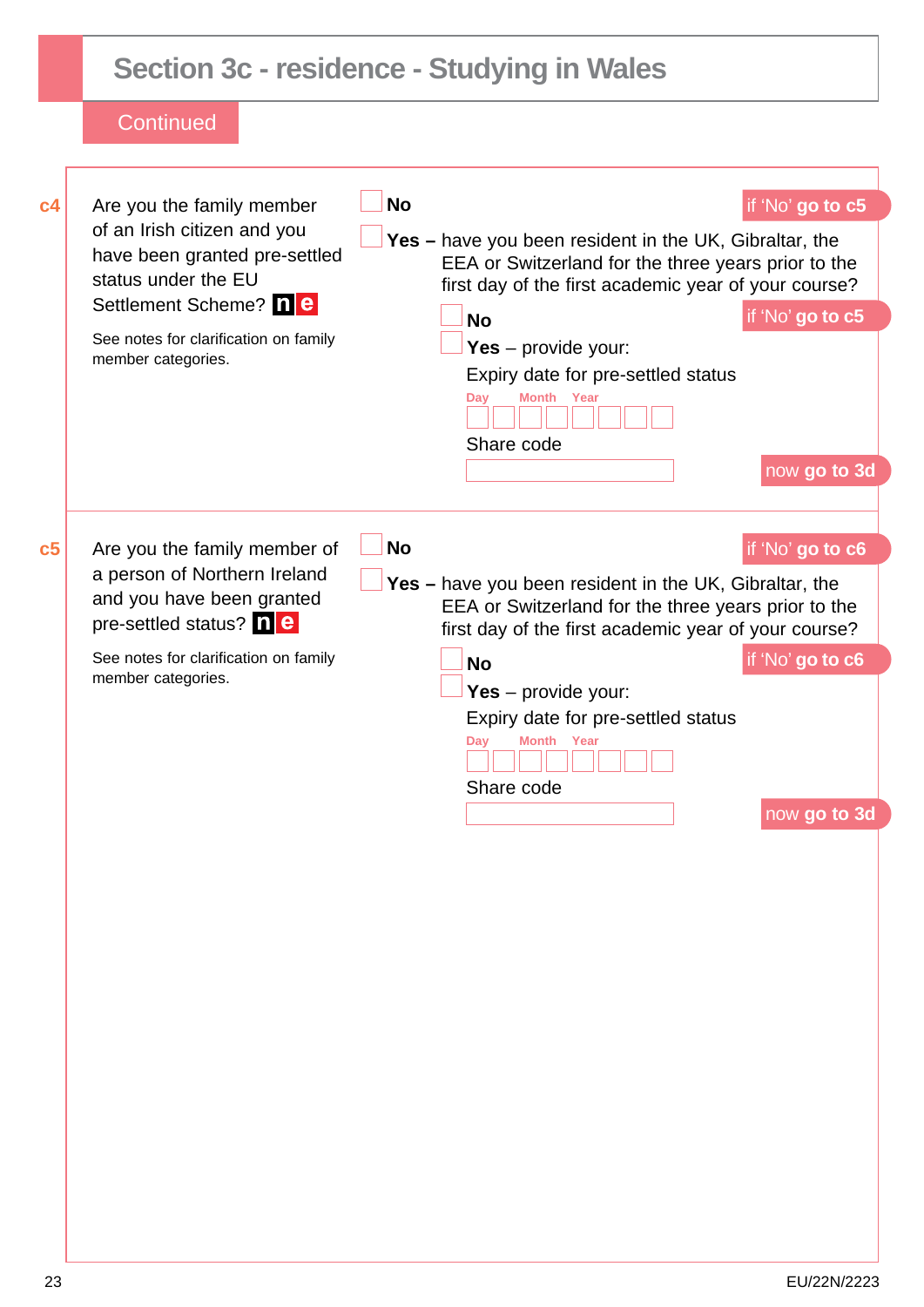|                                                                                                                                                                         |                                                                                                                                                                                                                                                                                                                                                                                                                          | if 'No' go to c7                                                                                                                                                                                                                                              |
|-------------------------------------------------------------------------------------------------------------------------------------------------------------------------|--------------------------------------------------------------------------------------------------------------------------------------------------------------------------------------------------------------------------------------------------------------------------------------------------------------------------------------------------------------------------------------------------------------------------|---------------------------------------------------------------------------------------------------------------------------------------------------------------------------------------------------------------------------------------------------------------|
|                                                                                                                                                                         |                                                                                                                                                                                                                                                                                                                                                                                                                          | go to c6.1                                                                                                                                                                                                                                                    |
| member categories.                                                                                                                                                      | Yes $-$ pre-settled status                                                                                                                                                                                                                                                                                                                                                                                               | go to c6.2                                                                                                                                                                                                                                                    |
| <b>Settled status</b><br>Have you been resident in<br>the UK and Islands for the<br>three years prior to the first<br>day of the first academic year<br>of your course? | www.studentfinancewales.co.uk and apply online.<br>Ireland for the three years prior to the first day of<br>the first academic year of your course?<br>Yes $-$ provide your share code:<br>No-are you an EU national or the family<br>member of an EU national<br>and<br>you have been resident in the UK, Gibraltar,<br>the EEA or Switzerland for the three years<br>prior to the first day of the first academic year | now go to 3d                                                                                                                                                                                                                                                  |
|                                                                                                                                                                         | <b>No</b>                                                                                                                                                                                                                                                                                                                                                                                                                | if 'No' go to c7                                                                                                                                                                                                                                              |
|                                                                                                                                                                         | Yes $-$<br>am an EU national<br>I am the family member<br>of an EU national<br>Provide your share code:                                                                                                                                                                                                                                                                                                                  | now go to 3d                                                                                                                                                                                                                                                  |
|                                                                                                                                                                         | See notes for clarification on family                                                                                                                                                                                                                                                                                                                                                                                    | <b>No</b><br>Do you have settled or pre-settled status<br>under the EU Settlement Scheme? 1 <b>e</b><br>$Yes - settled status$<br>Yes $-$ you should apply for full support go to<br>No - have you been resident in the UK, Islands and/or<br>of your course? |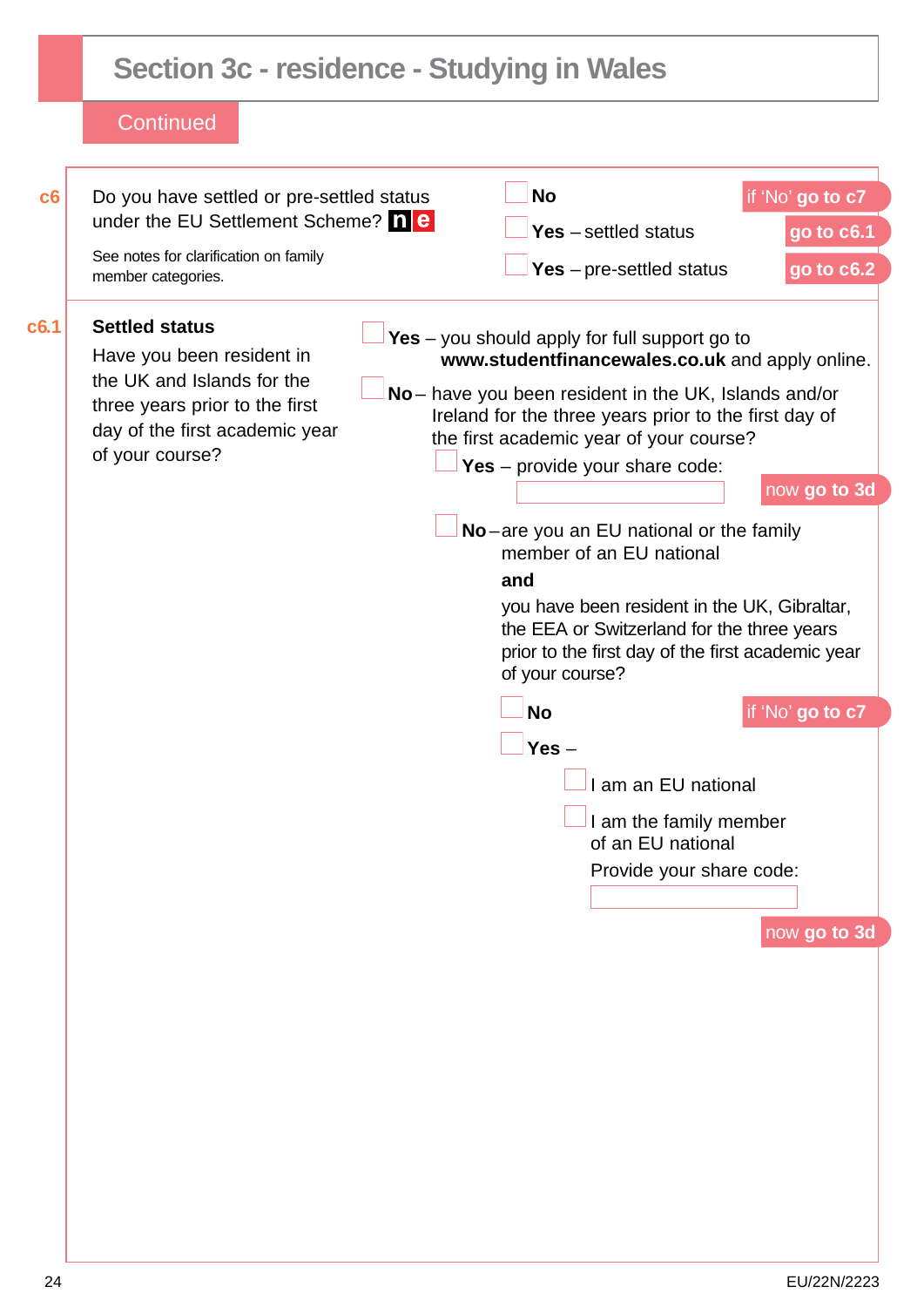| c6.2 | <b>Pre-settled status</b><br>Have you been resident in<br>the UK and Islands for the<br>three years prior to the first<br>day of the first academic year | Yes $-$ you should apply for full support go to<br>www.studentfinancewales.co.uk and apply online.<br>No - are you an EU national or the family member of<br>an EU National and you have been resident in the |                               |
|------|----------------------------------------------------------------------------------------------------------------------------------------------------------|---------------------------------------------------------------------------------------------------------------------------------------------------------------------------------------------------------------|-------------------------------|
|      | of your course?<br>See notes for clarification on family                                                                                                 | UK, Gibraltar, the EEA or Switzerland for the three<br>years prior to the first day of the first academic year<br>of your course?                                                                             |                               |
|      | member categories.                                                                                                                                       | <b>No</b>                                                                                                                                                                                                     | if 'No' go to c7              |
|      |                                                                                                                                                          | Yes $-$                                                                                                                                                                                                       |                               |
|      |                                                                                                                                                          | am an EU national                                                                                                                                                                                             |                               |
|      |                                                                                                                                                          | I am the family member<br>of an EU national                                                                                                                                                                   |                               |
|      |                                                                                                                                                          | Expiry date for pre-settled status<br><b>Month</b> Year<br>Day                                                                                                                                                |                               |
|      |                                                                                                                                                          | Provide your share code:                                                                                                                                                                                      | now go to 3d                  |
| c7   | Do you have settled status in                                                                                                                            | <b>No</b>                                                                                                                                                                                                     | if 'No' go to c8              |
|      | the UK? ne<br>See notes for clarification on family<br>member categories.                                                                                | Yes - have you been resident in the UK and Islands for<br>the three years prior to the first day of the first                                                                                                 |                               |
|      |                                                                                                                                                          | academic year of your course?<br>Yes - you should apply for full support go<br>to www.studentfinancewales.co.uk<br>and apply online.                                                                          |                               |
|      |                                                                                                                                                          | $No$ – have you been resident in the UK,<br>Islands and/or Ireland for the three years<br>prior to the first day of the first academic<br>year of your course?                                                |                               |
|      |                                                                                                                                                          | <b>No</b>                                                                                                                                                                                                     | if 'No' go to c8              |
|      |                                                                                                                                                          | Yes - provide your:                                                                                                                                                                                           | Home Office reference number: |
|      |                                                                                                                                                          |                                                                                                                                                                                                               |                               |
|      |                                                                                                                                                          |                                                                                                                                                                                                               |                               |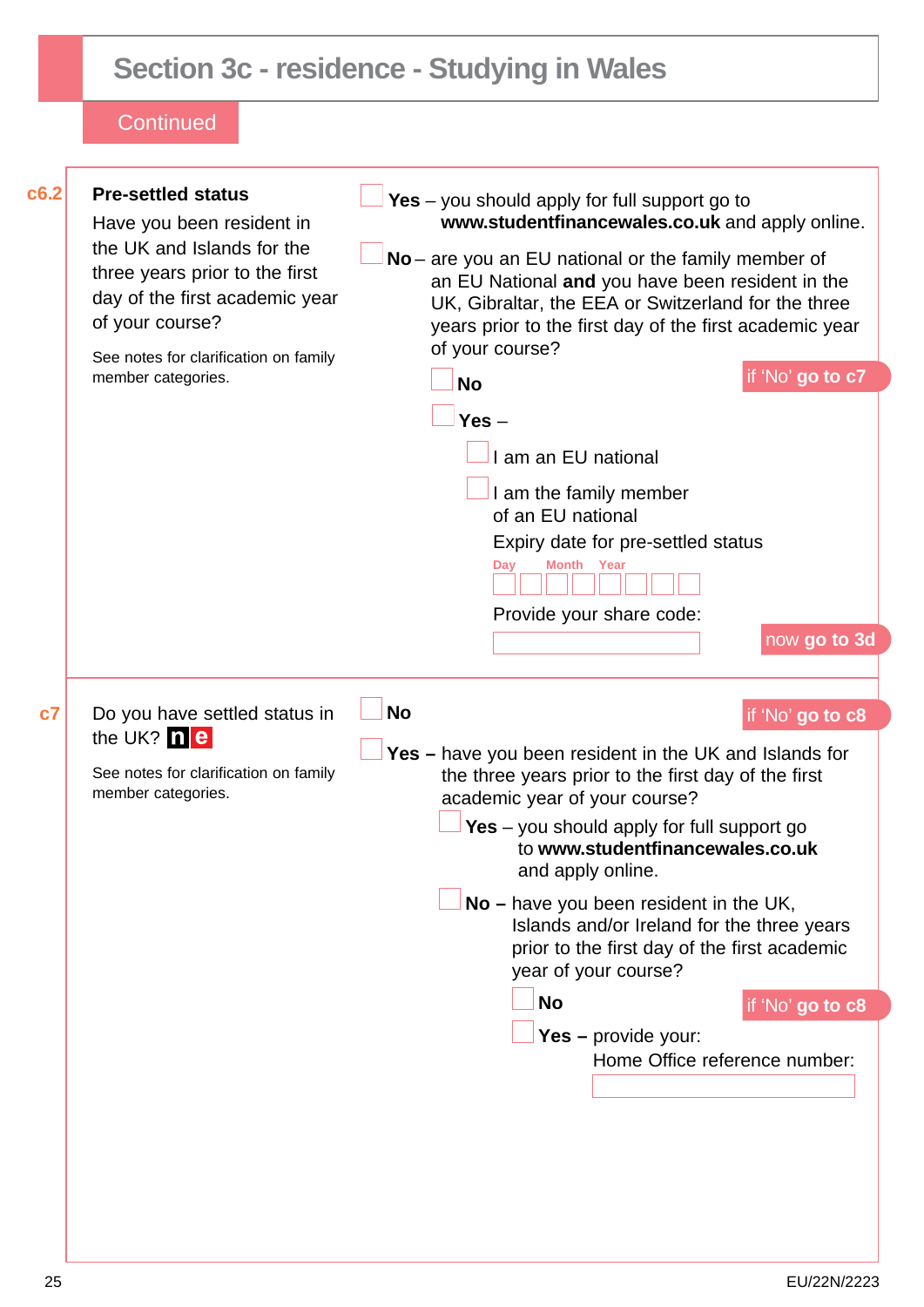| c8 | Are you:                                                                            | <b>No</b>  | contact us if you think you're still eligible                                                                                                                         |
|----|-------------------------------------------------------------------------------------|------------|-----------------------------------------------------------------------------------------------------------------------------------------------------------------------|
|    | • an EU National<br>• the family member of an EU<br>national<br>• a UK national; or |            | Yes - have you been resident in the UK, Gibraltar, the<br>EEA or Switzerland for the three years prior to the<br>first day of the first academic year of your course? |
|    | • the family member of a UK                                                         | <b>No</b>  | contact us if you think you're still eligible                                                                                                                         |
|    | national<br>who is a resident in<br>Gibraltar? ne                                   | <b>Yes</b> | if 'Yes' go to section 3d                                                                                                                                             |
|    | See notes for clarification on family<br>member categories.                         |            |                                                                                                                                                                       |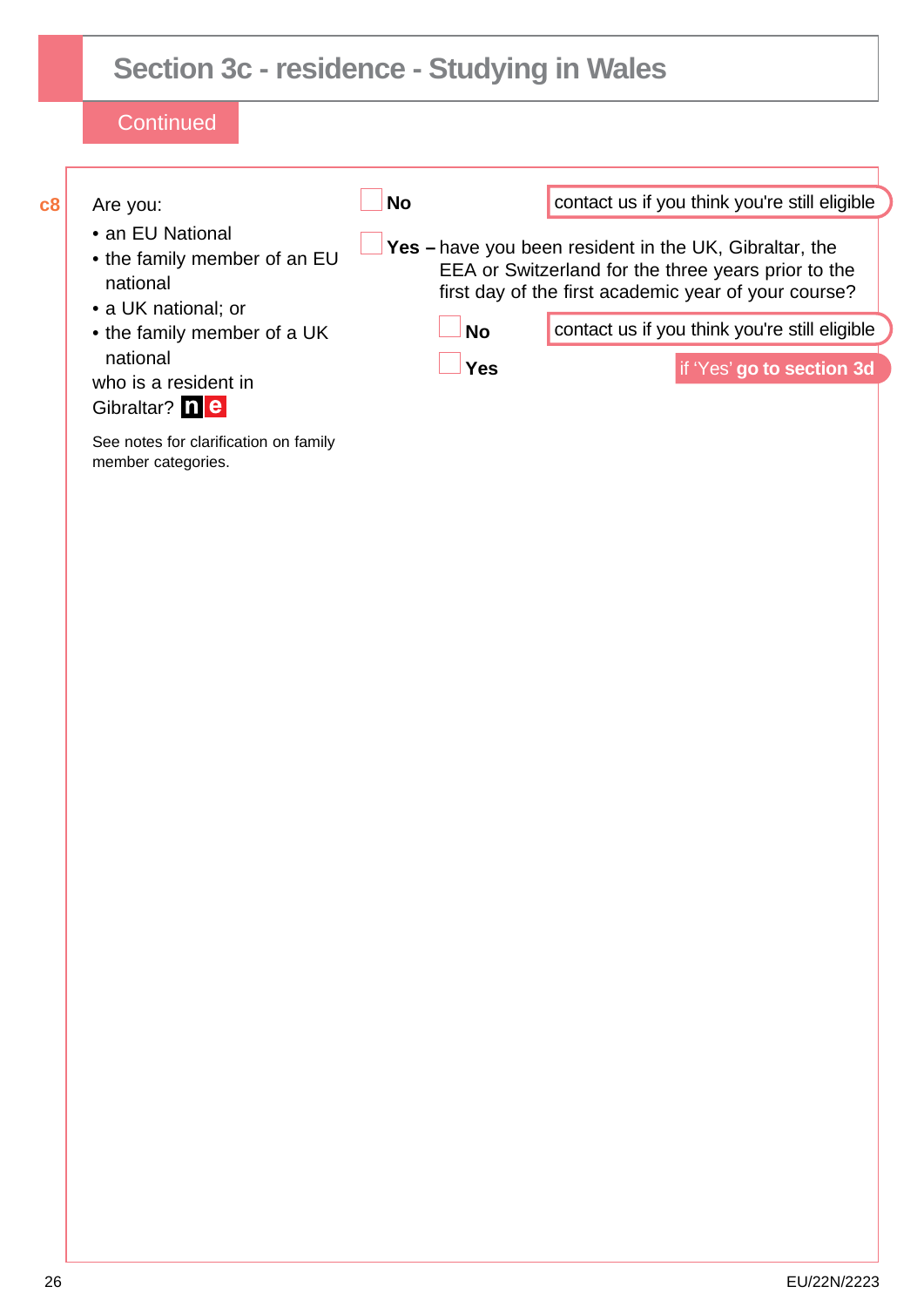**d** Give details of your residence for the three years before the start of the first academic year of your course. There should be no gaps in the dates you give us.  $\blacksquare$ 

For example, if your course begins **26/09/2022** we need your residence details for the period **01/09/2019 - 01/09/2022**.

| <b>Full Address</b>                                                                    | <b>Full Address</b>                                                                    |
|----------------------------------------------------------------------------------------|----------------------------------------------------------------------------------------|
| From<br><b>Month</b><br>Year<br><b>Day</b><br>To<br><b>Day</b><br><b>Month</b><br>Year | From<br><b>Month</b><br>Year<br><b>Day</b><br>To<br>Year<br><b>Day</b><br><b>Month</b> |
| Why were you there?                                                                    | Why were you there?                                                                    |
| <b>Full Address</b>                                                                    | <b>Full Address</b>                                                                    |
|                                                                                        |                                                                                        |
| From<br><b>Day</b><br><b>Month</b><br>Year                                             | From<br><b>Day</b><br><b>Month</b><br>Year                                             |
| To<br><b>Day</b><br><b>Month</b><br>Year                                               | To<br>Year<br><b>Day</b><br><b>Month</b>                                               |
| Why were you there?                                                                    | Why were you there?                                                                    |
|                                                                                        |                                                                                        |

If you require further space to provide your answer, please continue on a separate sheet of paper and return it with this form.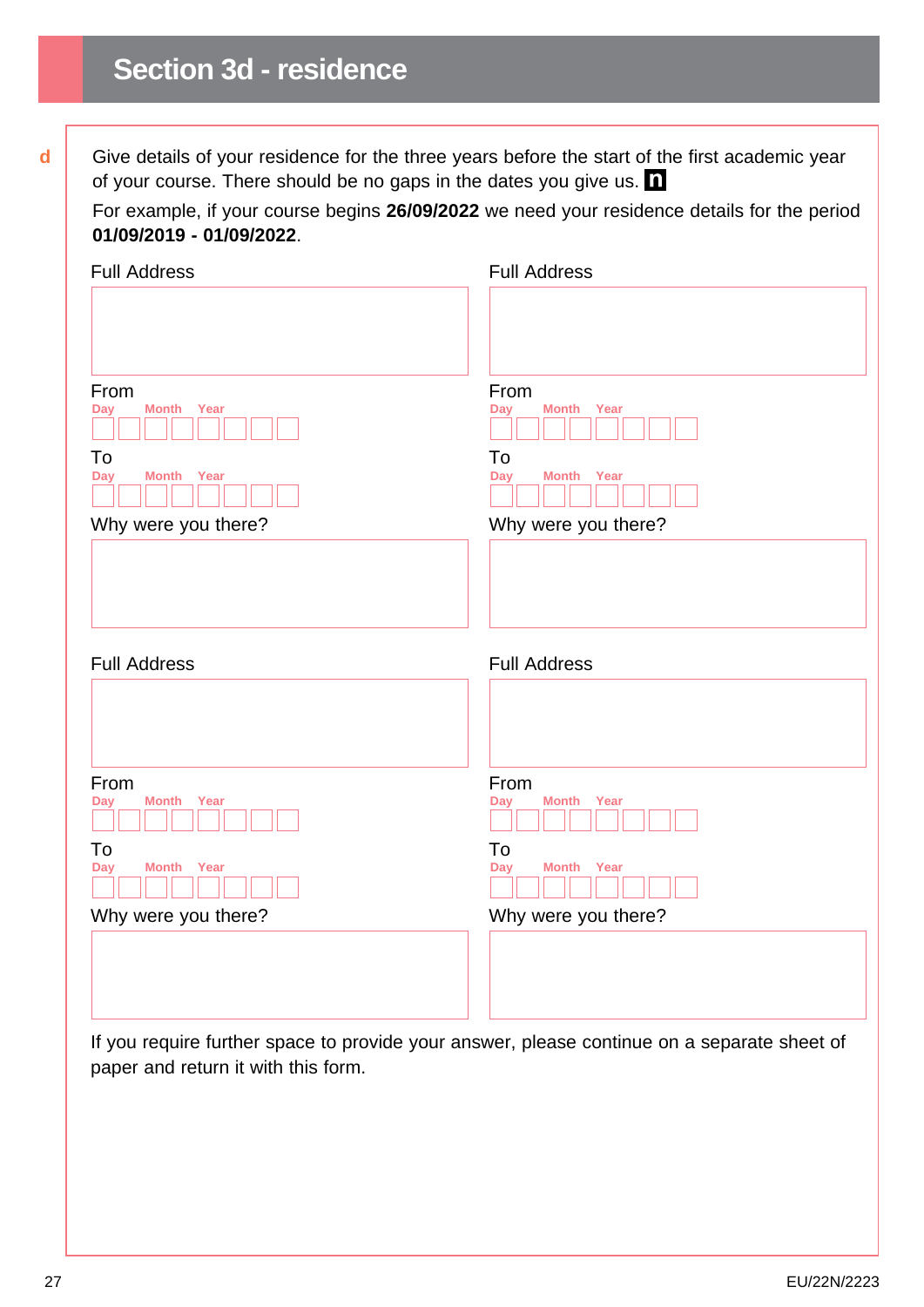## **Section 4 - about your course and university or college**

|                                                                                                            | Postcode                 |                         |                  |
|------------------------------------------------------------------------------------------------------------|--------------------------|-------------------------|------------------|
| UCAS personal identification number<br>UCAS university or college code<br>UCAS campus code (if applicable) |                          |                         |                  |
| <b>Course details</b>                                                                                      |                          |                         |                  |
| Course name                                                                                                |                          |                         |                  |
| If you are following a combined studies or modular course, please list all subjects being studied          |                          |                         |                  |
|                                                                                                            |                          |                         |                  |
| <b>UCAS</b> course code<br>Qualification you expect to<br>gain (for example, BSc Physics)                  |                          |                         |                  |
| Course start date (MMYYYY)                                                                                 | Month Year<br>Month Year |                         |                  |
| Course end date (MMYYYY)<br>Full course length (years)                                                     |                          |                         |                  |
| Will you be studying in England?                                                                           |                          | <b>Yes</b><br><b>No</b> | if 'No' go to b2 |
| Is this an accelerated degree course?                                                                      |                          | <b>Yes</b><br><b>No</b> |                  |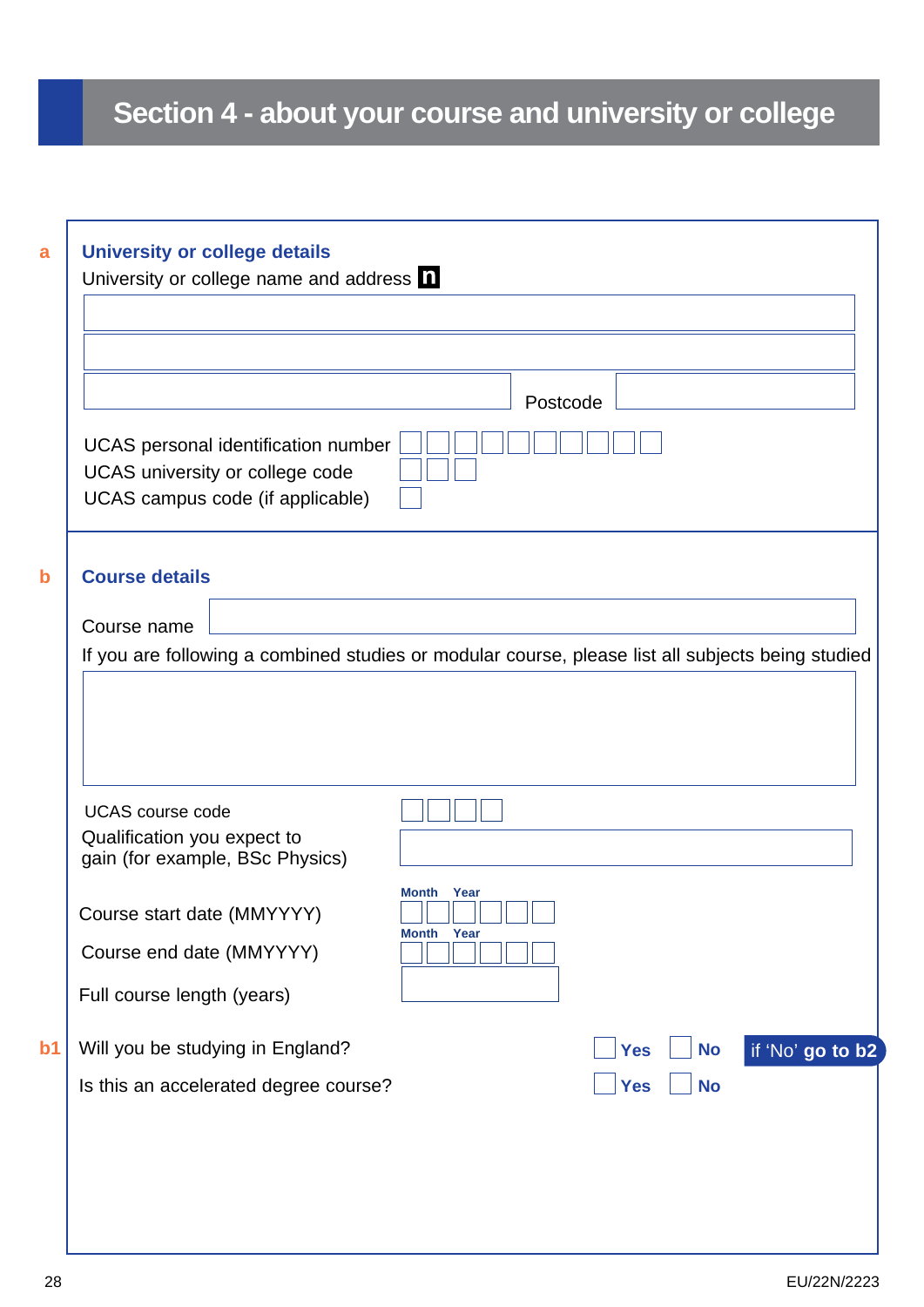|         | Section 4 - about your course and university or college                                                                                                                                                                                                                                                                                                                                                                                                                                                                                                                                                                                                                                                                                                                                                                                                                                                                                                                                                                                                                                                                                                                                                                      |
|---------|------------------------------------------------------------------------------------------------------------------------------------------------------------------------------------------------------------------------------------------------------------------------------------------------------------------------------------------------------------------------------------------------------------------------------------------------------------------------------------------------------------------------------------------------------------------------------------------------------------------------------------------------------------------------------------------------------------------------------------------------------------------------------------------------------------------------------------------------------------------------------------------------------------------------------------------------------------------------------------------------------------------------------------------------------------------------------------------------------------------------------------------------------------------------------------------------------------------------------|
|         | Continued                                                                                                                                                                                                                                                                                                                                                                                                                                                                                                                                                                                                                                                                                                                                                                                                                                                                                                                                                                                                                                                                                                                                                                                                                    |
| b2<br>C | Year of course in 2022/23<br>Second year<br>Third year<br>Foundation year<br>First year<br>Fourth year<br>Other (give details)<br>Full tuition fee amount for the academic year 2022/23 $\blacksquare$<br>£<br>If you are unsure about the tuition fee amount you will be charged, please<br>contact your university or college for clarification.<br>If the course is franchised to another university or college, give their address below<br>Postcode<br>Course type (please tick one box): 1<br>Full-time undergraduate<br>Full-time postgraduate Initial Teacher Training (ITT)<br>Full-time distance learning<br>Full-time foundation degree<br>Full-time involving a placement (sandwich course)<br>Pre-registration postgraduate healthcare course<br>(only applicable for full-time students studying in England)<br>Other course types (only applicable to students studying in Northern Ireland):<br><b>Answer both questions</b><br>Flexible postgraduate ITT<br>Number of weeks you will be studying<br>full-time in academic year 2022/23 $\epsilon$<br>Part-time undergraduate ITT<br>Part-time ITT<br>Number of weeks you will be on<br>(excluding first degrees)<br>full-time teaching practice in academic |
|         | year 2022/23. <b>e</b>                                                                                                                                                                                                                                                                                                                                                                                                                                                                                                                                                                                                                                                                                                                                                                                                                                                                                                                                                                                                                                                                                                                                                                                                       |
|         |                                                                                                                                                                                                                                                                                                                                                                                                                                                                                                                                                                                                                                                                                                                                                                                                                                                                                                                                                                                                                                                                                                                                                                                                                              |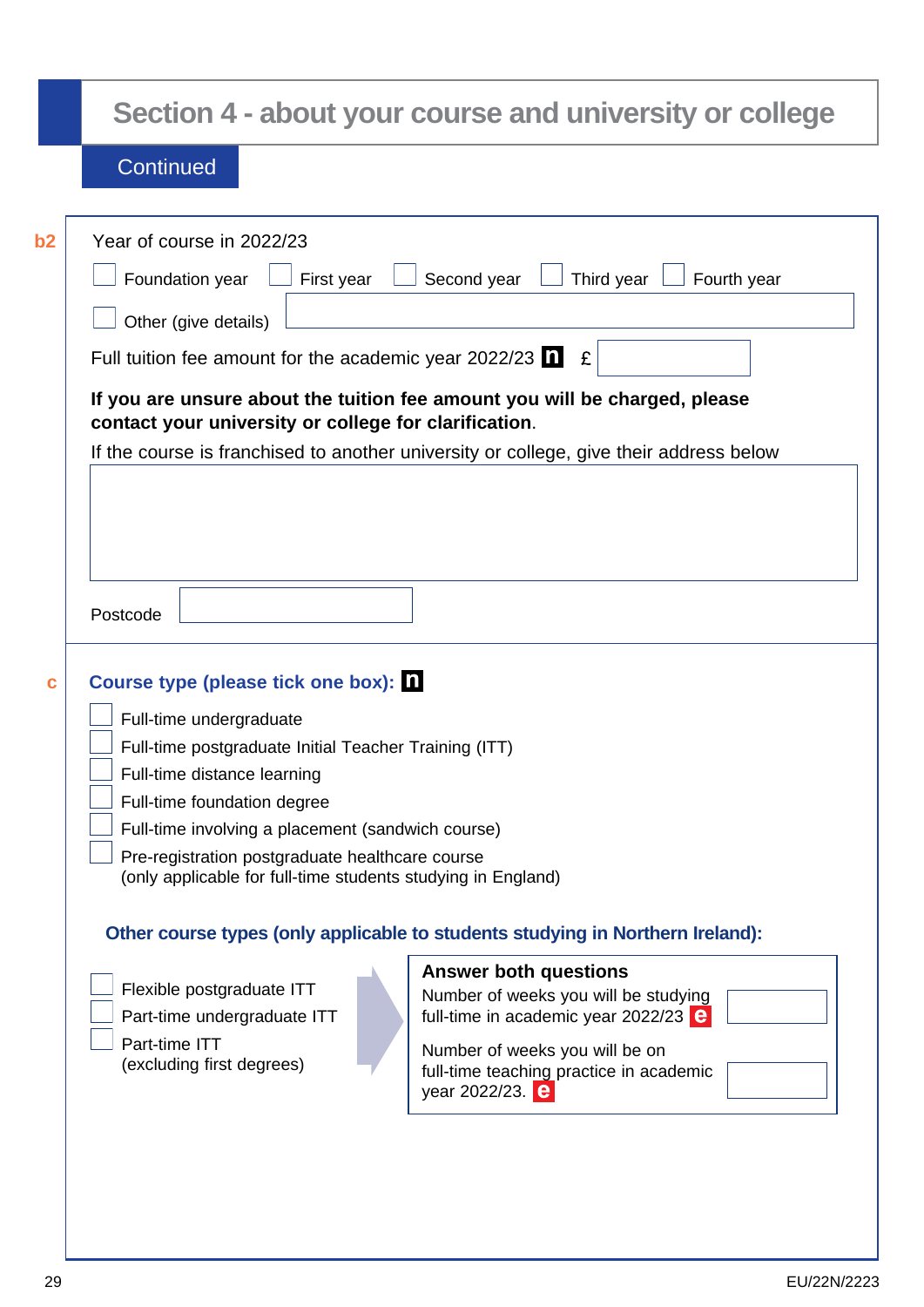| <b>Term details</b>                                                                                                                                                                                                                                                                                                                                                           |
|-------------------------------------------------------------------------------------------------------------------------------------------------------------------------------------------------------------------------------------------------------------------------------------------------------------------------------------------------------------------------------|
| Where will you spend most of your time in the academic year 2022/23?                                                                                                                                                                                                                                                                                                          |
| You should only tick 'Work placement' if you will be on a work placement that is a part of<br>your UK course. Do not count periods of teaching practice as a placement. If you are on an<br>Initial Teaching Training (ITT) course, tick 'University or college'. You should only tick 'Study<br>abroad' if you will be studying outside of the UK as part of your UK course. |
| Study abroad<br>Term 1<br>University or college<br>Work placement                                                                                                                                                                                                                                                                                                             |
| Study abroad<br>Term 2<br>University or college<br>Work placement                                                                                                                                                                                                                                                                                                             |
| Term 3<br>University or college<br>Study abroad<br>Work placement                                                                                                                                                                                                                                                                                                             |
| International Learning and Exchange (ILE) programme?<br><b>Yes</b><br>If so, how long for?<br>Part year<br>Full year<br>if 'Yes' and/or you'll be studying abroad go to section 5                                                                                                                                                                                             |
|                                                                                                                                                                                                                                                                                                                                                                               |
| <b>Placement details</b><br>Where will your placement be? $\blacksquare$                                                                                                                                                                                                                                                                                                      |
|                                                                                                                                                                                                                                                                                                                                                                               |
| Abroad UK Don't know                                                                                                                                                                                                                                                                                                                                                          |
| Placement name and address, if known                                                                                                                                                                                                                                                                                                                                          |
|                                                                                                                                                                                                                                                                                                                                                                               |
|                                                                                                                                                                                                                                                                                                                                                                               |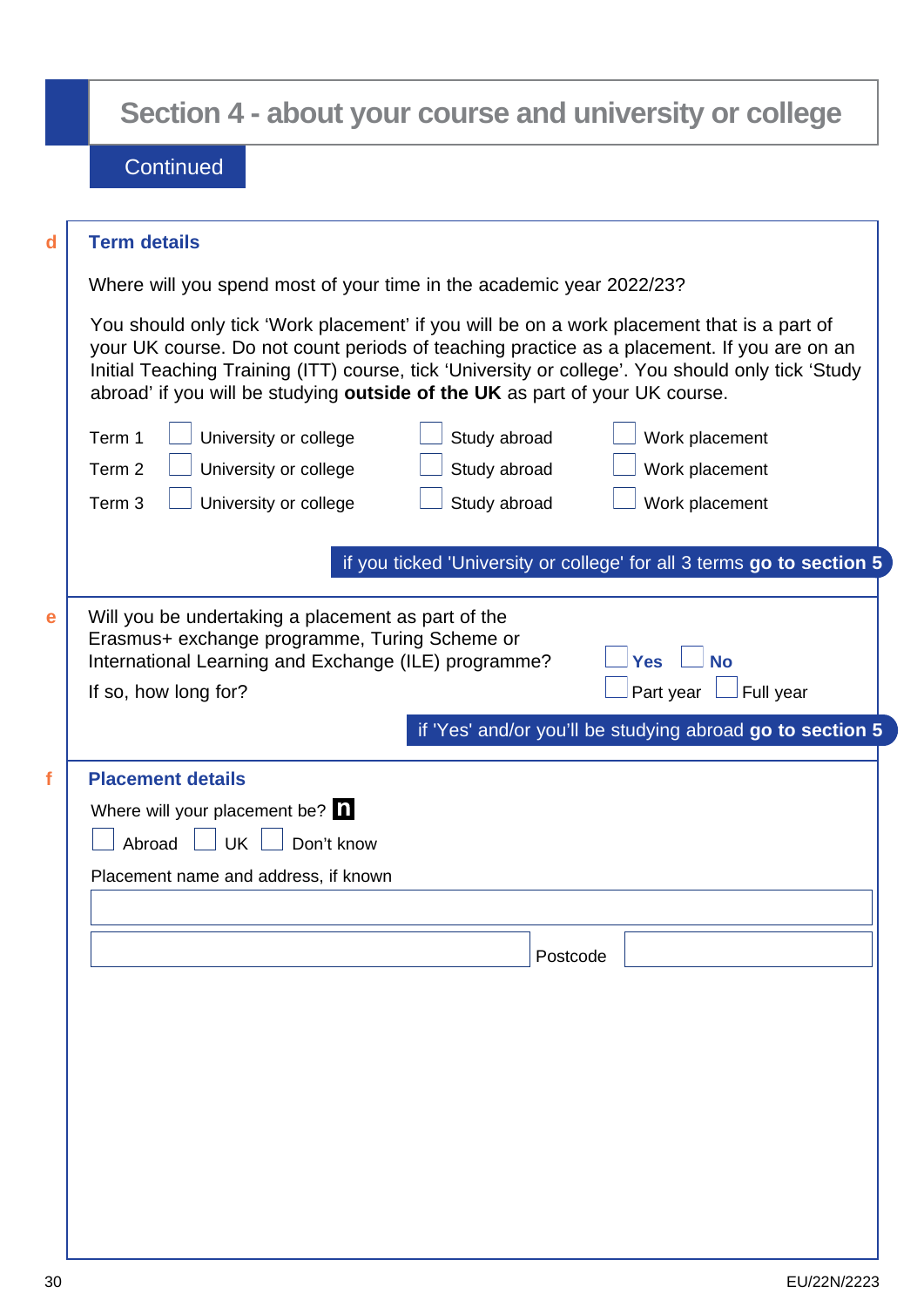## **Section 5 - previous study and other information**

| Please give course details below. State if this course was with or without honours.<br>Date<br>Date<br>Did you<br>left<br>achieve a<br>country of<br>started<br>qualification?<br>university<br>or college<br>Month Year<br>Month Year |           |
|----------------------------------------------------------------------------------------------------------------------------------------------------------------------------------------------------------------------------------------|-----------|
|                                                                                                                                                                                                                                        |           |
|                                                                                                                                                                                                                                        |           |
|                                                                                                                                                                                                                                        |           |
| <b>Yes</b>                                                                                                                                                                                                                             | <b>No</b> |
| <b>Yes</b>                                                                                                                                                                                                                             | <b>No</b> |
| <b>Yes</b>                                                                                                                                                                                                                             |           |
| <b>Yes</b>                                                                                                                                                                                                                             | <b>No</b> |
| If you did not achieve a qualification for any course listed above, why was this? $\theta$                                                                                                                                             |           |
|                                                                                                                                                                                                                                        |           |
|                                                                                                                                                                                                                                        |           |
|                                                                                                                                                                                                                                        |           |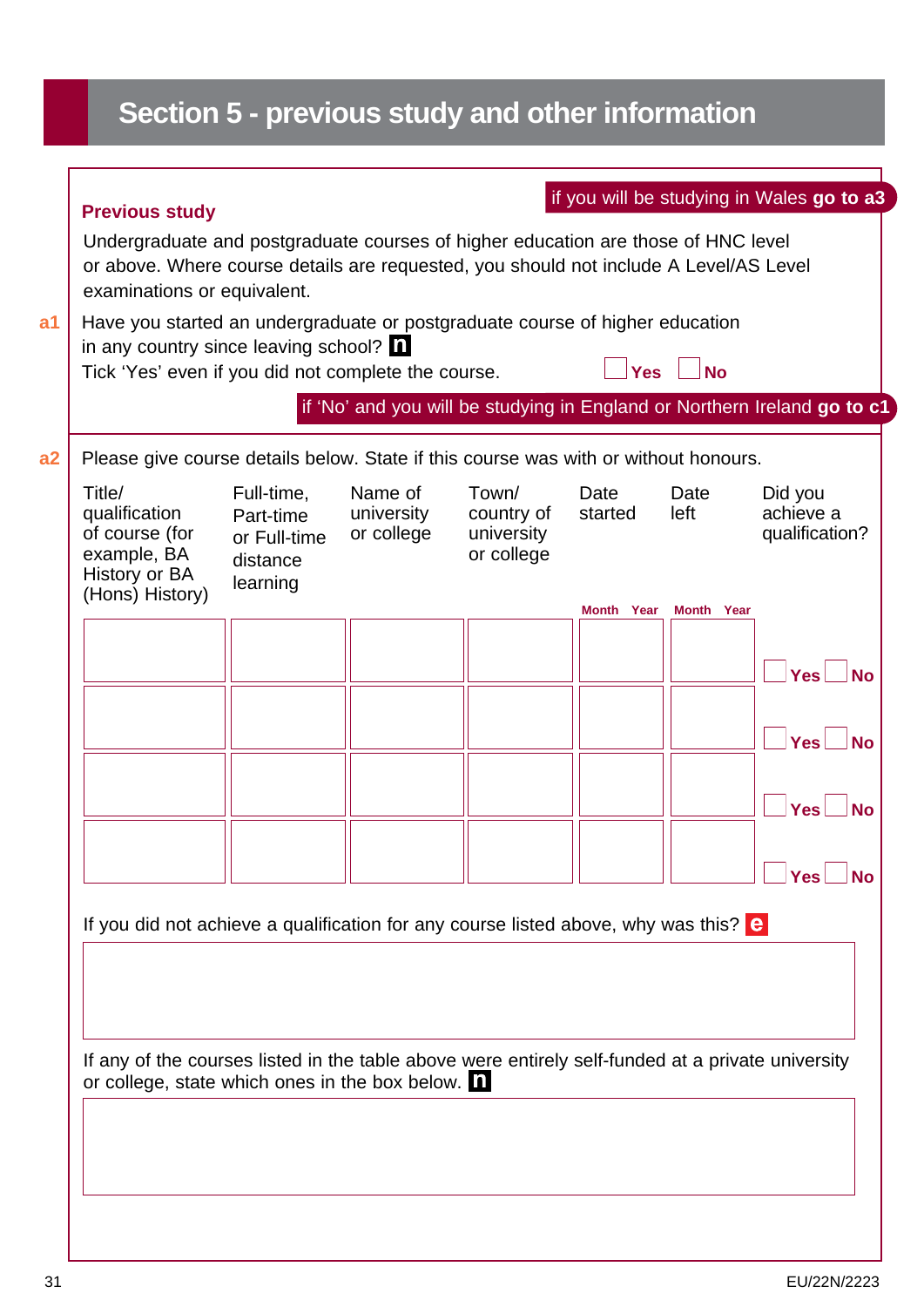## **Section 5 - previous study and other information**

| if you will be studying in England or Northern Ireland go to c1<br>Yes<br>Yes<br>If you answered 'Yes' to either a3 or a4, please give course details below.<br>Title of course<br>Name of university<br>Date you<br>Date you<br>(for example, BA<br>or college<br>started<br>left<br>History or BA<br>(Hons) History)<br>Month Year<br>Month Year<br>Yes<br>Yes<br>$Yes$ $\Box$<br><b>Yes</b>                                         |  |  |                                |
|----------------------------------------------------------------------------------------------------------------------------------------------------------------------------------------------------------------------------------------------------------------------------------------------------------------------------------------------------------------------------------------------------------------------------------------|--|--|--------------------------------|
| Have you attended any full-time, Initial Teacher Education (ITE) or sandwich<br>courses of higher education in the UK since you left school?<br>Have you been awarded an honours degree from a UK university?<br>Do not list courses below higher education level (for example, in the UK this might be A Level/AS<br>Level examinations or equivalent)<br>If you did not finish any course listed above why was this? $\Box$ $\Theta$ |  |  |                                |
|                                                                                                                                                                                                                                                                                                                                                                                                                                        |  |  | <b>No</b>                      |
|                                                                                                                                                                                                                                                                                                                                                                                                                                        |  |  | <b>No</b>                      |
|                                                                                                                                                                                                                                                                                                                                                                                                                                        |  |  |                                |
|                                                                                                                                                                                                                                                                                                                                                                                                                                        |  |  | Did you finish<br>this course? |
|                                                                                                                                                                                                                                                                                                                                                                                                                                        |  |  |                                |
|                                                                                                                                                                                                                                                                                                                                                                                                                                        |  |  | ⊥No                            |
|                                                                                                                                                                                                                                                                                                                                                                                                                                        |  |  | $\overline{\mathsf{N}}$ o      |
|                                                                                                                                                                                                                                                                                                                                                                                                                                        |  |  | <b>No</b>                      |
|                                                                                                                                                                                                                                                                                                                                                                                                                                        |  |  | <b>No</b>                      |
|                                                                                                                                                                                                                                                                                                                                                                                                                                        |  |  |                                |
|                                                                                                                                                                                                                                                                                                                                                                                                                                        |  |  |                                |
|                                                                                                                                                                                                                                                                                                                                                                                                                                        |  |  |                                |
|                                                                                                                                                                                                                                                                                                                                                                                                                                        |  |  |                                |
|                                                                                                                                                                                                                                                                                                                                                                                                                                        |  |  |                                |
|                                                                                                                                                                                                                                                                                                                                                                                                                                        |  |  |                                |
|                                                                                                                                                                                                                                                                                                                                                                                                                                        |  |  |                                |
|                                                                                                                                                                                                                                                                                                                                                                                                                                        |  |  |                                |
|                                                                                                                                                                                                                                                                                                                                                                                                                                        |  |  |                                |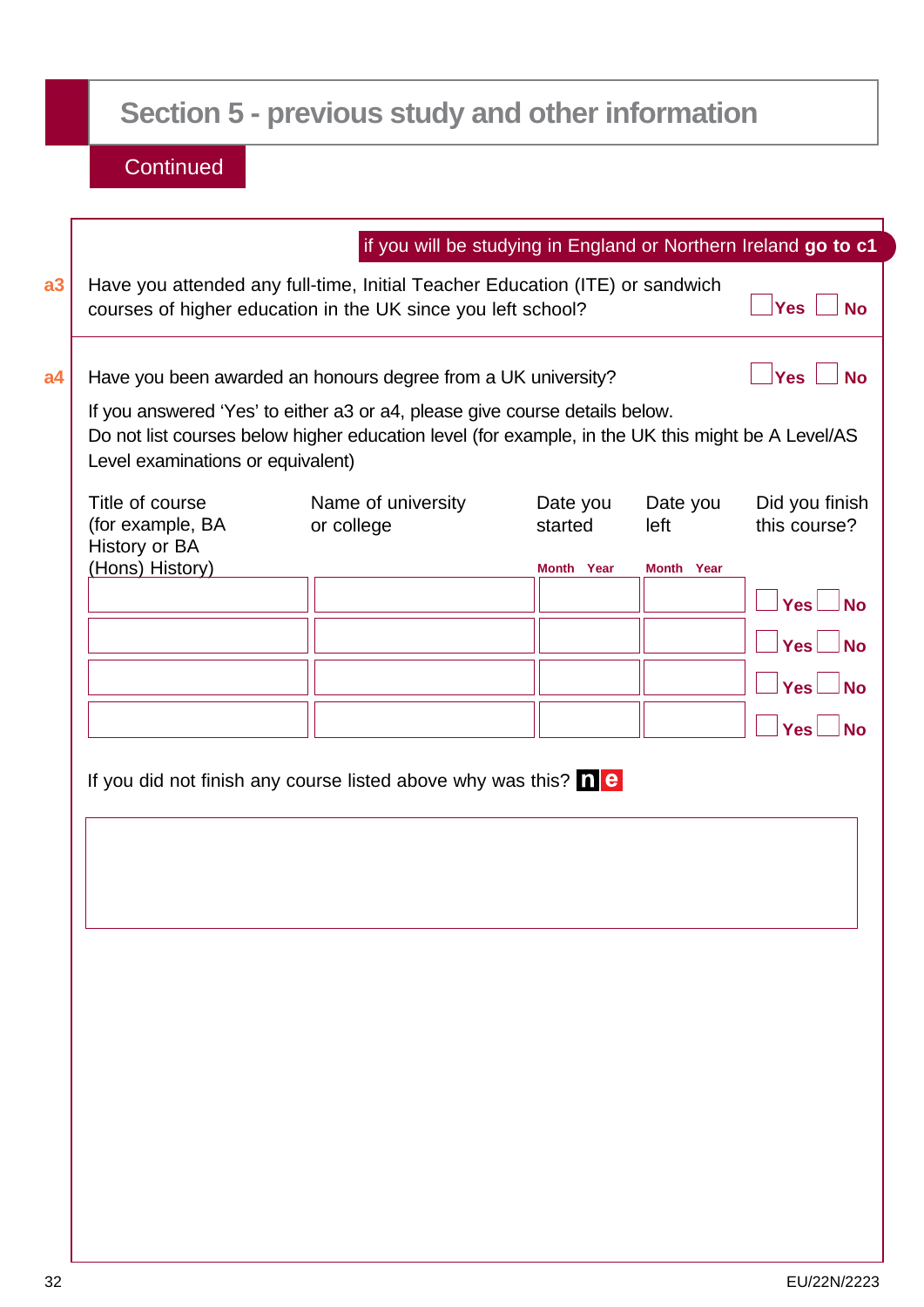## **Section 5 - previous study and other information**

| If you applied for support and did not receive it, still tick 'Yes'.                                                                                                                                                                                               |                                          | if 'No' go to c1<br>$Yes \Box No$                                                                                                                                                                                                                                                                                                                                                                           |
|--------------------------------------------------------------------------------------------------------------------------------------------------------------------------------------------------------------------------------------------------------------------|------------------------------------------|-------------------------------------------------------------------------------------------------------------------------------------------------------------------------------------------------------------------------------------------------------------------------------------------------------------------------------------------------------------------------------------------------------------|
| If 'Yes', give details below.                                                                                                                                                                                                                                      |                                          |                                                                                                                                                                                                                                                                                                                                                                                                             |
| Name of the local authority or<br>organisation you applied to                                                                                                                                                                                                      | What type of support<br>did you receive? | Period the support covered<br>(MMYYYY)                                                                                                                                                                                                                                                                                                                                                                      |
|                                                                                                                                                                                                                                                                    |                                          | <b>From</b><br>To<br><b>Month</b><br>Year<br>Month<br>Year<br><b>From</b><br>То<br>Month Year<br><b>Month</b> Year                                                                                                                                                                                                                                                                                          |
|                                                                                                                                                                                                                                                                    |                                          | To<br>From                                                                                                                                                                                                                                                                                                                                                                                                  |
| suspended study.                                                                                                                                                                                                                                                   |                                          | Year<br>Year<br>Month<br>Month<br>If any of the periods of support you have given above involved a period of suspended study<br>where you did not receive any support, for example, if you received support from 2007 to<br>2011 but between 2008 and 2009 you did not receive support because you suspended study<br>that year, please give the suspension date periods below and give the reasons why you |
|                                                                                                                                                                                                                                                                    |                                          |                                                                                                                                                                                                                                                                                                                                                                                                             |
| Are you eligible to apply for any bursary or award, excluding a social work<br>bursary, for the academic year 2022/23 from any of the following?<br>• National Health Service (NHS)<br>• Department of Health (DoH)<br>• Department of Health (Northern Ireland) 1 |                                          | $\Box$ Yes $\Box$ No                                                                                                                                                                                                                                                                                                                                                                                        |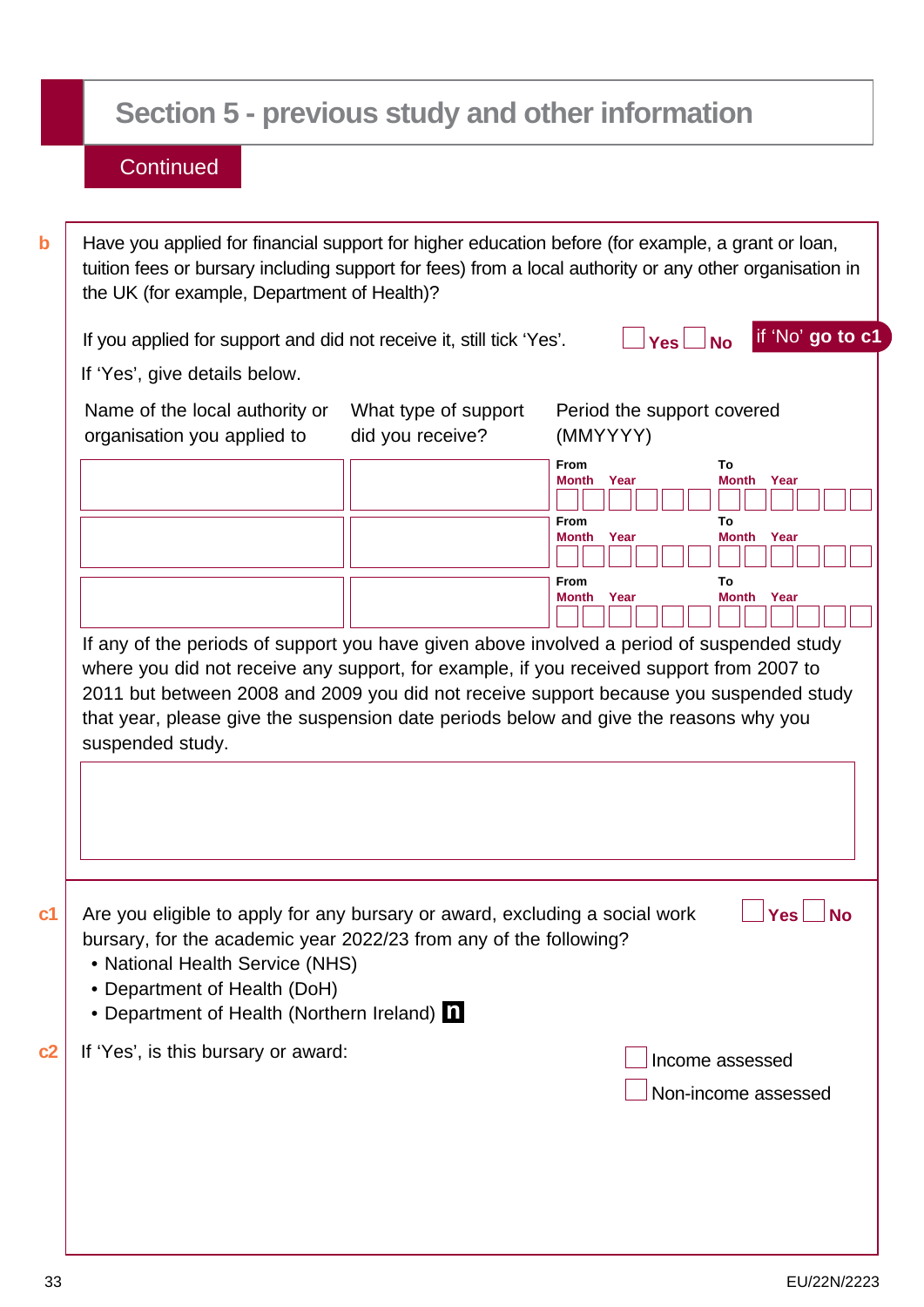## **Section 6 - loan request section**

| Only complete this section if you are applying for a Tuition Fee Loan.<br>Customer Reference Number (if you have one)                                                                                                                                                                                                                              |                                                                                                                 |  |
|----------------------------------------------------------------------------------------------------------------------------------------------------------------------------------------------------------------------------------------------------------------------------------------------------------------------------------------------------|-----------------------------------------------------------------------------------------------------------------|--|
| Forename(s)                                                                                                                                                                                                                                                                                                                                        |                                                                                                                 |  |
| Surname(s)                                                                                                                                                                                                                                                                                                                                         |                                                                                                                 |  |
| We will share the National Insurance number you provide with the Department for Work and<br>Pensions to confirm that it's valid, and with HM Revenue and Customs to allow us to collect<br>your repayments.                                                                                                                                        |                                                                                                                 |  |
| Do you have a UK National Insurance number? $\blacksquare$                                                                                                                                                                                                                                                                                         | <b>Yes</b><br><b>No</b>                                                                                         |  |
| If so, please provide it here                                                                                                                                                                                                                                                                                                                      |                                                                                                                 |  |
|                                                                                                                                                                                                                                                                                                                                                    |                                                                                                                 |  |
| <b>Tuition Fee Loan D</b><br>You can apply for a Tuition Fee Loan to cover your fees. You can find out how much you can<br>apply for online by visiting the website for the country you are studying in. Check page 2 for<br>information on what website you need to go to.                                                                        |                                                                                                                 |  |
| Make sure you find out from your university or college how much they will be charging you<br>before you apply for a Tuition Fee Loan.                                                                                                                                                                                                              |                                                                                                                 |  |
| Amount of Tuition Fee Loan<br>Maximum available to you<br>you would like to apply for:                                                                                                                                                                                                                                                             | <b>Tick</b><br>If you wish to apply for less than the maximum<br>£<br>available to you, please state the amount |  |
| <b>Contact details</b><br>Please give the names and addresses of two contacts. The contacts you give must live at<br>different addresses and will only be contacted if, for example, you move address and do not<br>inform us. You must inform your contacts that you are providing us with their details.<br><b>Contact 1</b><br><b>Contact 2</b> |                                                                                                                 |  |
| Forename(s)                                                                                                                                                                                                                                                                                                                                        | Forename(s)                                                                                                     |  |
| Surname(s)                                                                                                                                                                                                                                                                                                                                         | Surname(s)                                                                                                      |  |
| Relationship to you                                                                                                                                                                                                                                                                                                                                | Relationship to you                                                                                             |  |
| <b>Address</b>                                                                                                                                                                                                                                                                                                                                     | <b>Address</b>                                                                                                  |  |
|                                                                                                                                                                                                                                                                                                                                                    |                                                                                                                 |  |
| Town/City                                                                                                                                                                                                                                                                                                                                          | Town/City                                                                                                       |  |
| Postcode                                                                                                                                                                                                                                                                                                                                           | Postcode                                                                                                        |  |
| Country                                                                                                                                                                                                                                                                                                                                            | Country                                                                                                         |  |
| Phone number                                                                                                                                                                                                                                                                                                                                       | Phone number                                                                                                    |  |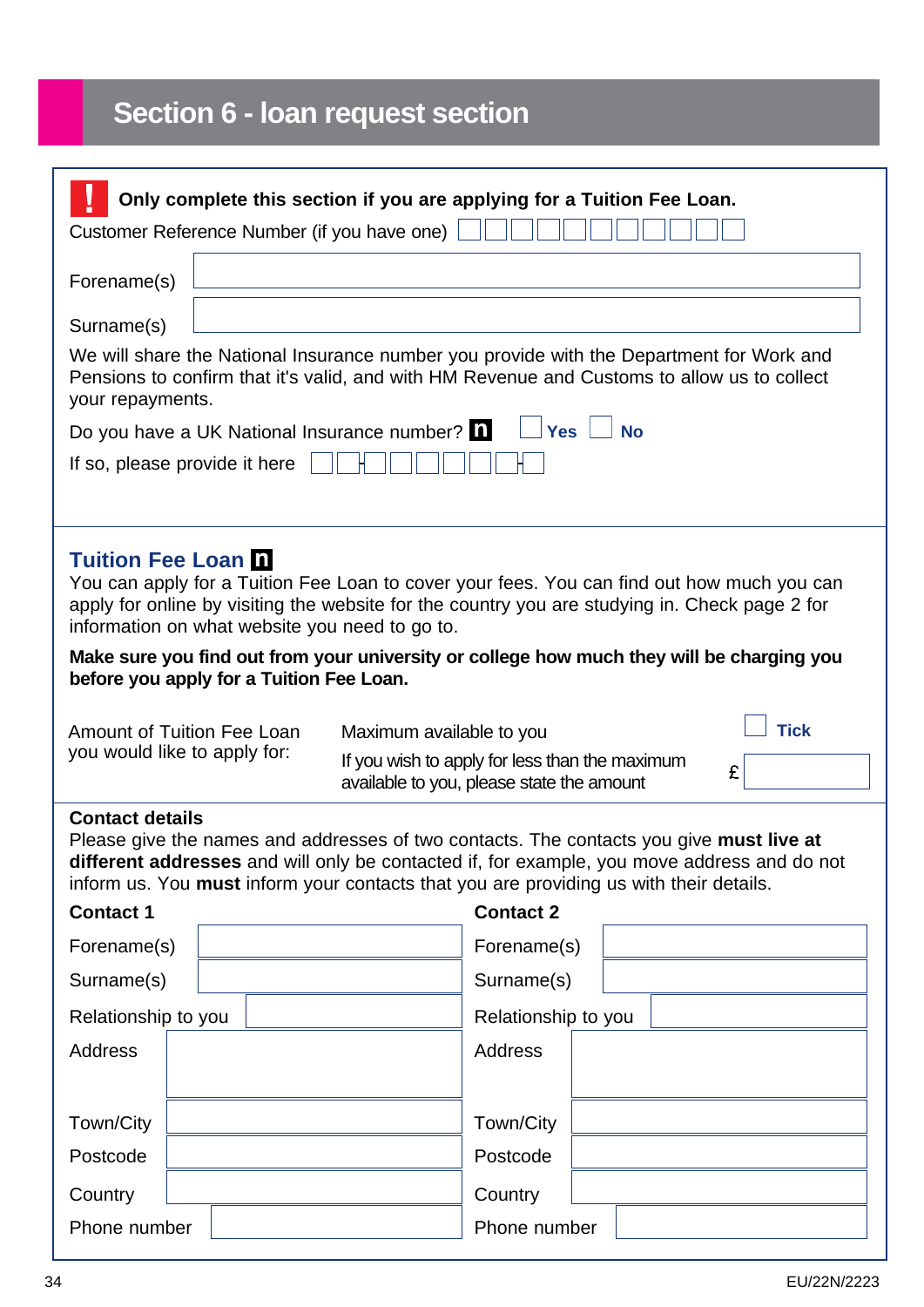## **Additonal Notes**

If you are providing extra information please clearly mark what section and question the information is about.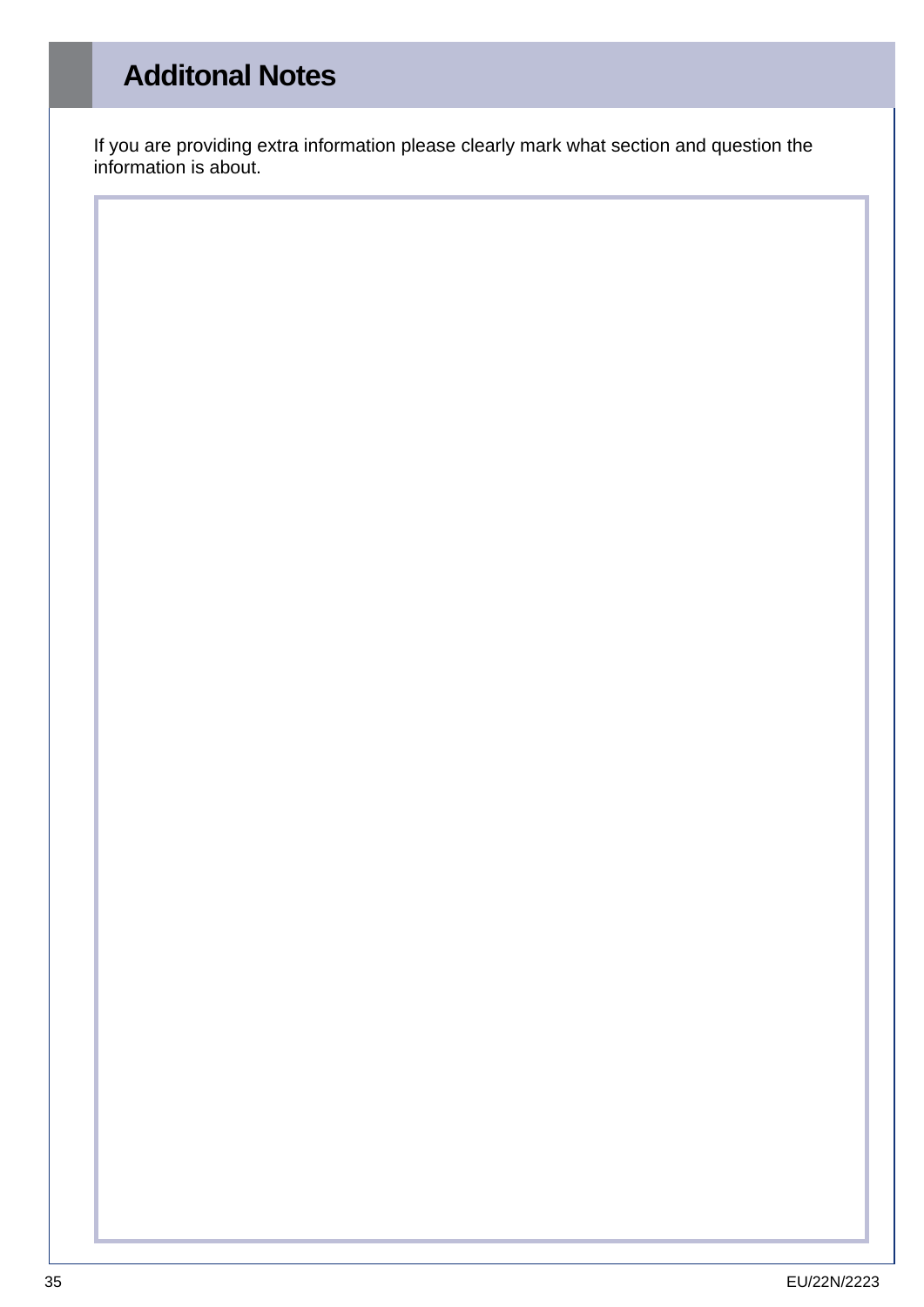### **Privacy Notice**

The Student Loans Company Ltd (SLC) and the Department for Education (if your place of study is in England), the Welsh Ministers (if your place of study is in Wales), or the Department for the Economy (if your place of study is in Northern Ireland) are joint Data Controllers under the Data Protection Legislation. We hold information for the purposes specified in our notification to the Information Commissioner including determining eligibility for student finance, assessing the maximum amount of financial support available, payment of student finance and the detection and prevention of fraud, and may use this information for any of these.

For further details about the way your information is used, who is responsible for it and the rights you have in connection with it, please refer to our full Privacy Notice available online:

- If you are studying in England go to **[www.sfengland.slc.co.uk/privacy-notice](http://www.sfengland.slc.co.uk/privacy-notice)**
- If you are studying in Wales go to **[www.studentfinancewales.co.uk/privacy-notice](http://www.studentfinancewales.co.uk/privacy-notice)**
- If you are studying in Northern Ireland go to **[www.studentfinanceni.co.uk/privacy-notice](http://www.studentfinanceni.co.uk/privacy-notice)**

If you don't have internet access, please call us and we can send a copy to you:

- If you are studying in England call **0300 100 0607**
- If you are studying in Wales call **0300 200 4050**
- If you are studying in Northern Ireland call **0300 100 0077**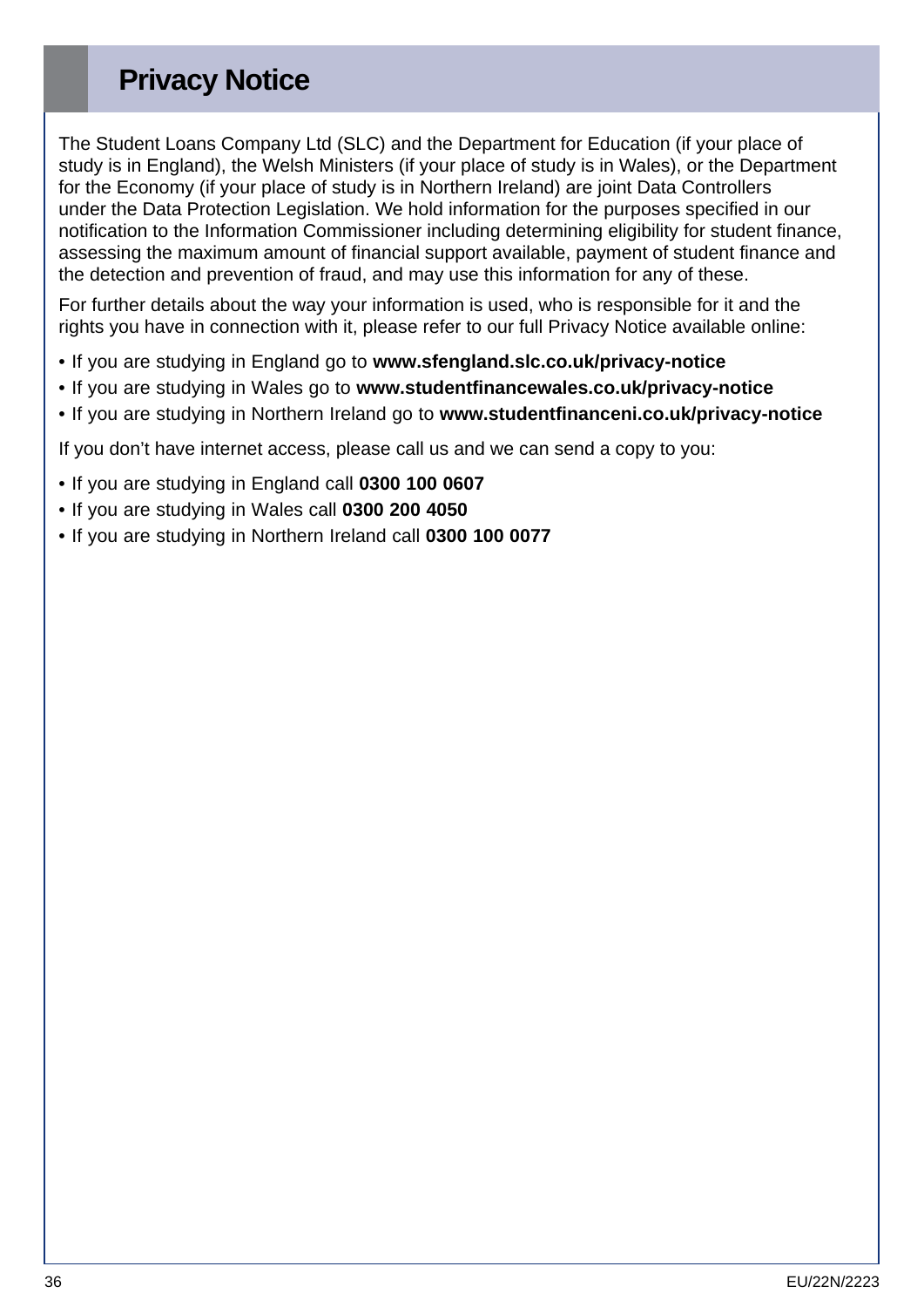## **Terms and Conditions**



Before signing and returning your completed form, you should read the following terms and conditions and the Privacy Notice on page 35.

These terms and conditions ("terms") and applicable legislation apply to all of the student finance available to students for the academic year 2022/23.

#### **Loan Contract**

- 1. I confirm I have read and understood these terms and A Guide to Terms and Conditions available at: a. if I am studying in England: **[www.gov.uk/studentfinance](http://www.gov.uk/studentfinance)**
	- b. if I am studying in Wales: **[www.studentfinancewales.co.uk/terms-and-conditions](http://www.studentfinancewales.co.uk/terms-and-conditions)**
	- c. if I am studying in Northern Ireland: **[www.studentfinanceni.co.uk/terms-and-conditions](http://www.studentfinanceni.co.uk/terms-and-conditions)**
- 2. I confirm that to the best of my knowledge and belief, the information I have provided is true and complete. If it is not, I understand that I may not receive student finance, any support I have had may be withdrawn and I could be prosecuted.
- 3. I understand that student finance is provided to me by the Lender:
	- a. **if I am studying in England**, the "Lender" means the Secretary of State for Education which includes any persons acting on his/her behalf and any replacement(s) under section 23(4) of the Teaching and Higher Education Act 1998 as amended or replaced from time to time (the "Act");
	- b. **if I am studying in Wales**, the "Lender" means the Welsh Ministers which includes any persons acting on their behalf and any replacement(s) under section 23(4) of the Act; or
	- c. **if I am studying in Northern Ireland**, the "Lender" means the Department for the Economy which includes any persons acting on its behalf and any replacement(s) under Article 4(3) of the Education (Student Support) (Northern Ireland) Order 1998 as amended or replaced from time to time (the "Order").
- 4. I understand:
	- a. **if I am studying in England**, these terms, the Act and the regulations made under section 22 of the Act will apply to any student finance provided to me by the Lender;
	- b. **if I am studying in Wales**, these terms, the Act and the regulations made under section 22 of the Act will apply to any student finance provided to me by the Lender; or
	- c. **if I am studying in Northern Ireland**, these terms, the Order and the regulations made under Article 3 of the Order will apply to any student finance provided to me by the Lender.
- 5. I understand that "student finance" in these terms means financial support by way of grant(s) and/or loan(s) made by the Lender under the applicable regulations.
- 6. I understand that the Student Loans Company Limited ("SLC"), and the Education Authority ("EA") in Northern Ireland, carry out certain functions on behalf of the Lender.

#### **My Obligations**

- 7. I understand that if I have:
	- (i) reached the age of 18 years; and
	- (ii) have entered into agreement(s) for a loan under section 22 of the Act (or under the Order in Northern Ireland) before I reached the age of 18 years,

I am agreeing to "ratify" any and all such student loans by signing these terms. This means that I confirm I entered into agreement(s) with the Lender and agree to the terms of any such previous agreement(s). If I have reached the age of 18 and refuse to "ratify" any previous agreement(s), I understand that I will not be eligible to get any further student finance under the regulations.

- 8. I agree to give SLC (and EA if I am studying in Northern Ireland) any information they need in support of this application for student finance and to seek repayment.
- 9. I agree to tell SLC (and EA if I am studying in Northern Ireland) immediately if my circumstances change in any way that might affect my entitlement to student finance. I understand that if I do not do this I may not get any further payments and I may have to repay the student finance I have already received. I agree that from the date I submit my student finance application until my loan(s), together with all and any interest, penalties and charges which apply, is fully repaid I must tell SLC (and EA if I am studying in Northern Ireland) about any changes in my personal details (including my National Insurance number) and contact details I have provided.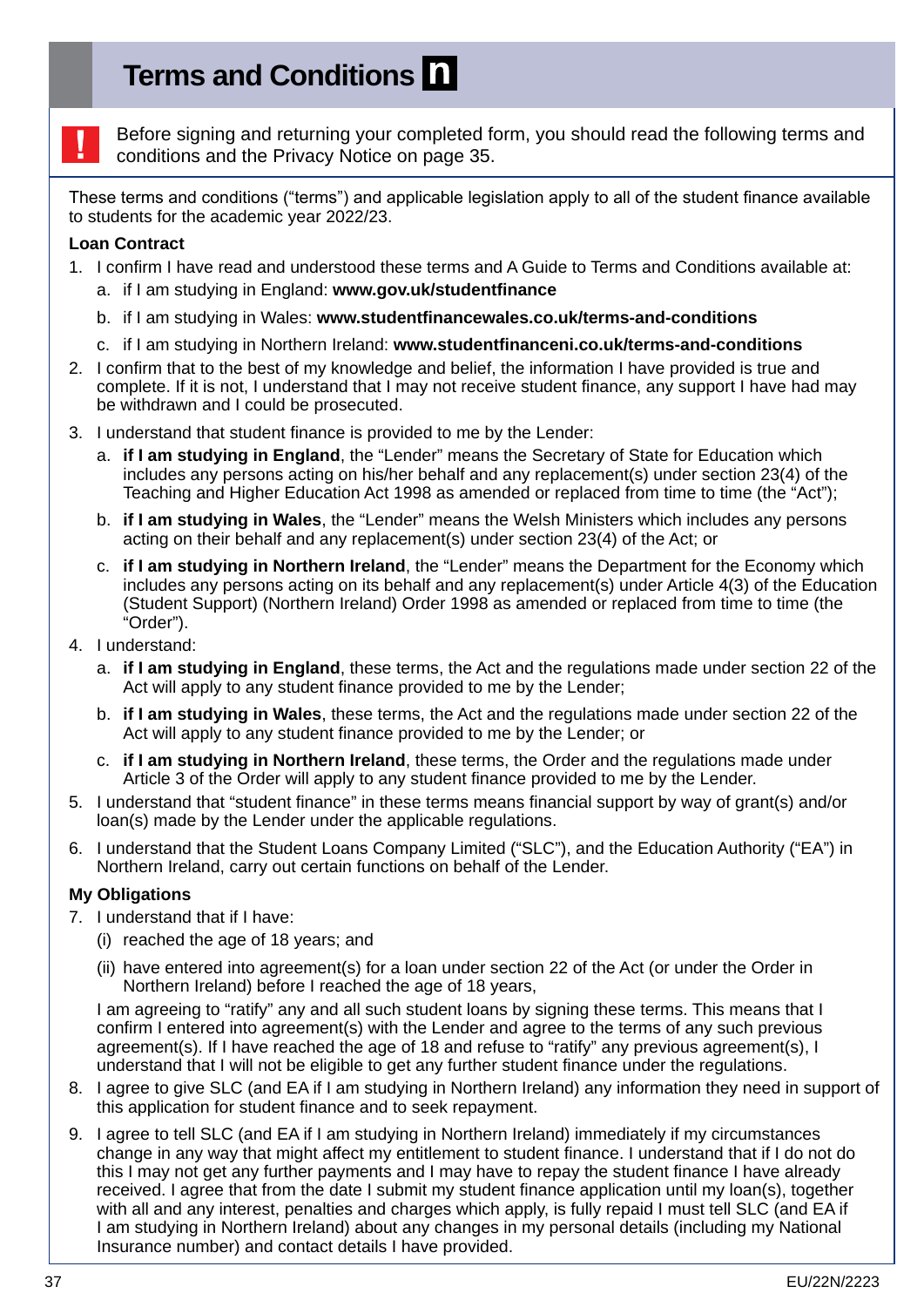- 10. I agree that if I get an overpayment of student finance, I need to repay this in full and that any overpayment may be taken from any future entitlement to student finance.
- 11. I agree that I will repay the Lender any loan(s), together with all and any interest, penalties and charges which apply. I understand that this repayment will be due by me to the Lender as a debt. If I breach any of the terms of my loan, I agree to pay any charges and penalties which apply under the Act (or Order in Northern Ireland) and applicable regulations. I understand that I will repay my loan(s) through the United Kingdom ("UK") tax system and/or I may repay SLC directly. If I live abroad, I will repay my loan(s) to SLC directly.
- 12. I agree that any loan(s) made to me in accordance with the regulations once my application is accepted by the Lender is a/are contract(s) between me and the Lender. I understand that I am liable for my loan(s) and will be charged interest from the first payment of the loan advance by the Lender.
- 13. I agree to tell SLC if I leave the UK to live outside the UK or if for any other reason I am outside the UK tax system for more than three months.

#### **Legal Action and Applicable Law**

14. In the event of any legal action:

- (i) if my home address is within the UK, I agree that the laws of the place of my home address (as stated in my student finance application) will apply and that the courts of that part of the UK will hear any legal action;
- (ii) if my address is outside the UK the laws of the part of the UK where my education provider is situated will apply and the courts of that part of the UK will hear any legal action.

I agree that the Lender has the right to take legal action against me in any other court with jurisdiction.

#### **Sharing Information**

- 15. If I am in breach of these terms and/or the regulations, I agree that the Lender may share information held about me and my account with third parties, including the government or a government agency of another country, who may help to locate me and/or help take action to recover any payments I owe.
- 16. I confirm where I have provided any personal information about any other person in my student finance application, I have done so with their consent.
- 17. I understand that SLC will process my personal data in line with the Privacy Notice, which may be updated from time to time, available at:
	- a. if I am studying in England: **[www.sfengland.slc.co.uk/privacy-notice](http://www.sfengland.slc.co.uk/privacy-notice)**
	- b. if I am studying in Wales: **[www.studentfinancewales.co.uk/privacy-notice](http://www.studentfinancewales.co.uk/privacy-notice)**
	- c. if I am studying in Northern Ireland: **[www.studentfinanceni.co.uk/privacy-notice](http://www.studentfinanceni.co.uk/privacy-notice)**

#### **Alternative Funding**

18. If I am studying in England: I confirm that I am not studying my course as part of an apprenticeship.

| Your full name<br>(in BLOCK CAPITALS) |                |                                          |  |
|---------------------------------------|----------------|------------------------------------------|--|
| Your signature                        | $\blacksquare$ | <b>Month Year</b><br>Dav<br>Today's date |  |

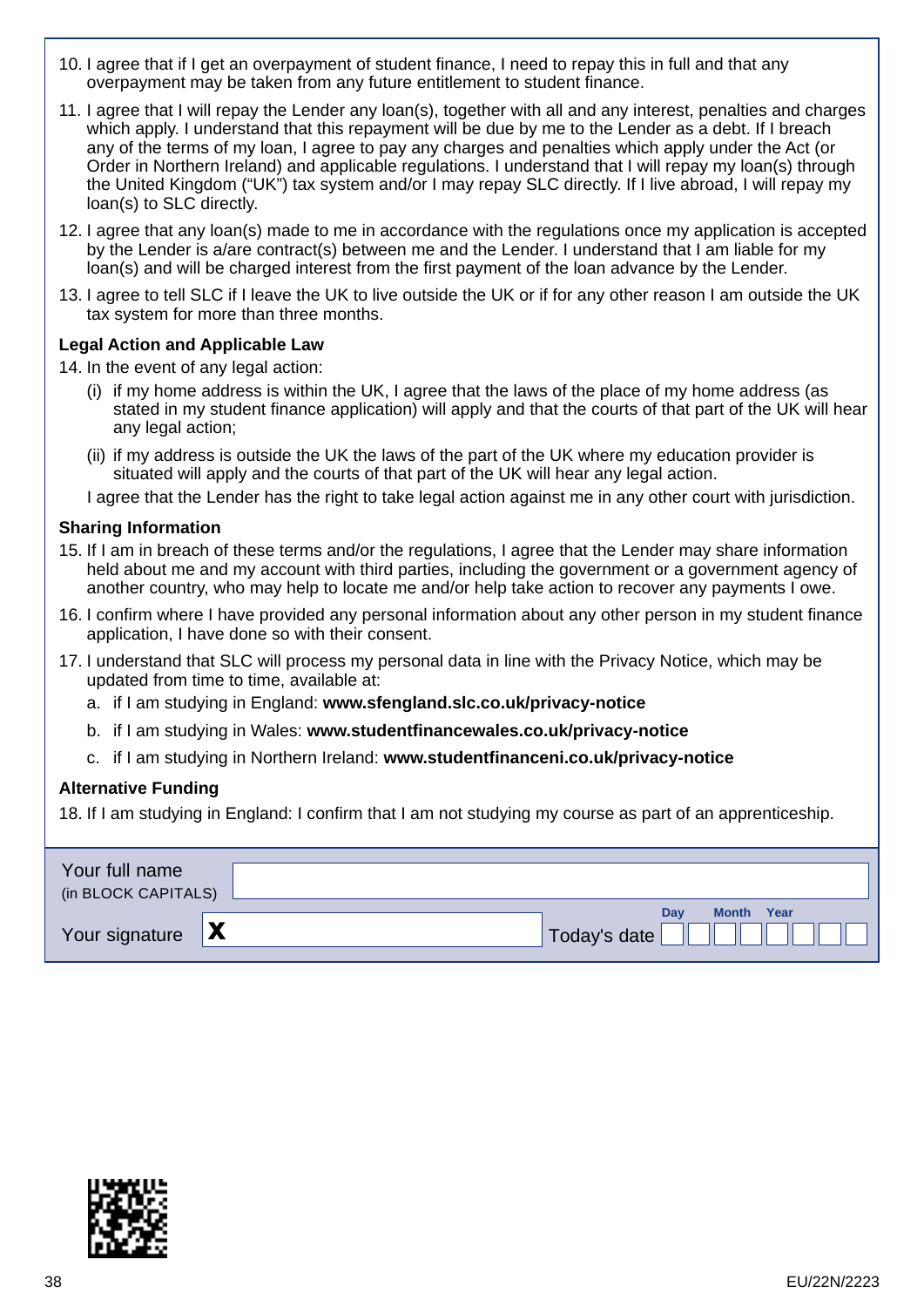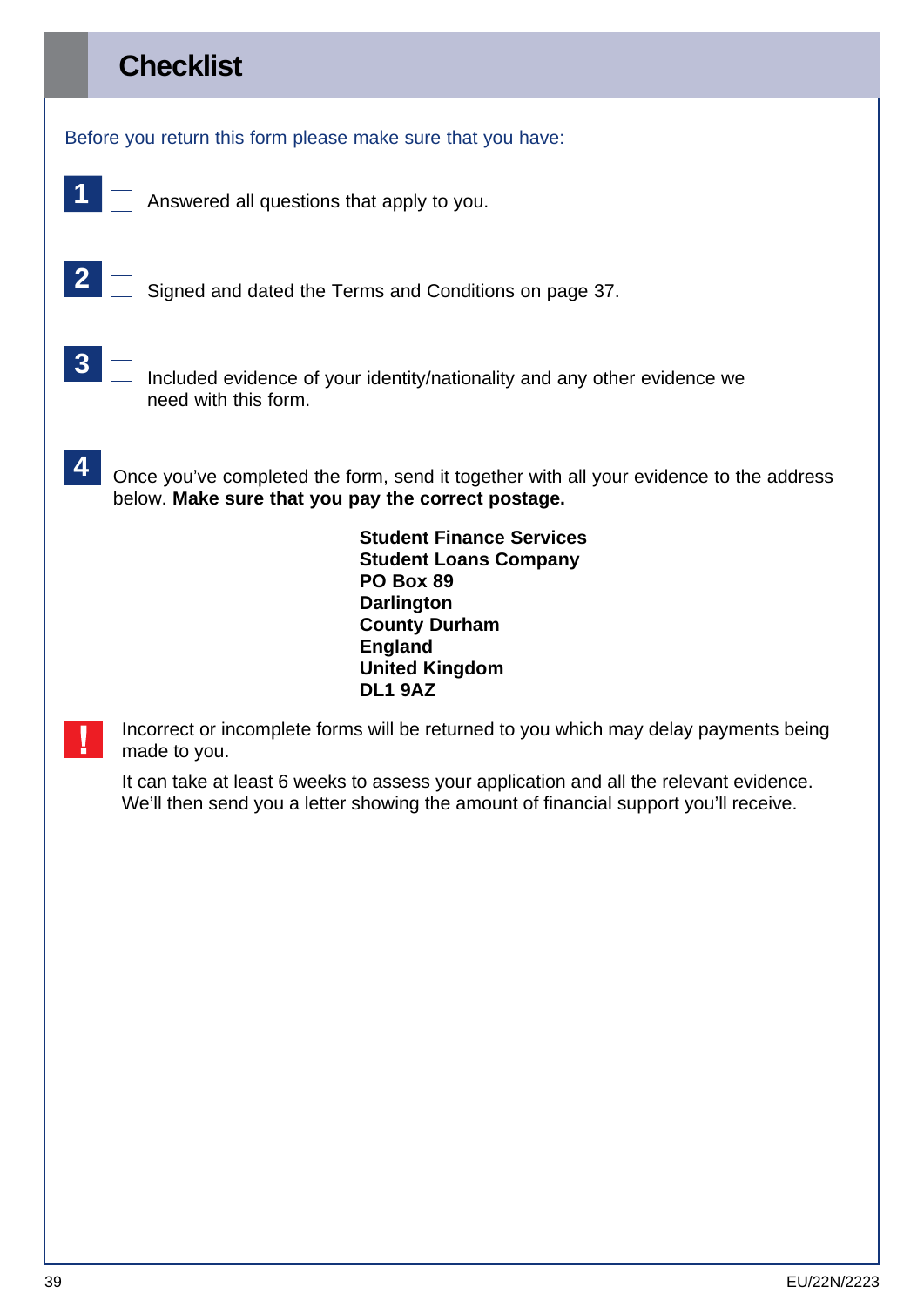### **Section 1 - how to complete this form**

#### **Country of study**

If you are not sure where you will be studying during academic year 2022/23 tick the box of the country you expect to be studying in.

If you choose to apply for a Tuition Fee Loan for academic year 2022/23, the regulations regarding repayment of this loan are different for each country.

#### **Tuition Fee Loan** REPAYABLE

All students can apply for a Tuition Fee Loan to cover the fees that are charged by their university or college.

If you are unsure about the tuition fee amount you will be charged, please contact your university or college for clarification.

You may not be eligible for a Tuition Fee Loan if you already hold a UK degree.

The Tuition Fee Loan borrowed will be paid directly to the relevant university or college, in three instalments within the academic year, once your attendance is confirmed.

| <b>Country you will be</b><br>studying in                                          | <b>Maximum Tuition Fee Loan</b><br>available | Private university or college<br>(maximum Tuition Fee Loan<br>available) |
|------------------------------------------------------------------------------------|----------------------------------------------|--------------------------------------------------------------------------|
| England                                                                            | £9,250                                       | £6,165                                                                   |
| Northern Ireland                                                                   | £4,630                                       | £4,630                                                                   |
| Wales (course started on or<br>after 1 September 2012 and<br>before 1 August 2018) | £4,955                                       | £6,165                                                                   |
| Wales (course started on or<br>after 1 August 2018)                                | £9,250                                       | £6,165                                                                   |

If you are studying in England or Wales and are in the first year of a graduate entry medical or dental programme course you can apply for a Tuition Fee Loan of up to £5,785 (if the fee charged is £9,250). However, you will need to pay the first £3,465 of the tuition fee amount charged by your university or college in your first year. You may receive funding from the NHS for following years.

#### **Bursaries and Scholarships NON-REPAYABLE**

Bursaries and scholarships are financial awards made by some universities and colleges to provide additional assistance to their students. The amount offered would be at their discretion.

If you are eligible for a bursary or scholarship from your university or college you will be assessed for this automatically and you will be sent a further form to complete.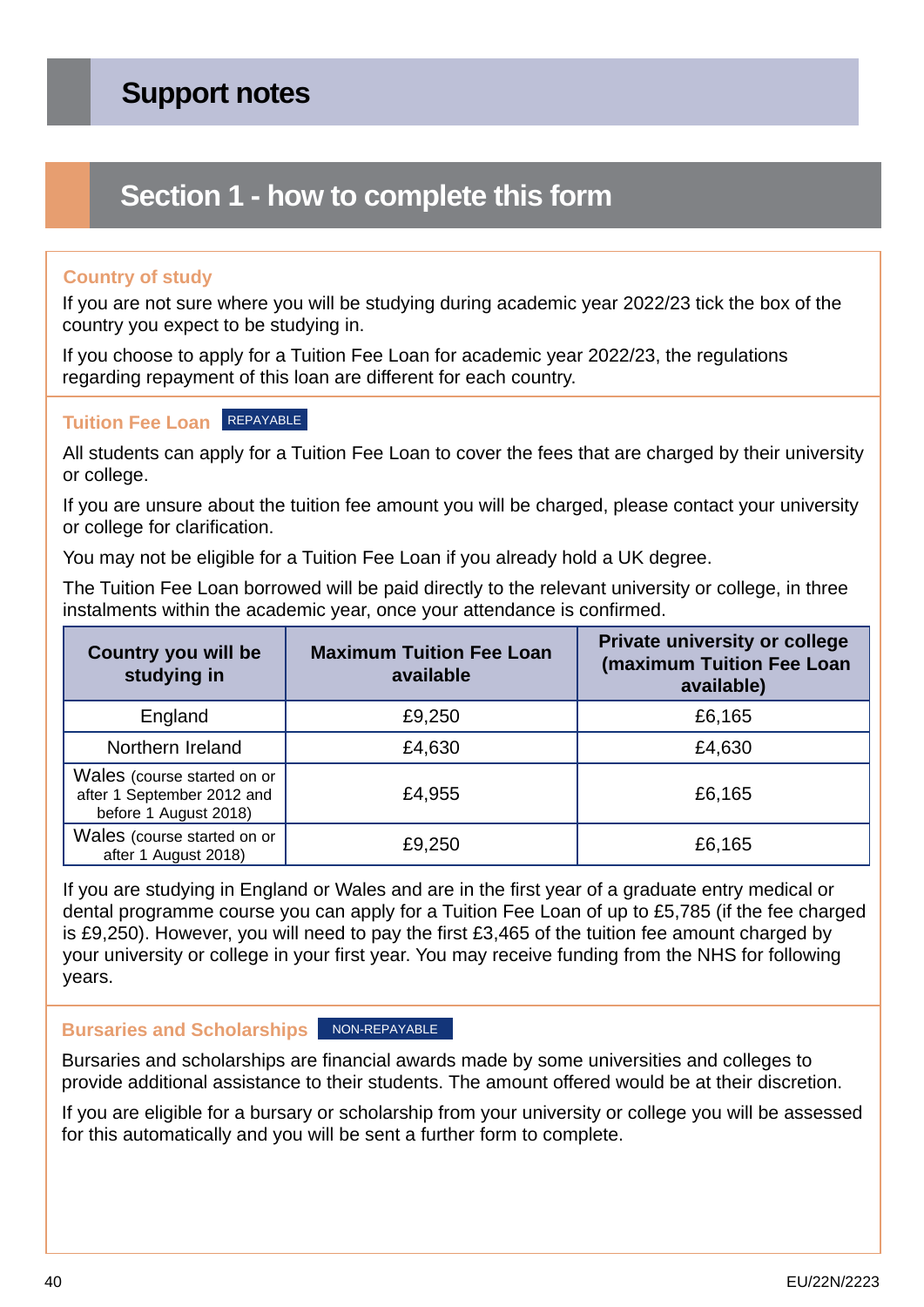## **Section 1 - how to complete this form**

#### **Continued**

#### **Fee Grant** NON-REPAYABLE

If you will be studying in Wales and your course started on or after 1 September 2012 and before 1 August 2018 you may be eligible for a Fee Grant if the tuition fee charged by your university or college is more than £4,955.

The Fee Grant amount is the difference between the maximum Tuition Fee Loan available (£4,955) and the tuition fee being charged by the university or college.

For example;

Tuition fee charged (up to £9,250) - Tuition Fee Loan maximum (£4,955) = Fee Grant entitlement (up to £4,295)

You don't need to apply for a Tuition Fee Loan to receive a Fee Grant. However if you choose not to apply for a Tuition Fee Loan you will need to pay the difference to your university or college.

Your Fee Grant will be paid directly to your university or college in three instalments within the academic year.

You will not be eligible to receive the Fee Grant if you are undertaking a course at a private university or college in Wales.

You can get more information about student finance online by visiting the website for the country you are studying in.

You can order forms and guides in Braille, large print or audio by emailing with your name, address, Customer Reference Number along with what form and format you require to:

#### • **brailleandlargefonts@slc.co.uk**

or you can telephone us on

#### • **0141 243 3686**

Please note, the above email address and telephone number can only deal with requests for alternative formats of forms and guides.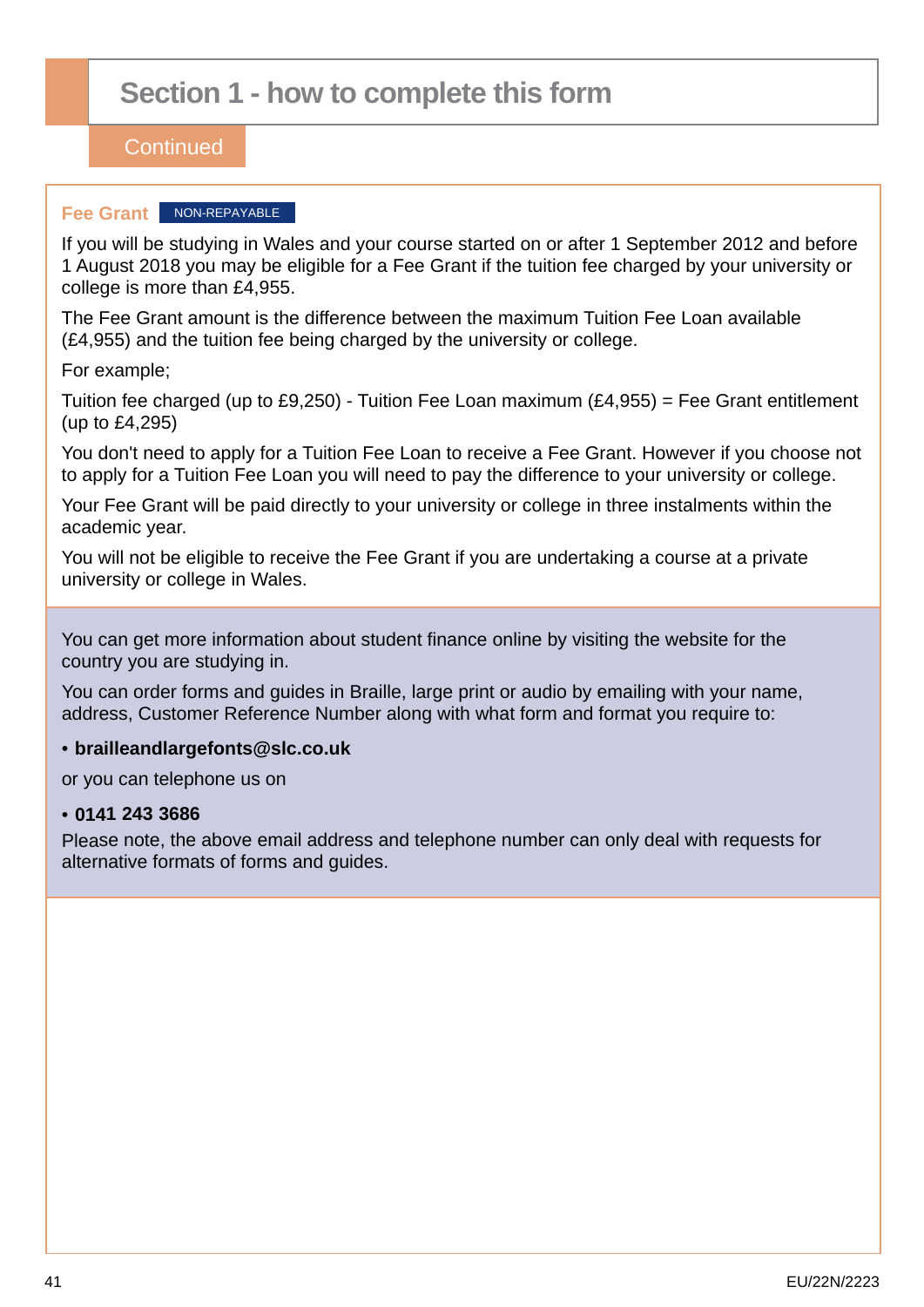## **Section 2 - personal details**

**b** If you are behind with repayments on a previous loan, you should not apply for student finance until you have resolved this issue.

If you have any Mortgage Style (MS) Loans please call your debt owner on the telephone number shown on the most recent correspondence that you have received from them. If you do not know who your debt owner is please call **0300 100 0632** for advice.

If you have any outstanding Income Contingent Repayment (ICR) loans, please call **0300 100 0611** for advice.

- **c** If your contact address is different, please also provide this. If you provide a contact address, all correspondence we issue will be sent to that address. You can update your contact address or your home address at any time by contacting Student Finance Services on **0141 243 3570**.
- **d** You are 'living with a partner' if you are sharing a home with your partner but you are not married or in a civil partnership. It does not matter whether you are of the same sex or of the opposite sex.

### **Section 3 - residence**

Any documents you send must be original (the version of the document issued by the organisation who gave it to you) or a certified copy. See page 2 for a definition of certified copy.

| <b>EU Overseas Countries and Territories</b> | <b>Specified British Overseas Territories</b>              |
|----------------------------------------------|------------------------------------------------------------|
| • Greenland;                                 | • Anguilla;                                                |
| • Curaçao;                                   | • Bermuda;                                                 |
| • Aruba;                                     | • British Antarctic Territory;                             |
| • Sint Maarten;                              | • British Indian Ocean Territory;                          |
| • Bonaire;                                   | • British Virgin Islands;                                  |
| • St Eustatius;                              | • Cayman Islands;                                          |
| $\bullet$ Saba;                              | • Falkland Islands;                                        |
| • French Polynesia;                          | • Gibraltar;                                               |
| • New Caledonia;                             | • Montserrat;                                              |
| • Wallis and Futuna;                         | • Pitcairn, Henderson, Ducie and Oeno Islands;             |
| • Saint Barthélemy;                          | • South Georgia and the South Sandwich<br>Islands;         |
| • Saint Pierre and Miquelon;                 | • St Helena, Ascension Island and Tristan da<br>Cunha; and |
| • French Southern and Antarctic Territories; | • Turks and Caicos Islands.                                |
| • Faroe Islands;                             |                                                            |
| • Mayotte.                                   |                                                            |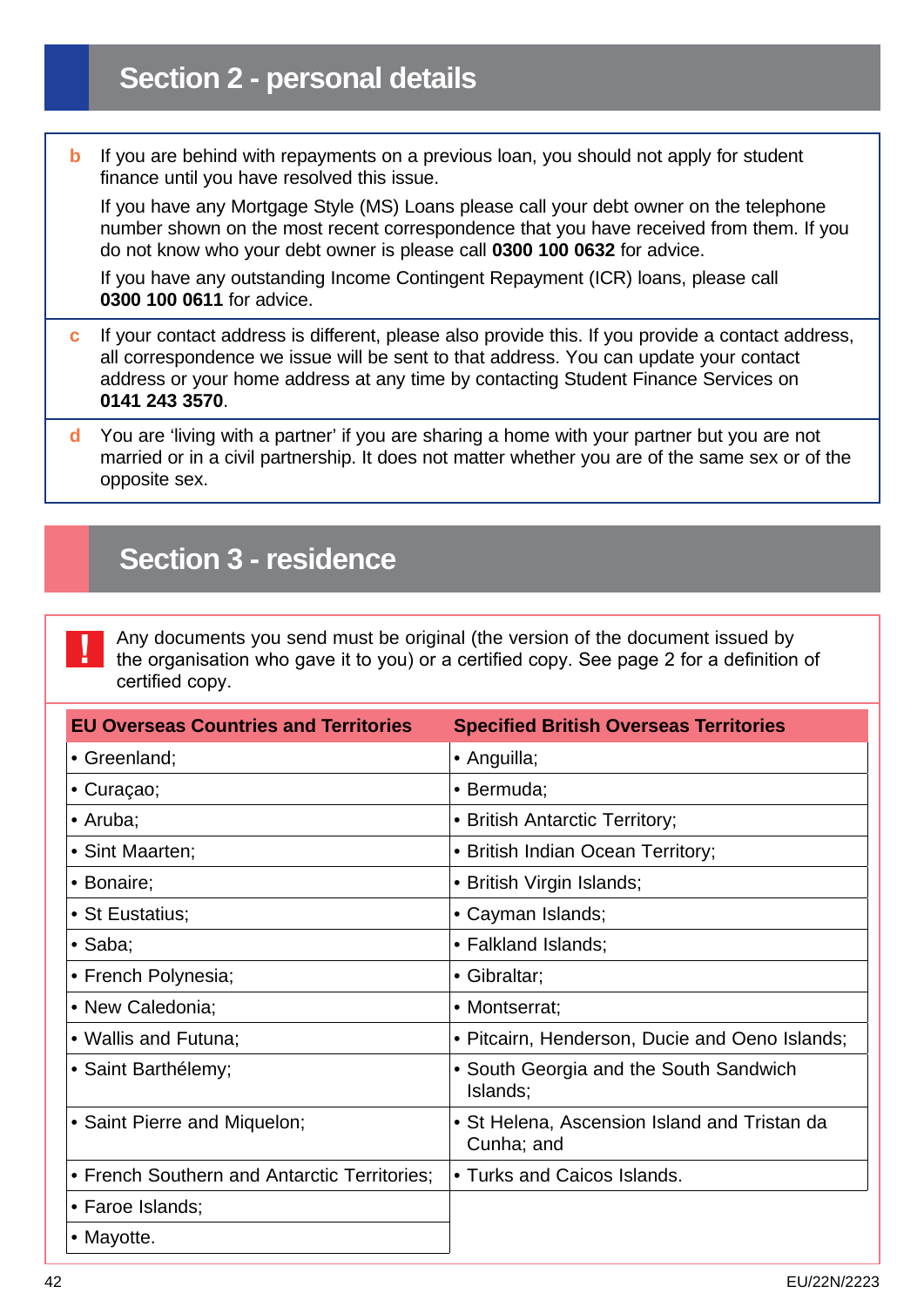- **a1** You are a UK national if you have a UK passport or are eligible to apply for one. A UK national includes:
	- British citizens;
	- British Overseas Territories citizens through a connection with Gibraltar; and
	- British subjects with the right of abode under Part IV of the British Nationality Act1981 (BNA).

You must send your original UK passport or original UK birth or adoption certificate.

- **a2** If you answer 'Yes' to this question, you must send your **original** ROI or EU passport.
- **a3** By family member, you must be the:
	- husband, wife, civil partner:
	- child or step-child; or
	- other direct dependent of the UK national.

If you are claiming student finance as the child or step-child or other direct dependent of a UK national, the term means a person 'under the age of 21; or a dependant of the person or the person's spouse or civil partner.'

If you are the family member of a UK national, you must send:

- your original passport or original birth or adoption certificate;
- your family member's passport or birth or adoption certificate; and
- proof of your relationship with your UK national family member, if this is not already confirmed by your birth or adoption certificate.
- **a4** By family member, you must be the:
	- husband/wife/civil partner;
	- parent(s)/step-parent(s) or other ascending direct relative;
	- child or step-child or other direct descendant

of an Irish citizen.

If you are a child, step-child or other direct descendant you must be under 21 or dependent on the Irish citizen family member.

If you have pre-settled status and have been in the UK, the EEA, Switzerland or the Overseas Territories for three years, ascending line relatives of Irish citizens are eligible.

You must provide evidence to confirm your family member is an Irish citizen and your relationship to them by sending their original ROI passport or national identity card and your birth certificate or marriage certificate (if this shows proof of their Irish citizenship and your relationship to them).

To prove your immigration status, you need to provide us with confirmation of your EU Settlement Scheme award from the Home Office, and a share code. Go to **[www.gov.uk/view-prove-immigration-status](http://www.gov.uk/view-prove-immigration-status)** to generate the code. Once generated, the code will expire after 30 days. You should return your application form within 10 days of generating the share code.

We will use your share code to confirm your identity with the Home Office. When you give us your share code you do not need to send identity evidence unless it is required as proof of relationship. We will still need identity evidence from your husband, wife, civil partner, parent, step-parent, child or step-child.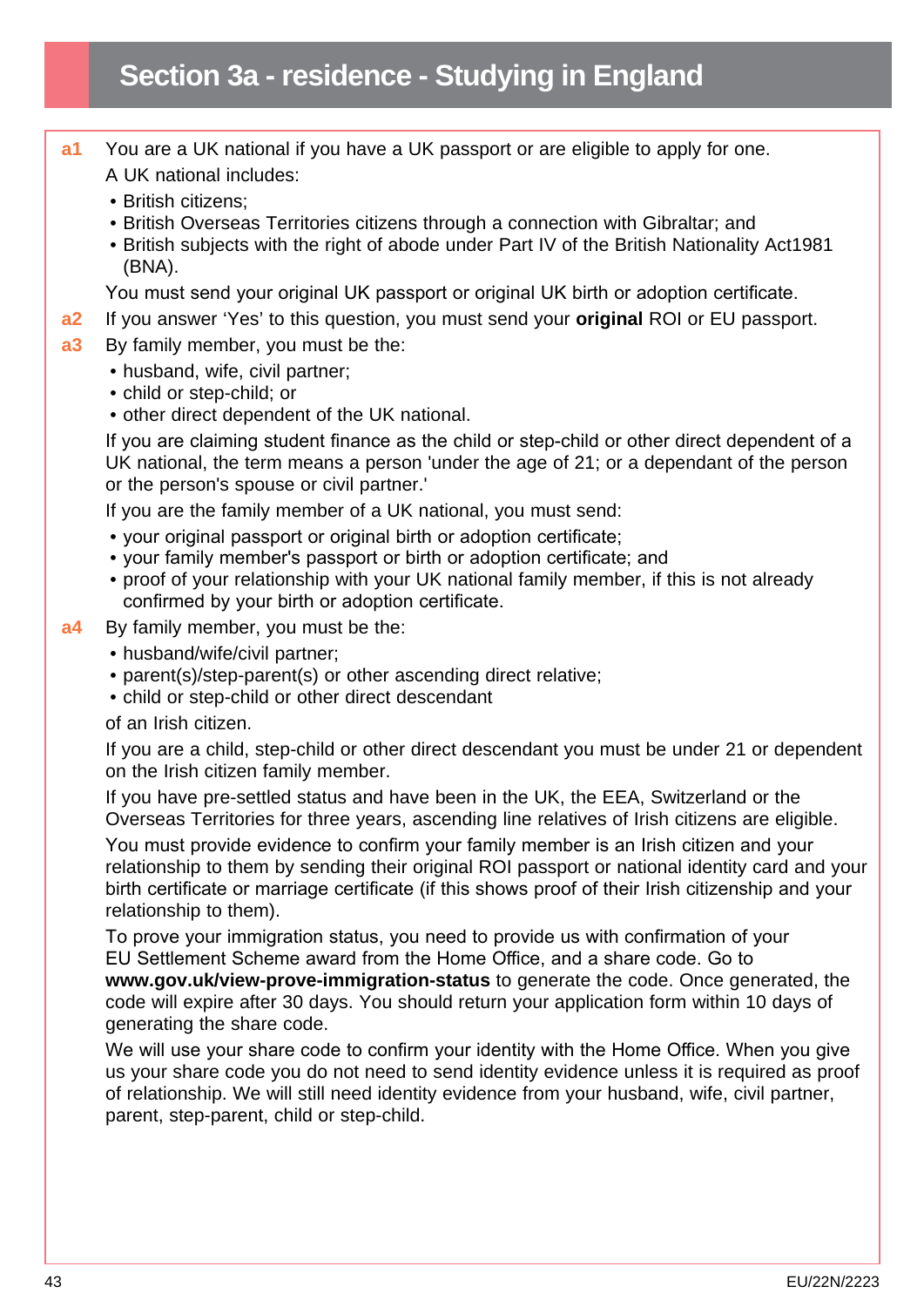#### **a5** By family member, you must be the:

- husband/wife/civil partner;
- parent(s)/step-parent(s) or other ascending direct relative;
- child or step-child or other direct descendant (must be under 21 years of age or dependent on the person of Northern Ireland)

of a person of Northern Ireland.

If you have been in the UK and Islands for three years and the person of Northern Ireland was in the UK, ascending line relatives of the person of Northern Ireland are not eligible.

If you have pre-settled status and have been in the UK, the EEA, Switzerland or the Overseas Territories for three years, ascending line relatives of the person of Northern Ireland are eligible.

You must provide evidence to confirm your family member is a person of Northern Ireland and your relationship to them by sending their original ROI or UK passport or and your birth certificate or marriage certificate that shows your relationship to them.

To prove your immigration status, you need to provide us with confirmation of your EU Settlement Scheme award from the Home Office, and a share code. Go to

**[www.gov.uk/view-prove-immigration-status](http://www.gov.uk/view-prove-immigration-status)** to generate the code. Once generated, the code will expire after 30 days. You should return your application form within 10 days of generating the share code.

We will use your share code to confirm your identity with the Home Office. When you give us your share code you do not need to send identity evidence unless it is required as proof of relationship. We will still need identity evidence from your husband, wife, civil partner, parent, step-parent, child or step-child.

- **a6** To prove your immigration status, you need to provide us with a share code. Go to **[www.gov.uk/view-prove-immigration-status](http://www.gov.uk/view-prove-immigration-status)** to generate the code. Once generated, the code will expire after 30 days. You should return your application form within 10 days of generating the share code. We will use your share code to confirm your identity with the Home Office. When you give us your share code you do not need to send identity evidence.
	- If you are providing a share code, send confirmation of your EU Settlement Scheme award from the Home Office.
	- If you are unable to provide a share code, send your EU passport or national identity card.
- **a7** By family member, you must be the:
	- husband/wife/civil partner;
	- child or step-child or other direct descendant (you must be under 21 or dependent on the UK national)

of a UK national who is a resident in Gibraltar.

If you're a UK national, you must send your original UK passport, or original UK birth or adoption certificate.

If you're the family member of a UK national, you must:

- send your valid passport, or original birth or adoption certificate;
- provide evidence to confirm your family member is a UK national; and
- prove your relationship to your UK national family member by sending their original UK passport, or original UK birth or adoption certificate and your birth certificate or marriage certificate (if this shows proof of their UK nationality and your relationship to them).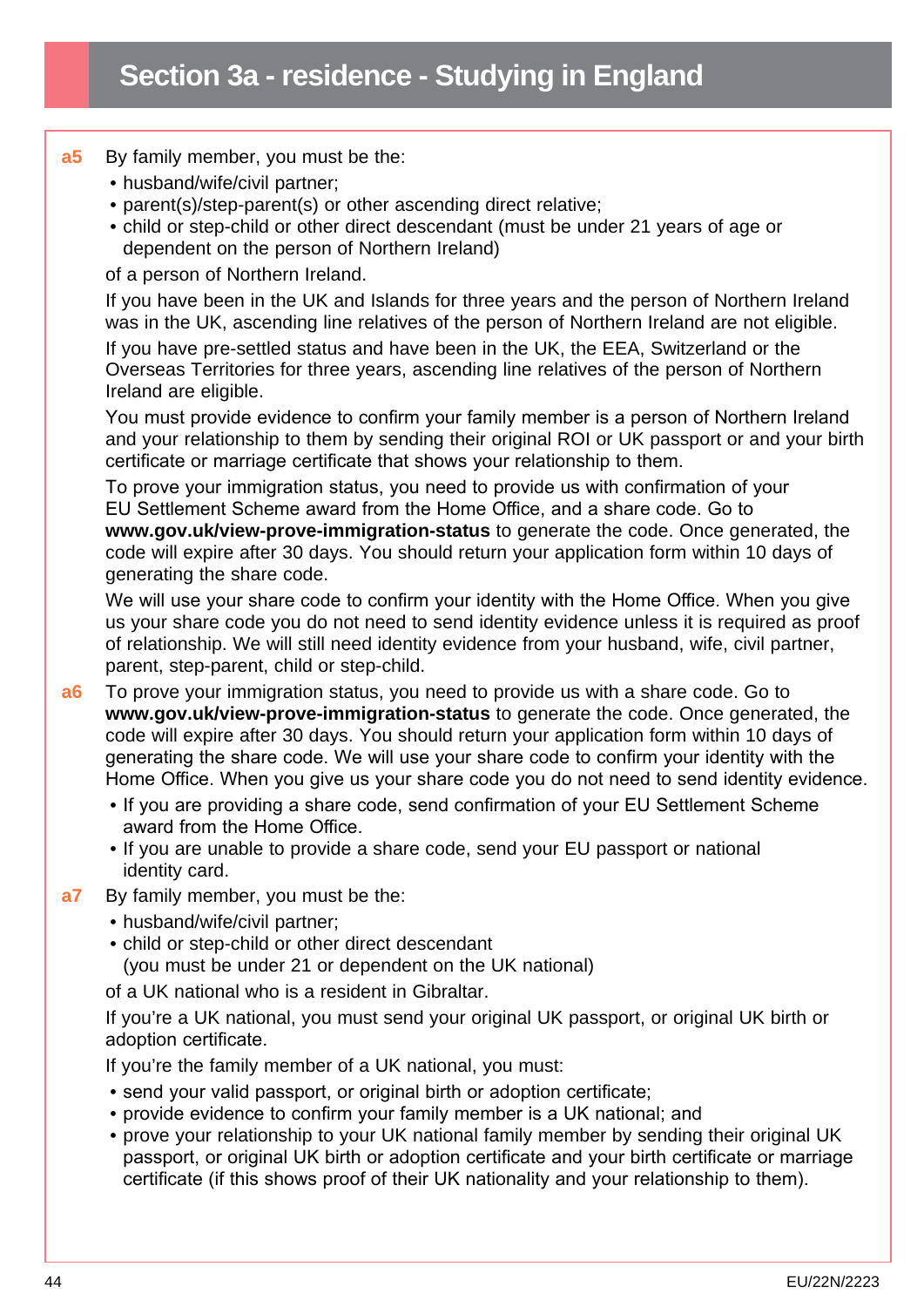- **a8** EU national or the family member of an EU national who is a resident in Gibraltar By family member, you must be the:
	- husband/wife/civil partner:
	- parent(s)/step-parent(s) or other ascending direct relative;
	- child or step-child or other direct descendant (must be under 21 years of age or dependent on the EU national)

of an EU national who is a resident in Gibraltar.

If you're an EU national, you must send your valid EU passport, or valid national identity card (if this is proof of your EU nationality).

If you're the family member of an EU national, you must:

- send your valid passport, or valid national identity card (if this is proof of your nationality);
- provide evidence to confirm your family member is an EU national; and
- prove your relationship to your EU national family member by sending their national identity card or passport and your birth certificate or marriage certificate (if this shows proof of their EU nationality and your relationship to them)

**a9** 'Settled status' means that you can live in the UK permanently without the Home Office placing any restrictions on how long you may remain.

You are free from any restriction if any of the following apply:

- You are a British citizen.
- You have been granted 'indefinite leave to enter or remain'.
- You have a right of abode in the UK.

Further information about immigration issues can be obtained from the Home Office.

#### **a10** By family member, you must be the:

- husband/wife/civil partner;
- child or step-child or other direct descendant

(you must be under 21 or dependent on the person with settled status)

of a person from with settled status in the UK that was not awarded under the EU Settlement Scheme.

'Settled status' means that your family member can live in the UK permanently without the Home Office placing any restrictions on how long you may remain.

They are free from any restriction if any of the following apply:

- your family member is a British citizen.
- your family member has been granted 'indefinite leave to enter or remain'.
- your family member has a right of abode in the UK.

To prove your immigration status, you need to provide us with confirmation of your EU Settlement Scheme award from the Home Office, and a share code. Go to **www.gov.uk/view-prove-immigration-status** to generate the code. Once generated, the code will expire after 30 days. You should return your application form within 10 days of generating the share code.

We will use your share code to confirm your identity with the Home Office. When you give us your share code you do not need to send identity evidence unless it is required as proof of relationship.

If your status was not granted through the EU Settlement Scheme we need:

• A Home Office letter and an immigration status document, normally a passport or Biometric Residence Permit.

We will only use your Biometric Residence Permit to validate your identity and residency status, no other data from it will be used or stored.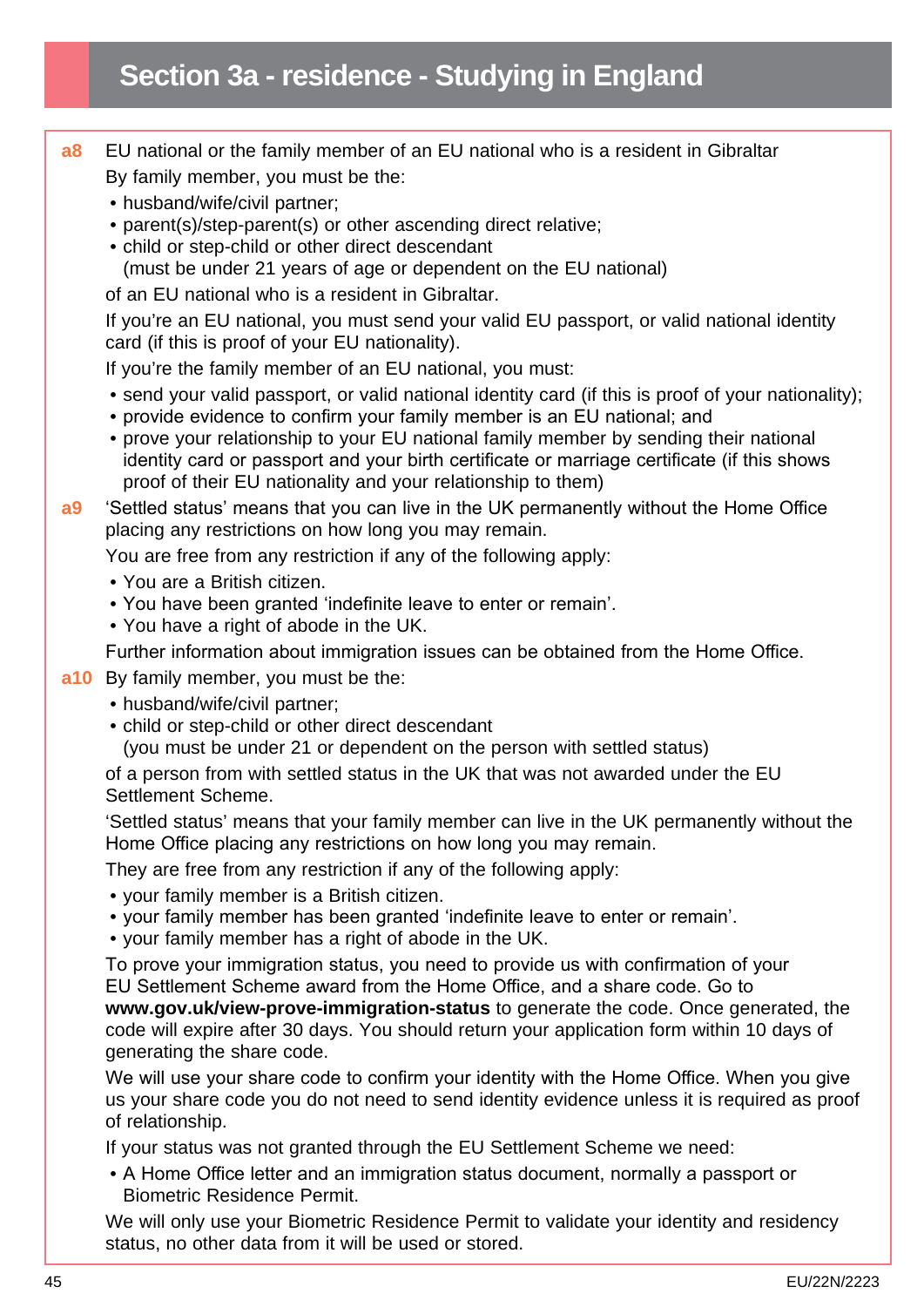- **b1** You are a UK national if you have a UK passport or are eligible to apply for one. A UK national includes:
	- British citizens;
	- British Overseas Territories citizens through a connection with Gibraltar; and
	- British subjects with the right of abode under Part IV of the British Nationality Act 1981 (BNA).

You must send your original UK passport or original UK birth or adoption certificate.

- **b2** By family member, you must be the:
	- husband, wife, civil partner;
	- child or step-child; or
	- other direct dependent of the UK national.

If you are claiming student finance as the child or step-child or other direct dependent of a UK national, the term means a person 'under the age of 21; or a dependant of the person or the person's spouse or civil partner.'

If you are the family member of a UK national, you must send:

- your original passport or original birth or adoption certificate;
- your family member's passport or birth or adoption certificate; and
- proof of your relationship with your UK national family member, if this is not already confirmed by your birth or adoption certificate.
- **b3** If you answer 'Yes' to this question, you must send your **original** ROI or EU passport.
- **b4** By family member, you must be the:
	- husband/wife/civil partner;
	- parent(s)/step-parent(s) or other direct relative in the ascending line;
	- child or step-child or other direct descendant

(you must be under 21 years of age or dependent on the Irish citizen)

of an Irish citizen.

You must provide evidence to confirm your family member is an Irish citizen and your relationship to them by sending their original ROI passport or national identity card and your birth certificate or marriage certificate (if this shows proof of their Irish citizenship and your relationship to them).

To prove your immigration status, you need to provide us with confirmation of your EU Settlement Scheme award from the Home Office, and a share code. Go to **[www.gov.uk/view-prove-immigration-status](http://www.gov.uk/view-prove-immigration-status)** to generate the code. Once generated, the code will expire after 30 days. You should return your application form within 10 days of generating the share code.

We will use your share code to confirm your identity with the Home Office. When you give us your share code you do not need to send identity evidence unless it is required as proof of relationship. We will still need identity evidence from your husband, wife, civil partner, parent, step-parent, child or step-child.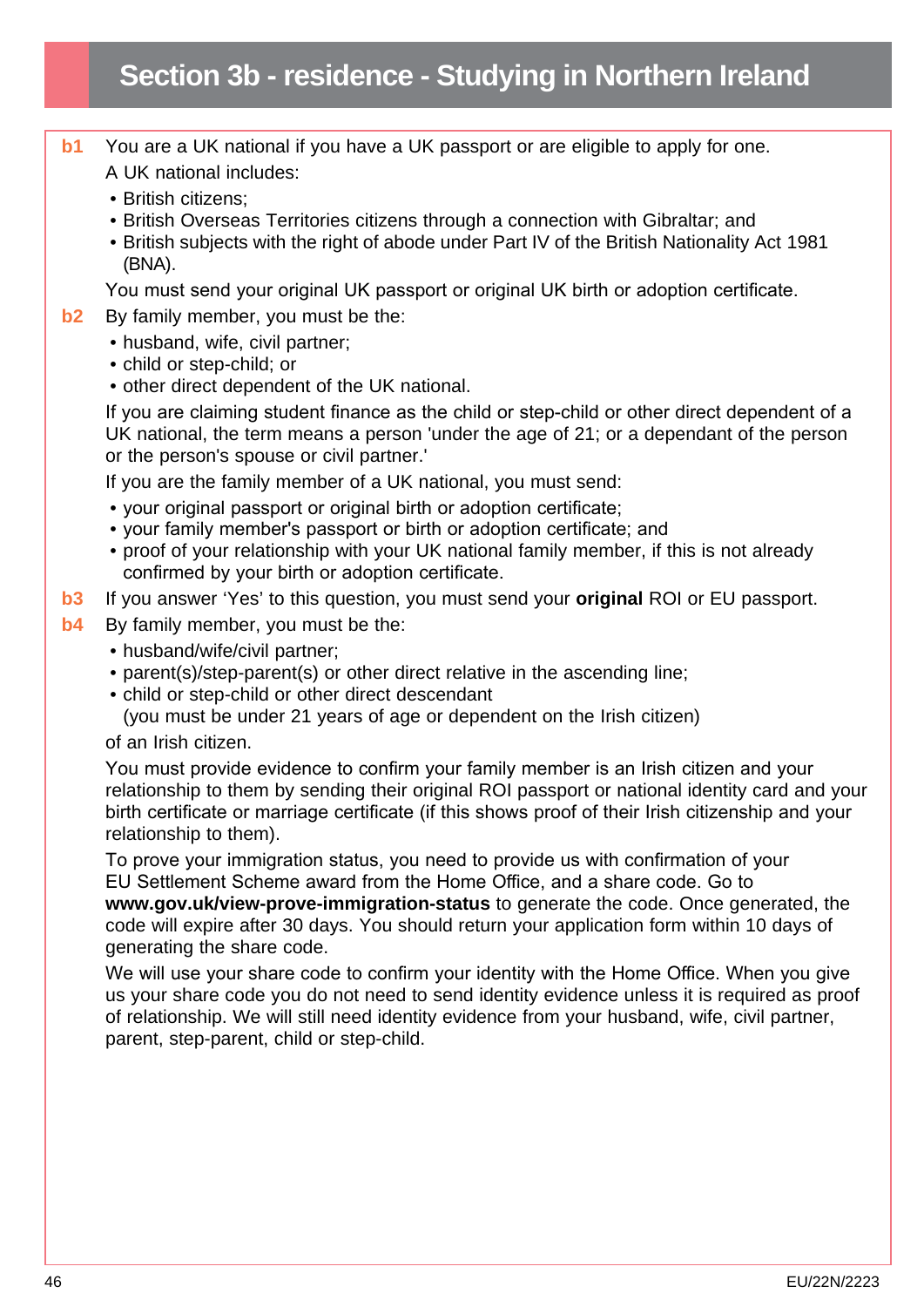## **Section 3b - residence - Studying in Northern Ireland**

#### **b5** By family member, you must be the:

- husband/wife/civil partner;
- parent(s)/step-parent(s) or other ascending direct relative;
- child or step-child or other direct descendant

(must be under 21 years of age or dependent on the person of Northern Ireland)

of a person of Northern Ireland.

You must provide evidence to confirm your family member is a person of Northern Ireland and your relationship to them by sending their original ROI or UK passport or and your birth certificate or marriage certificate that shows your relationship to them.

To prove your immigration status, you need to provide us with confirmation of your EU Settlement Scheme award from the Home Office, and a share code. Go to **[www.gov.uk/view-prove-immigration-status](http://www.gov.uk/view-prove-immigration-status)** to generate the code. Once generated, the code will expire after 30 days. You should return your application form within 10 days of generating the share code.

We will use your share code to confirm your identity with the Home Office. When you give us your share code you do not need to send identity evidence unless it is required as proof of relationship. We will still need identity evidence from your husband, wife, civil partner, parent, step-parent, child or step-child.

#### **b6.1 &**

**6.2** To prove your immigration status, you need to provide us with confirmation of your EU Settlement Scheme award from the Home Office, and a share code. Go to **[www.gov.uk/view-prove-immigration-status](http://www.gov.uk/view-prove-immigration-status)** to generate the code. Once generated, the code will expire after 30 days. You should return your application form as soon as you generate your share code so we can check your status within the 30 days. When giving your share code, we will check the details with the Home Office and confirm

the information you have provided. • If you are providing a share code, send confirmation of your EU Settlement Scheme

- award from the Home Office.
- If you are unable to provide a share code, send your EU passport or national identity card.
- **b7** By family member, you must be the:
	- husband/wife/civil partner;
	- child or step-child or other direct descendant (you must be under 21 or dependent on the UK national)

of a UK national who is a resident in Gibraltar.

If you're a UK national, you must send your original UK passport, or original UK birth or adoption certificate.

If you're the family member of a UK national, you must:

- send your valid passport, or original birth or adoption certificate;
- provide evidence to confirm your family member is a UK national; and
- prove your relationship to your UK national family member by sending their original UK passport, or original UK birth or adoption certificate and your birth certificate or marriage certificate (if this shows proof of their UK nationality and your relationship to them).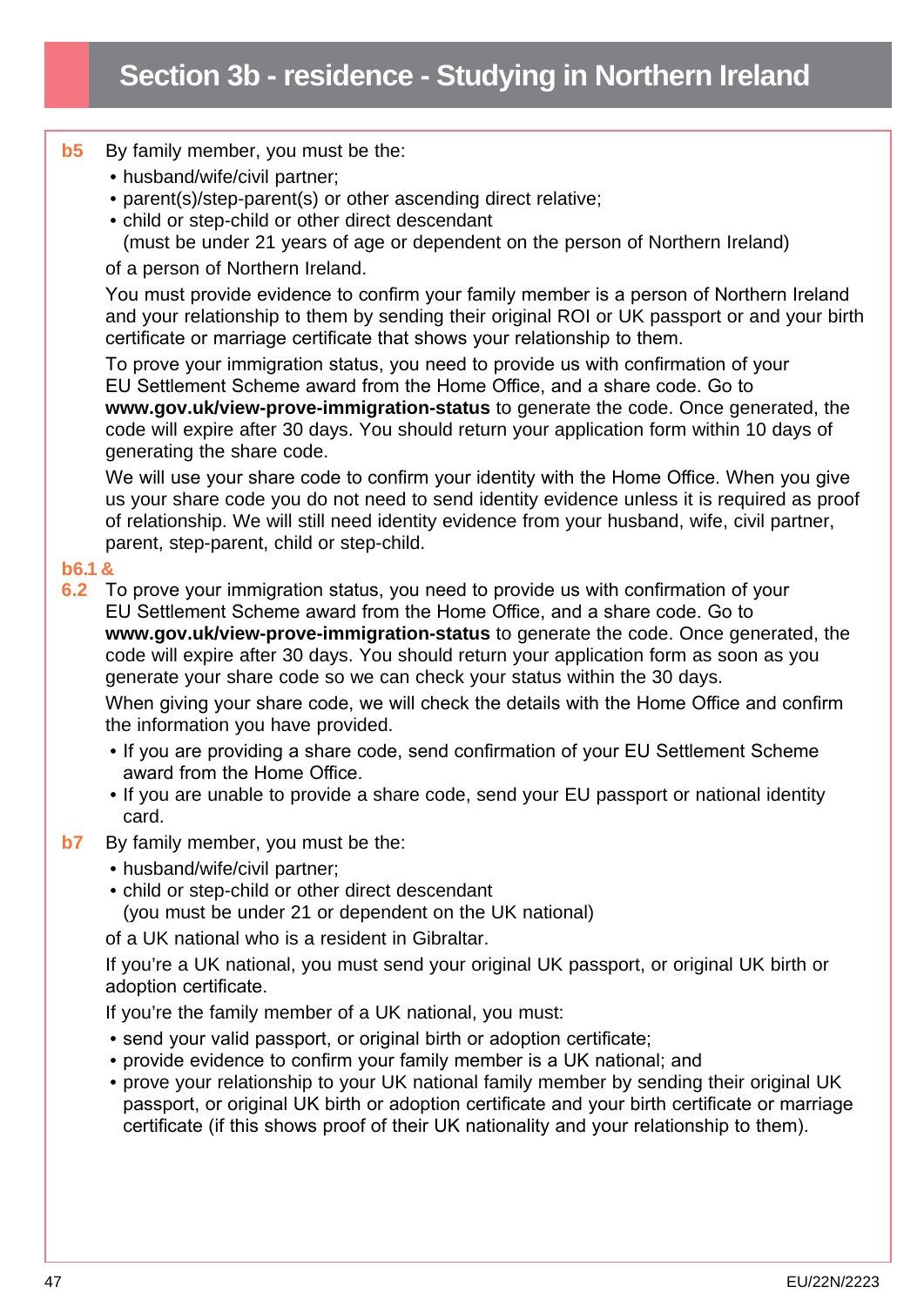## **Section 3b - residence - Studying in Northern Ireland**

By family member, you must be the:

- husband/wife/civil partner;
- parent(s)/step-parent(s) or other ascending direct relative;
- child or step-child or other direct descendant (must be under 21 years of age or dependent on the UK national)

of an EU national who is a resident in Gibraltar.

If you're an EU national, you must send your valid EU passport, or valid national identity card (if this is proof of your EU nationality).

If you're the family member of an EU national, you must:

- send your valid passport, or valid national identity card (if this is proof of your nationality);
- provide evidence to confirm your family member is an EU national; and
- prove your relationship to your EU national family member by sending their national

identity card or passport and your birth certificate or marriage certificate (if this shows proof of their EU nationality and your relationship to them).

### **Section 3c - residence - Studying in Wales**

- **c1** You are a UK national if you have a UK passport or are eligible to apply for one. A UK national includes:
	- British citizens;
	- British Overseas Territories citizens through a connection with Gibraltar; and
	- British subjects with the right of abode under Part IV of the British Nationality Act 1981 (BNA).

You must send your original UK passport or original UK birth or adoption certificate.

#### **c2** By family member, you must be the:

- husband, wife, civil partner;
- child or step-child; or
- other direct dependent of the UK national.

If you are claiming student finance as the child or step-child or other direct dependent of a UK national, the term means a person 'under the age of 21; or a dependant of the person or the person's spouse or civil partner.'

If you are the family member of a UK national, you must send:

- your original passport or original birth or adoption certificate;
- your family member's passport or birth or adoption certificate; and
- proof of your relationship with your UK national family member, if this is not already confirmed by your birth or adoption certificate.
- **c3** If you answer 'Yes' to this question, you must send your **original** ROI or EU passport.
- **c4** By family member, you must be the:
	- husband/wife/civil partner;
	- parent(s)/step-parent(s) or other direct relative in the ascending line;
	- child or step-child or other direct descendant (you must be under 21 years of age or dependent on the Irish citizen)

of an Irish citizen.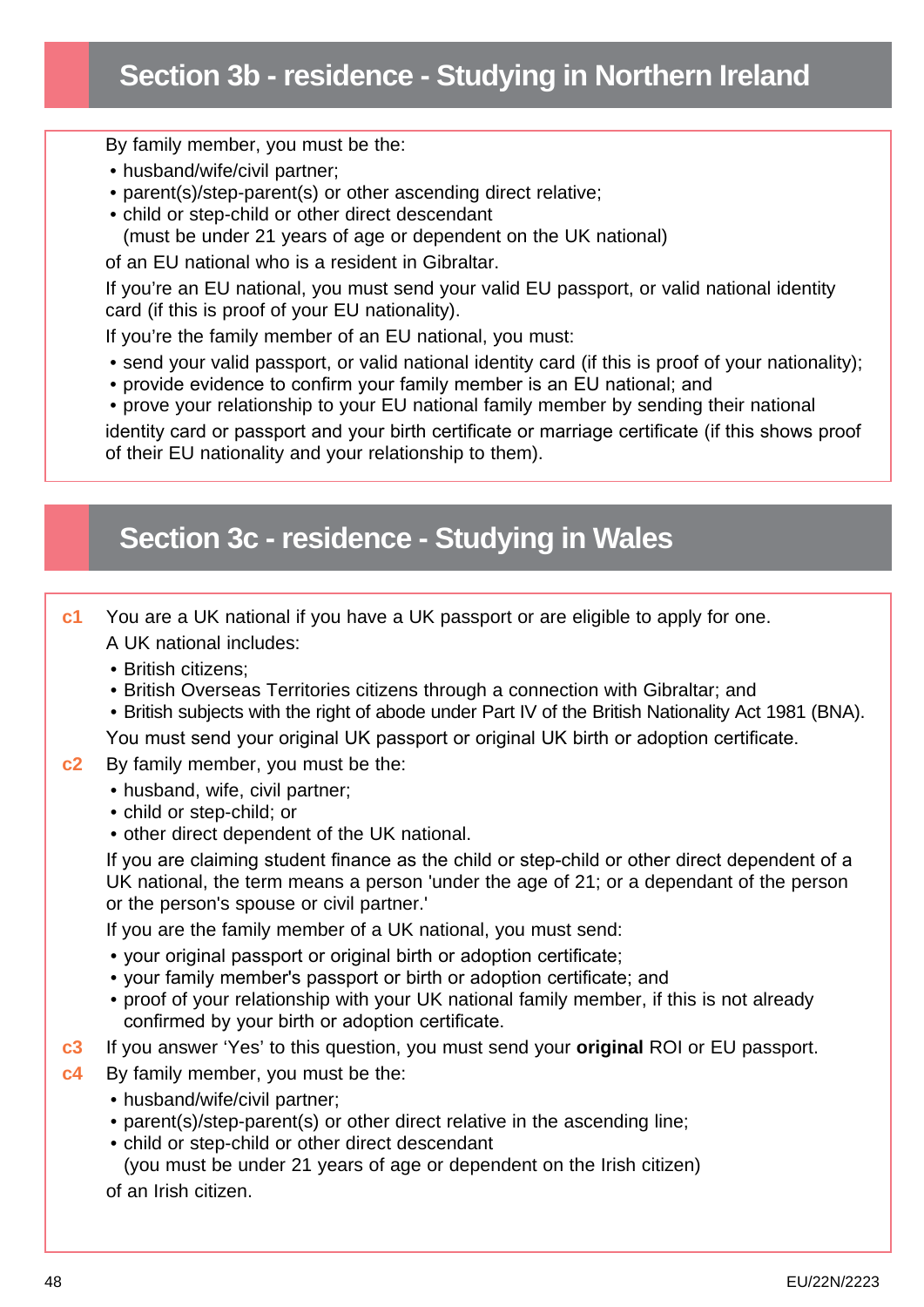You must provide evidence to confirm your family member is an Irish citizen and your relationship to them by sending their original ROI passport or national identity card and your birth certificate or marriage certificate (if this shows proof of their Irish citizenship and your relationship to them).

To prove your immigration status, you need to provide us with confirmation of your EU Settlement Scheme award from the Home Office, and a share code. Go to **[www.gov.uk/view-prove-immigration-status](http://www.gov.uk/view-prove-immigration-status)** to generate the code. Once generated, the code will expire after 30 days. You should return your application form within 10 days of generating the share code.

We will use your share code to confirm your identity with the Home Office. When you give us your share code you do not need to send identity evidence unless it is required as proof of relationship. We will still need identity evidence from your husband, wife, civil partner, parent, step-parent, child or step-child.

#### **c5** By family member, you must be the:

- husband/wife/civil partner;
- parent(s)/step-parent(s) or other ascending direct relative;
- child or step-child or other direct descendant
- (must be under 21 years of age or dependent or the person of Northern Ireland)

#### of a person of Northern Ireland.

You must provide evidence to confirm your family member is a person of Northern Ireland and your relationship to them by sending their original ROI or UK passport or and your birth certificate or marriage certificate that shows your relationship to them.

To prove your immigration status, you need to provide us with confirmation of your EU Settlement Scheme award from the Home Office, and a share code. Go to **[www.gov.uk/view-prove-immigration-status](http://www.gov.uk/view-prove-immigration-status)** to generate the code. Once generated, the code will expire after 30 days. You should return your application form within 10 days of generating the share code.

We will use your share code to confirm your identity with the Home Office. When you give us your share code you do not need to send identity evidence unless it is required as proof of relationship. We will still need identity evidence from your husband, wife, civil partner, parent, step-parent, child or step-child.

**c6** To prove your immigration status, you need to provide us with confirmation of your EU Settlement Scheme award from the Home Office, and a share code. Go to **[www.gov.uk/view-prove-immigration-status](http://www.gov.uk/view-prove-immigration-status)** to generate the code. Once generated, the code will expire after 30 days. You should return your application form as soon as you generate your share code so we can check your status within the 30 days.

When giving your share code, we will check the details with the Home Office and confirm the information you have provided.

- If you are providing a share code, send confirmation of your EU Settlement Scheme award from the Home Office.
- If you are unable to provide a share code, send your EU passport or national identity card.
- **c7** 'Settled status' means that you can live in the UK permanently without the Home Office placing any restrictions on how long you may remain.

You are free from any restriction if any of the following apply:

- You are a British citizen.
- You have been granted 'indefinite leave to enter or remain'.
- You have a right of abode in the UK.

Further information about immigration issues can be obtained from the Home Office.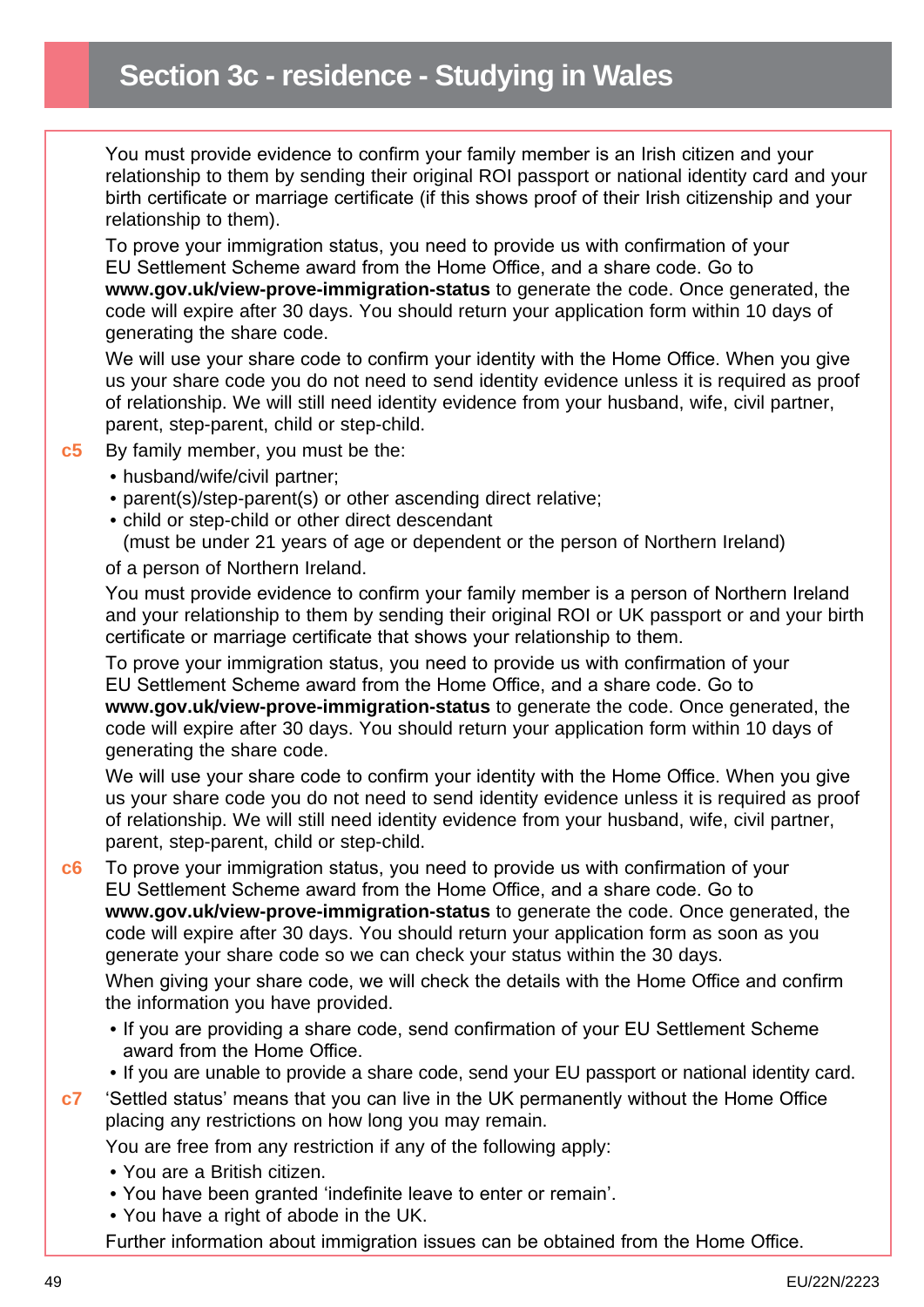#### **c8** By family member, you must be the:

- husband/wife/civil partner;
- child or step-child or other direct descendant (you must be under 21 or dependent on the UK national)

of a UK national who is a resident in Gibraltar.

If you're a UK national, you must send your original UK passport, or original UK birth or adoption certificate.

If you're the family member of a UK national, you must:

- send your valid passport, or original birth or adoption certificate;
- provide evidence to confirm your family member is a UK national; and
- prove your relationship to your UK national family member by sending their original UK passport, or original UK birth or adoption certificate and your birth certificate or marriage certificate (if this shows proof of their UK nationality and your relationship to them).

By family member, you must be the:

- husband/wife/civil partner;
- parent(s)/step-parent(s) or other ascending direct relative;
- child or step-child or other direct descendant

(must be under 21 years of age or dependent on the UK national)

of an EU national who is a resident in Gibraltar.

If you're an EU national, you must send your valid EU passport, or valid national identity card (if this is proof of your EU nationality).

If you're the family member of an EU national, you must:

- send your valid passport, or valid national identity card (if this is proof of your nationality);
- provide evidence to confirm your family member is an EU national; and
- prove your relationship to your EU national family member by sending their national identity card or passport and your birth certificate or marriage certificate (if this shows proof of their EU nationality and your relationship to them).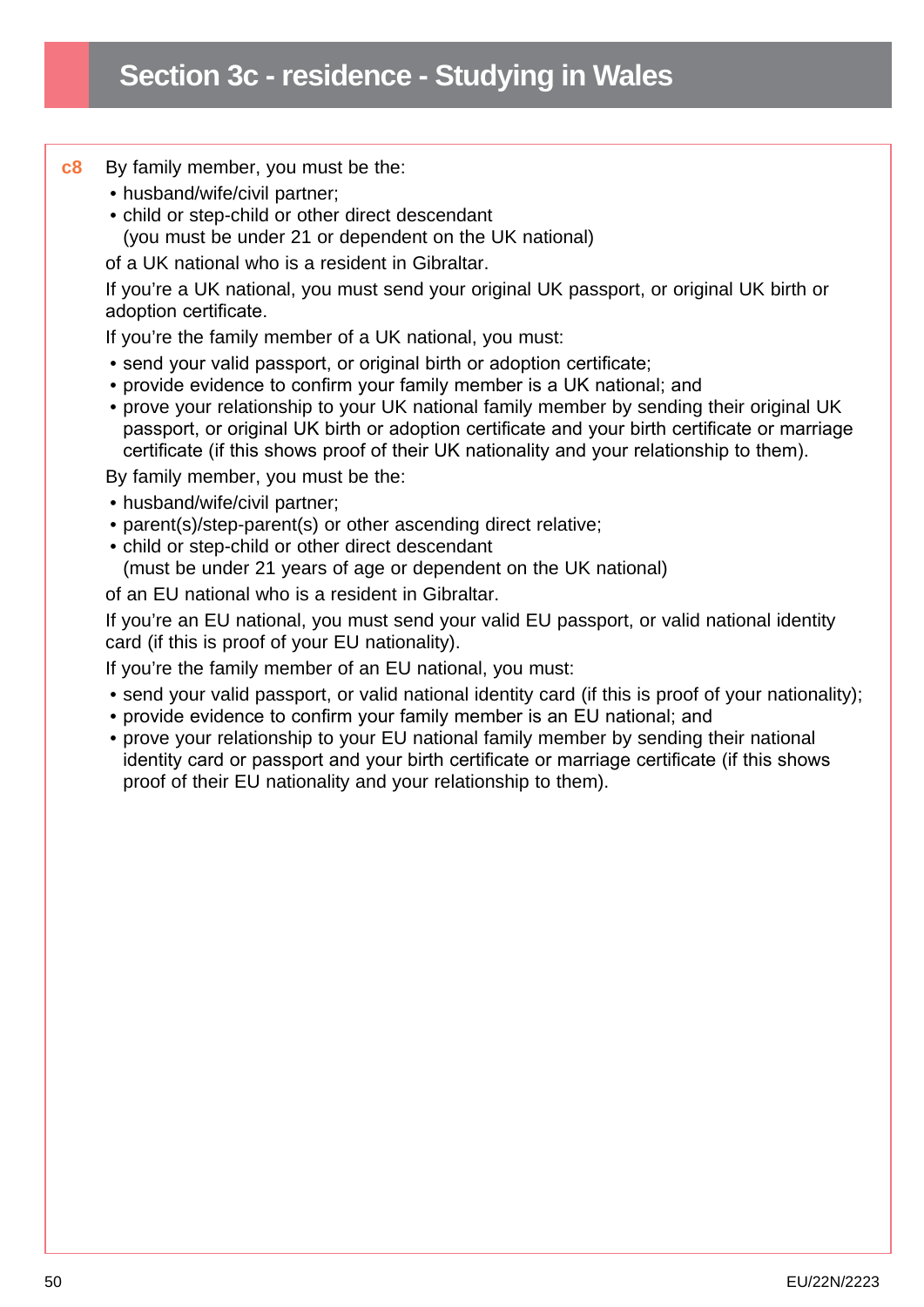#### **University or college details**

**a** You should give details of your first choice. If you later accept a place on a different course or at a different university or college, you must notify us immediately. If you do not, it will delay your application.

#### **Course details**

**b** If the course details you give us can't be confirmed yet, your student funding may be delayed.

If you are unsure about the tuition fee amount you will be charged, please contact your university or college.

If you are studying in England you will be able to get fee funding for an accelerated degree of up to £11,100.

#### **Course type**

#### **c Full-time undergraduate course**

For these courses you will attend university or college on most days of the week and for most weeks of the year (apart from weekends and the usual holidays). You must attend the course for at least 24 weeks in the academic year, unless it is the last academic year of the course, in which case you must attend for at least eight weeks. The course must also last for at least one academic year. You will still be considered to be attending your course even if arrangements have been made by your university or college for you to take the course without having to attend.

#### **Full-time postgraduate Initial Teacher Training (ITT) course**

For these courses you must attend full-time, for either study or teaching practice, for an aggregate of at least six weeks in the year. If your periods of full-time study, including teaching practice, amount to less than six weeks you may only receive a reduced rate Tuition Fee Loan. You will still be considered to be attending your course even if arrangements have been made by your university or college for you to take the course without having to attend.

#### **Full-time distance learning**

Distance learning is a programme of study that comprises video, printed and online materials that allows students to study at home with a tutor based elsewhere.

#### **Full-time foundation degrees**

Foundation degrees are employment-related higher education qualifications designed to give you the skills needed at the relevant professional and higher technician level. They are designed to be flexible to suit different situations, and you can complete foundation degrees in two years if you study full-time.

#### **Full-time involving a placement ('sandwich' course)**

This kind of course includes full-time education at the university or college, plus periods of industrial or work placement.

#### **Pre-registration postgraduate healthcare course (only applicable to students studying in England)**

A postgraduate healthcare course is a designated pre-registration course in an allied health profession subject, nursing or midwifery that leads to a Postgraduate Diploma or Masters qualification.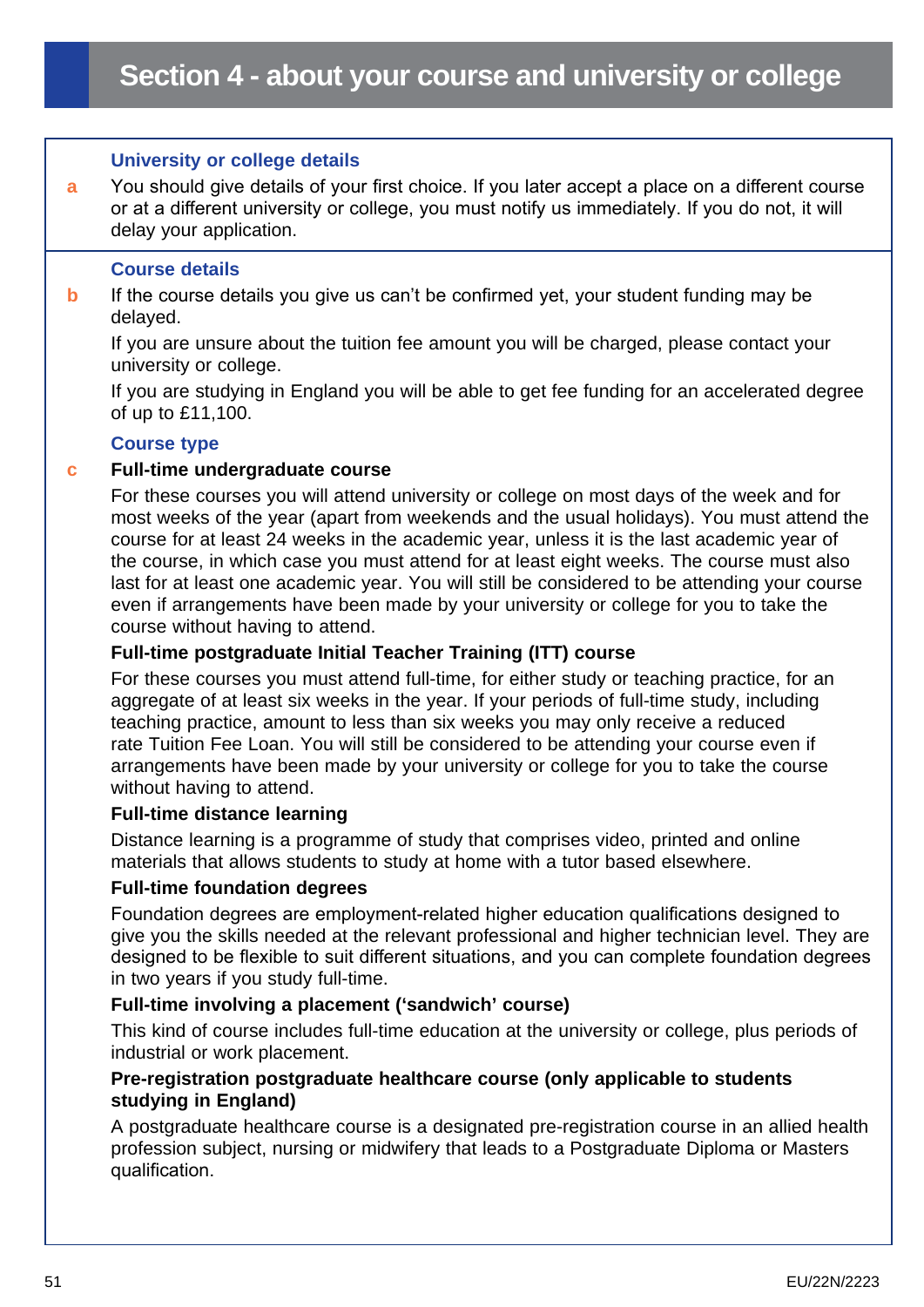## **Section 4 - about your course and university or college**

**Other course types - (only applicable to students studying in Northern Ireland)**

**d** If you are studying abroad you should speak to your university or college to confirm your

**f** The tuition fee amount you may be charged will vary depending on the type of placement

and where in the UK the university or college you normally attend is located. If you're on a

You will need to provide a letter from your university or college confirming the number of

**Flexible postgraduate/Part-time undergraduate/Part-time ITT course**

weeks you will be on full-time study and full-time teaching practice.

**Term details**

**Placement details**

tuition fee.

 $|e|$ 

| placement you should speak to your university or college who will be able to confirm your<br>tuition fee.                                                                                                                                                          |
|--------------------------------------------------------------------------------------------------------------------------------------------------------------------------------------------------------------------------------------------------------------------|
|                                                                                                                                                                                                                                                                    |
| Section 5 - previous study and other information                                                                                                                                                                                                                   |
|                                                                                                                                                                                                                                                                    |
| If you're a qualified teacher because you've been registered by the institute for Learning as<br>holding Qualified Teacher Learning and Skills status (QTLS), you may be able to apply for a<br>Tuition Fee Loan for a further teacher training course.            |
| This includes any undergraduate or postgraduate course you have attended whether it was<br>in the UK or overseas. Examples of undergraduate higher education courses you should tell<br>us about include:                                                          |
| . DipHE, HND and Foundation Degree, and similar courses from outside the UK.<br>• Integrated Masters Degrees.                                                                                                                                                      |
| Examples of postgraduate courses you should tell us about include:<br>• PgDip                                                                                                                                                                                      |
| $\bullet$ MA<br>$\bullet$ MSc<br>• MBA or equivalents.                                                                                                                                                                                                             |
| If you did not finish your course due to compelling personal reasons (which does not include<br>reasons of academic performance alone), you must give full details in this section and send<br>the necessary documentary evidence to support the reasons you give. |
| A self-funded course is one that was studied at a private university or college and no<br>support of any kind was paid either to you or the university or college to meet tuition fee or<br>maintenance costs for the duration of the course.                      |
| If you did not finish your course due to compelling personal reasons (which does not include<br>reasons of academic performance alone), you must give full details in this section and send<br>the necessary documentary evidence to support the reasons you give. |
|                                                                                                                                                                                                                                                                    |
|                                                                                                                                                                                                                                                                    |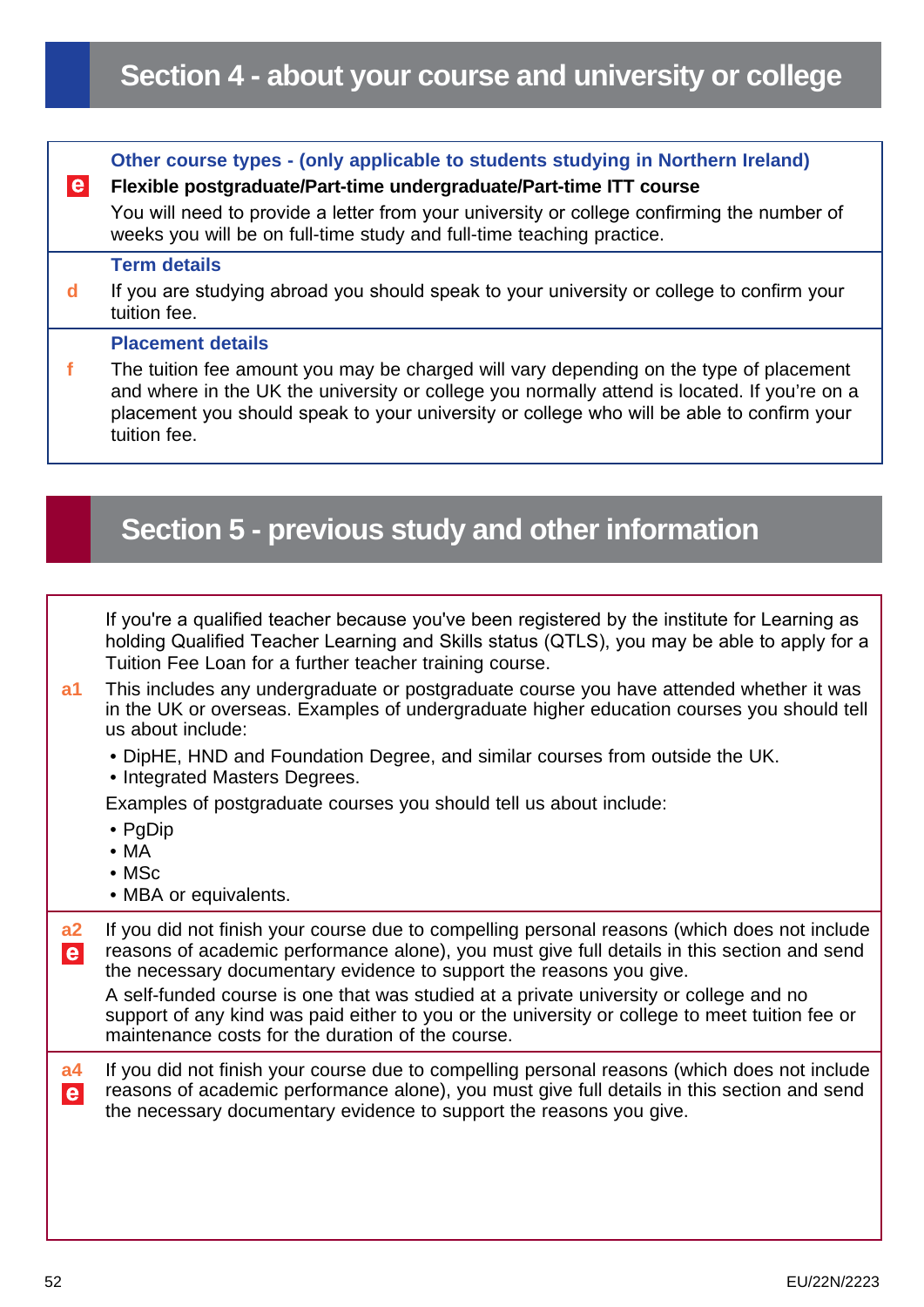- **c1** If you are eligible to apply for a social work bursary from the National Health Service Business Services Authority (NHSBSA) or Social Services Inspectorate you should answer 'no' to this question because this is a separate bursary to those offered by the NHS or DoH.
- **c2** If you are eligible to receive a **non-income assessed bursary** then you are **not** eligible for any other student finance unless you are a seconded student studying a health related course and you have been advised that you cannot apply for any bursary at all, either income or non-income assessed.

If you are unsure about your eligibility for a bursary, contact the National Health Service Business Services Authority (NHSBSA) helpline on **0300 330 1345**.

### **Section 6 - loan request section**

If you have previously worked in the UK you will find your National Insurance number on:

- a National Insurance number card or letter:
- a payslip;
- an Income Tax document such as a P45 or P60; or
- a form from your local Jobcentre Plus, Jobcentre or Social Security Office.

If you have a National Insurance number but cannot find it, you should contact HM Revenue & Customs (HMRC) National Insurance Registrations helpline on **0300 200 3502**.

If you do not have a National Insurance number you should leave the National Insurance number box blank. Please let us know as soon as you get one.

#### **Tuition Fee Loan**

The maximum tuition fee amount you are charged may vary depending on which country you study in.

Your Tuition Fee Loan will be paid directly to your university or college in three instalments within the academic year.

You will be liable for your Tuition Fee Loan from the first day of each term **not** the date when the instalment is paid to your university or college.

| <b>Liability date</b> | % of total Tuition Fee Loan that you will be liable for |
|-----------------------|---------------------------------------------------------|
| First day of Term 1   | <b>25%</b>                                              |
| First day of Term 2   | 50%                                                     |
| First day of Term 3   | 100%                                                    |

If you are unsure when your term starts please contact your university or college.

Each payment is made after we receive confirmation from your university or college that you are in attendance at the start of each term. Interest will be charged from the day we pay the Tuition Fee Loan to your university or college.